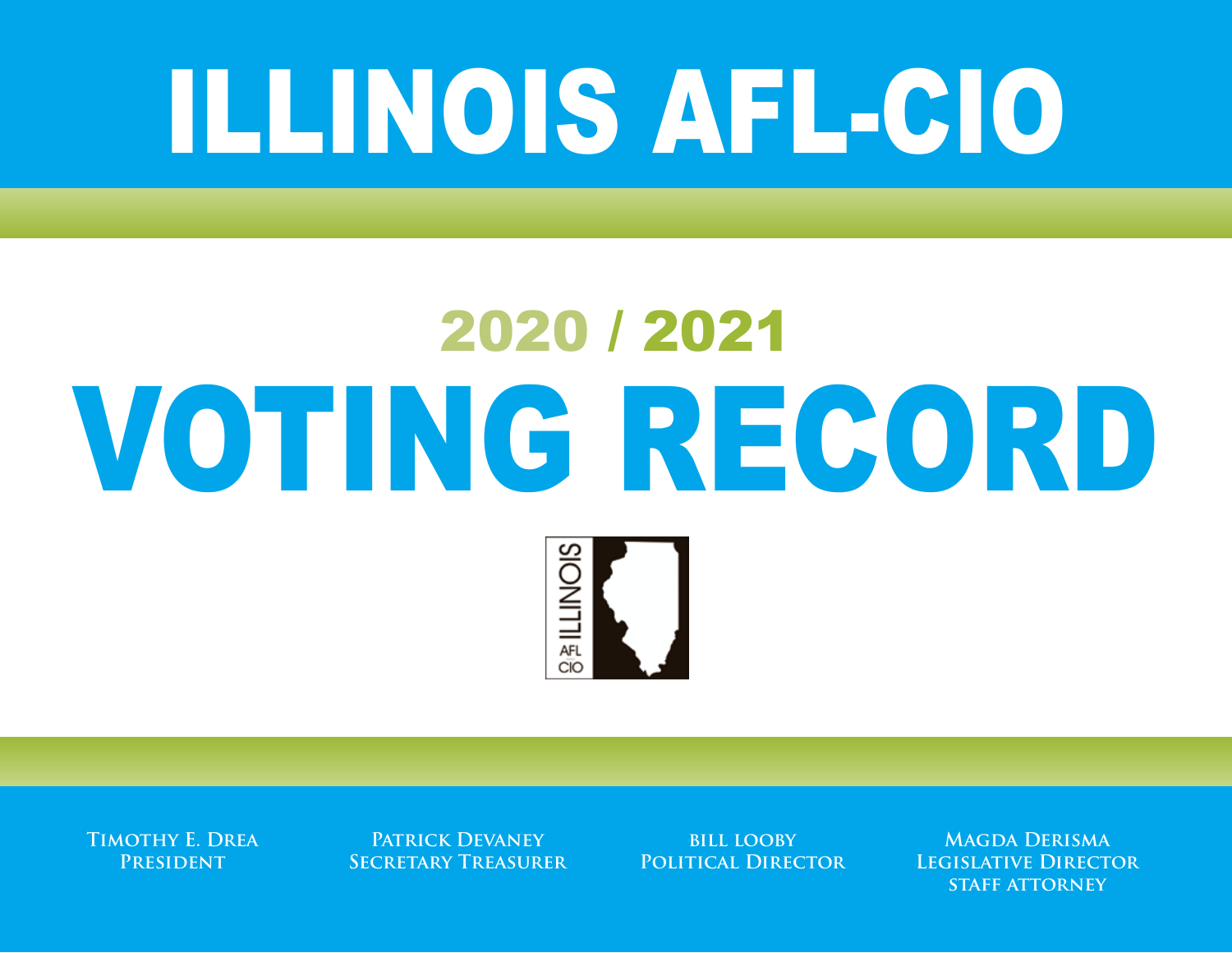## 2020-2021 SUMMARY

### General Assembly Works Through Pandemic; Workers Score Big Wins

## *2020*

In 2020, due to the health and safety issue brought on by the COVID-19 pandemic, the spring session was limited. Although most of the legislative session was canceled, workers scored big legislative wins.

The Illinois AFL-CIO passed critical legislation that provided workers greater access to critical resources. In the 2020 abbreviated special session, the Illinois AFL-CIO tracked and supported five bills, including the Fair Tax Resolution, that provided both economic and health-related support to Illinois workers' and voters.

| <b>Table of Contents</b>                 | Page      |
|------------------------------------------|-----------|
| 2020-21 Summary                          | 1         |
| 2020 IL Senate Bill Descriptions         | 4         |
| 2020 IL Senate Votes                     | 5         |
| 2020 IL House Bill Descriptions          | 6         |
| 2020 IL House Votes                      | $6 - 7$   |
| 2021 IL Senate Bill Descriptions         | $8-9$     |
| 2021 IL Senate Votes                     | $10 - 11$ |
| 2021 IL House Bill Descriptions          | $12 - 13$ |
| 2021 IL House Votes                      | $14 - 16$ |
| 2019 US Senate Bill Descriptions & Votes | 17        |
| 2020 US Senate Bill Descriptions & Votes | 18        |
| 2019 US House Bill Descriptions          | 19        |
| 2019 US House Bill Votes                 | 20        |
| 2020 US House Bill Descriptions          | 21-22     |
| 2020 US House Bill Votes                 | 22        |
| Voting Record Key                        | 23        |

#### *Unemployment Insurance Expansion*

In 2020, as the economy lurched to a crawl, the COVID-19 pandemic left many workers unemployed. The Illinois AFL-CIO and its union affiliates ensured that Illinois accessed federal unemployment relief with the passage of HB 2455, the Unemployment Expansion Bill.

The Unemployment Expansion Bill provided huge relief for workers experiencing unemployment during the first half of the pandemic. The bill provided over \$2B in additional federal funding to the state's unemployment program. The bill also extended unemployment benefits for an additional seven weeks to give worker more time to find employment. The bill also provided unemployment benefits for new categories of workers who were previously excluded from receiving unemployment aid. Finally, to help the economy recover, employers were not charged for COVID-19 related unemployment insurance experiences.

#### *Workers' Compensation Expansion*

Frontline workers have played a critical role during the pandemic. Many of our members have been on the frontlines saving lives and keeping our economy afloat. Unfortunately, many of these workers have been without the necessary personal protective equipment and adequate safety measures.

The Illinois AFL-CIO and its union affiliates have been advocating for worker protection since

> *See back of booklet for explanation and voting record key*

the start of the pandemic. In April 2020, with the support of Governor JB Pritzker, the Illinois Workers' Compensation Commission approved an emergency rule that expanded workers' compensation coverage for essential workers who contract COVID-19 and created a rebuttable presumption that their injury, disease, or period of incapacity was connected to their employment. When that ruling was repealed, Illinois AFL-CIO and its union affiliates headed to the legislature to ensure that essential workers had the necessary coverage. In the 2020 abbreviated special session, HB 2455 was enacted to create a rebuttable presumption that essential workers who contract COVID-19 did so because of their employment.

#### *Vote by Mail Expansion*

In 2020, the COVID-19 pandemic posed huge health and safety risk to voters and jeopardized voter participation. In a historic move, SB 1863 was enacted to expand the Vote by Mail Option in the 2020 General Election and ensured a fair and safe election. Specially, SB 1863 allowed for curbside voting, declared the General Election Day a state holiday, and required election authorities to proactively mail and post Vote by Mail applications to voters. SB 1863 led to huge victories nationally and locally in the 2020 General Election.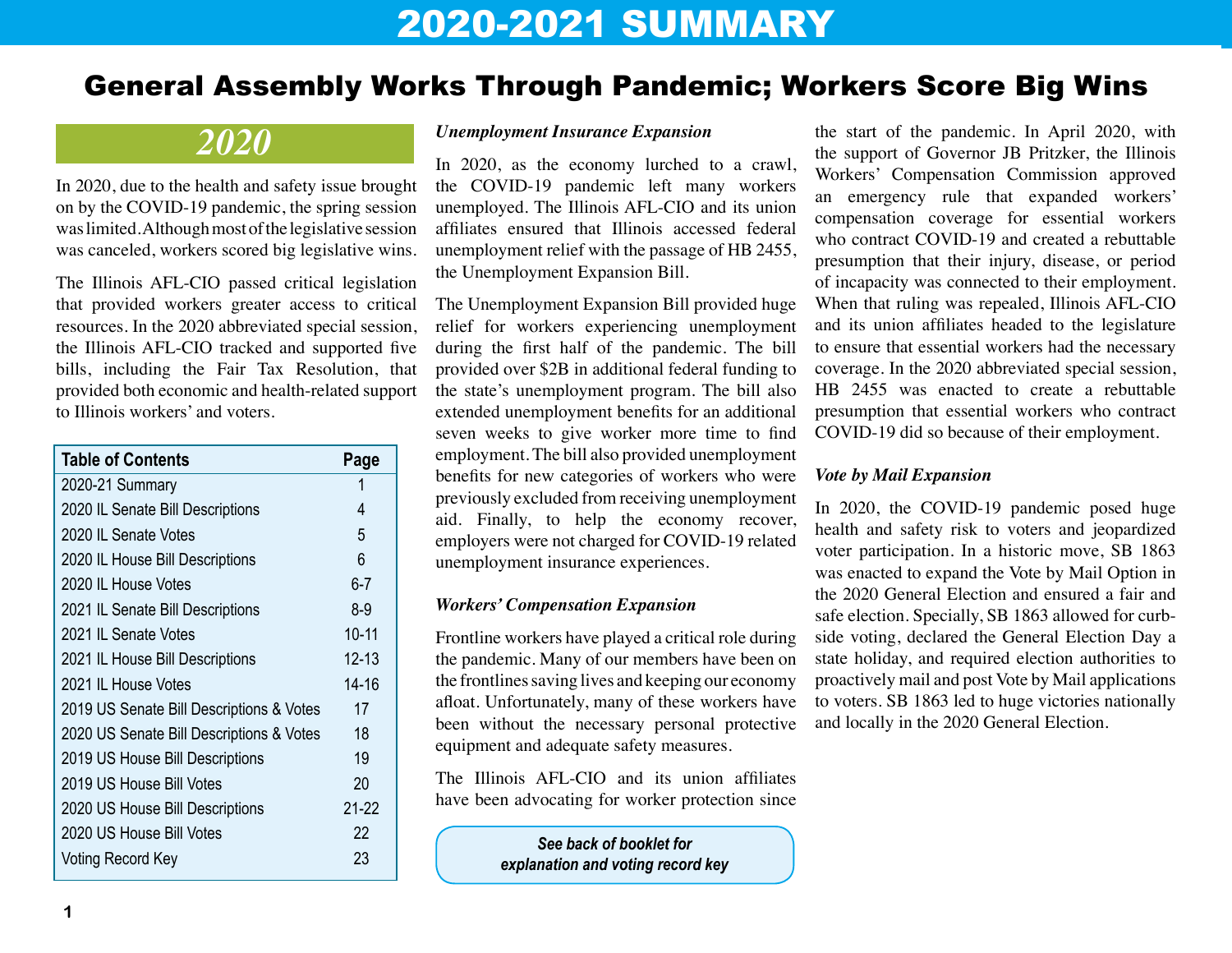## 2020-2021 SUMMARY

## *2021*

In 2021, the General Assembly passed a record numbers of bills to compensate for the abbreviated session in 2020. The General Assembly also passed historic legislation that will completely transform the lives of workers in our state.

#### *The Climate Equitable Jobs Act*

After intense negotiations, the General Assembly • passed SB 2408, the Climate Equitable Jobs Act. Following the May adjourment, the General Assembly met several times during the summer to continue negotiations. The Illinois AFL-CIO and its affiliates fought hard for the passage of the most pro-worker, pro-climate energy bill in our country. Our union coalition was committed to saving the existing nuclear fleet and including adequate labor protections in the new clean energy economy. Specifically, the bill includes:

- 50% renewable energy by 2040 and zero carbon emissions by 2045;
- All privately owned coal generation closed by 2030; municipally-owned coal plants to reach zero carbon emissions by 2045;
- \$700 million in negotiated subsidies for the Byron, Dresden, Braidwood nuclear plants for 5 years to sustain Illinois' primary source of current clean energy;
- Expanded apprenticeship and training programs to increase representation of Black and Latinx communities in the energy workforce, with required diversity hiring reports by renewable industry employers;
- Strongest labor standards in the country on wind and solar developments
- Project labor agreements required on all utility-scale wind and solar projects and prevailing wages for all non-residential clean energy projects;
- "Just transition" program for areas economically reliant on fossil fuel generation;
- 1 million electric vehicles on the road by 2030, with state rebates funding up to 80% of charging station installation and requires prevailing wages on installation;
- Increased energy efficiency for public schools; and
- Increased accountability and transparency return to traditional ratemaking vs. formula rates and requires utilities to establish a chief ethics and compliance officer who must report to the Illinois Commerce Commission.

#### *Chicago Elected School Board*

In a historic move, the General passed HB 2908 creating a fully elected school board in Chicago by 2027. For years, teachers, families, and students have advocated for a democratic process in the selection of Chicago Public School Board Members. With the passage of HB 2908, Chicago will finally have a school board that is fully accountable to the people in the city.

#### Making History: Workers' Rights On Ballot in 2020

Illinois has a chance to make history and protect collective bargaining rights in the November 2022 election.

With bipartisan majorities, the Illinois General Assembly voted to put the Workers' Rights Amendment on the ballot this year for voter approval. The constitutional amendment protects organizing and collective bargaining rights and stops politicians from intervening in the agreements reached by workers and their employers.

"We've seen workers rights eroded all around us in the Midwest and we thought it was time to make a stand," said Illinois AFL-CIO President Tim Drea. "During the pandemic, working families have been carrying the economy and putting their lives and well-being on the line. This amendment protects their ability to have a voice at work."

Strong economies are built from the middle out, not the top down.

According to an Economic Policy Institute study, supporting workers' right to organize and collectively bargain grow jobs and deliver economic growth most effectively. Now is the time for Illinois to make this commitment to our workers and become the first state to enshrine these rights into our constitution.

Building a stronger, more vibrant middle class will provide all workers with a more direct path to economic opportunities, and our state will be even stronger and more competitive. Passage of the Workers' Rights Amendment

will protect Illinois workers from political attacks, and it will benefit working families, businesses, and the state's economy.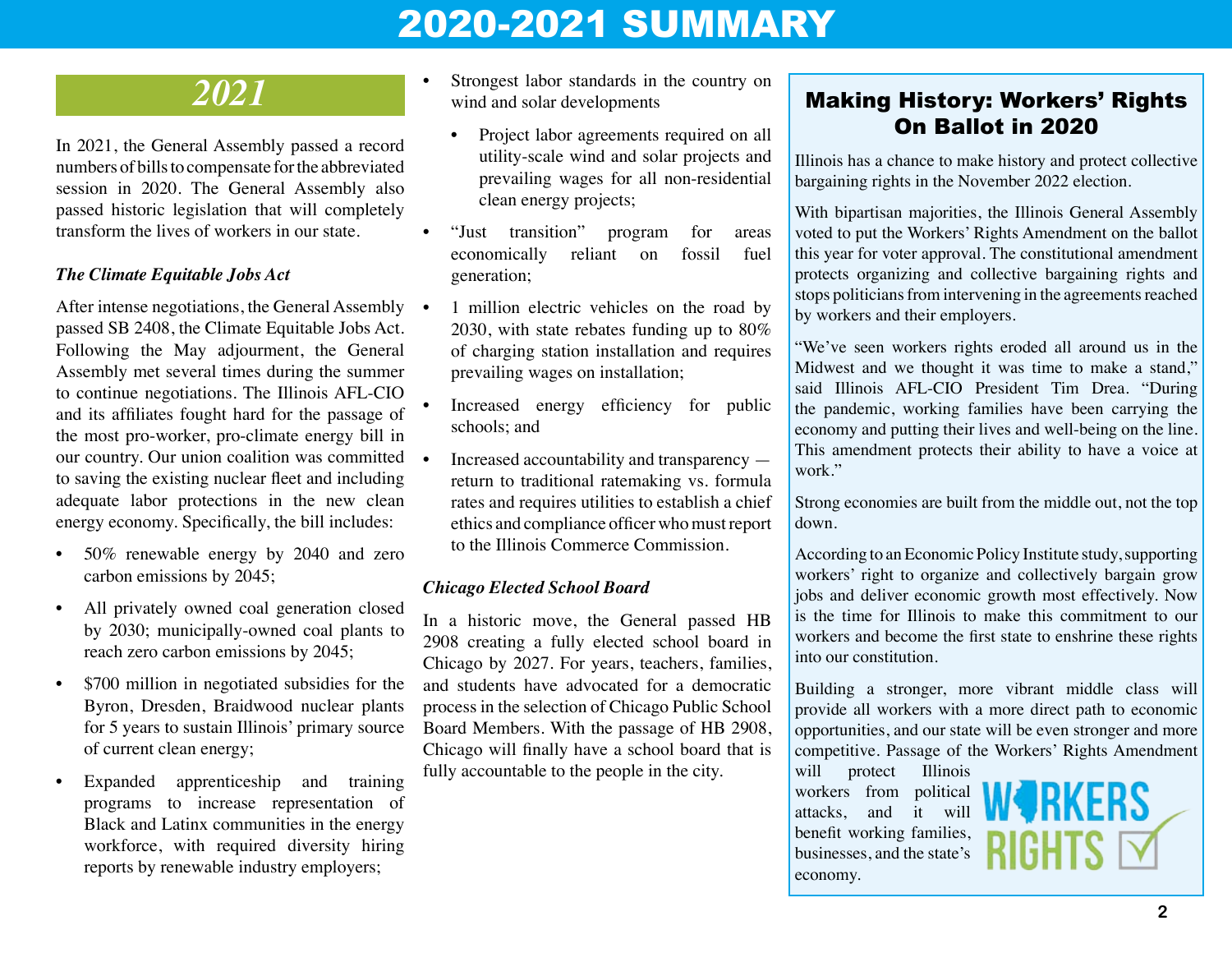## **MY UNION / MY VOTE**

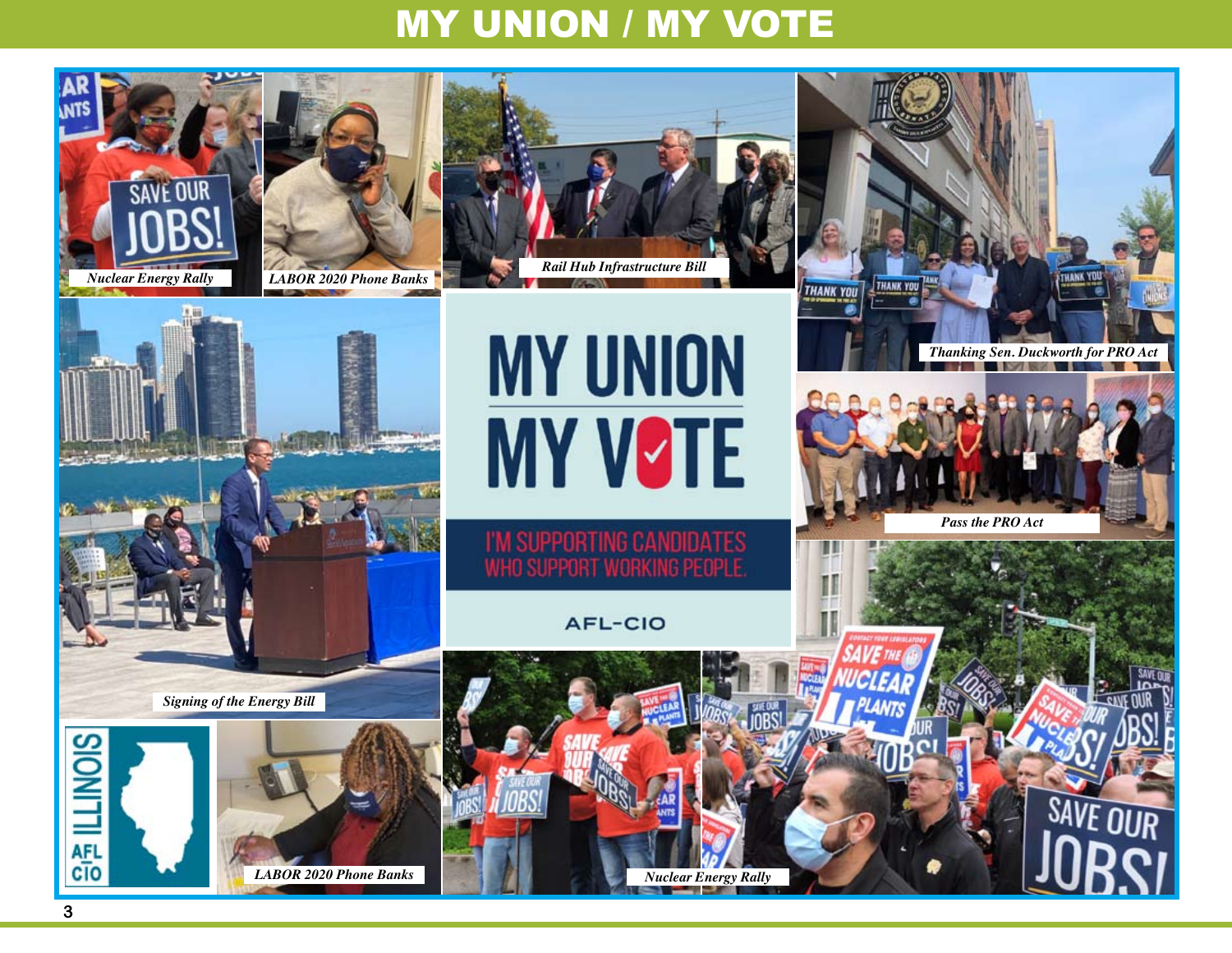#### **1. HB 2455 - Unemployment Insurance & Workers' Compensation Expansion**

*Rep. Hoffman / Sen. Holmes – SUPPORT*

The bill gives displaced workers more access to unemployment benefits during the COVID-19 pandemic. The bill also makes it easier for essential workers who contract COVID to qualify for workers' compensation. *Passed Senate 50-04; Passed House 113-02. Public Act 101-0633.*

#### **2. SB 471 - Labor Protection Bill**

#### *Sen. Lightford / Rep. Hoffman – SUPPORT*

The bill increased protections for workers across several industries. First, a worker in the process of rehabilitating from a workplace injury, who's recovery efforts have been impacted by COVID-19, will have 60 additional days to recover from their injuries. Second, workers at racetracks and racinos will have the ability to collectively bargain for labor protections. Lastly, a merchant, while performing their duties, will have greater protections against customers who violently refuse to follow their health and safety directives. *Passed House 95-10-05; Passed Senate 47-03. Public Act 101-0651.*

#### **3. SB 1863 - Voting Access Expansion**

#### *Sen. Morrison / Rep. Burke – SUPPORT*

Expands the state's Vote by Mail option to ensure that voters have additional options to safely cast their ballots during the 2020 General Election. *Passed House 72-43; Passed Senate 37-19. Public Act 101- 0642.*

#### **4. SJRCA 1 - Fair Tax Resolution**

*Senate President Harmon / House Speaker Madigan – SUPPORT* Provides the actual language that appeared on the 2020 Election Ballot and the arguments for and against the Fair Tax Amendment. *Passed House 71-45; Passed Senate 36-19. Passed both chambers.*

#### **5. HB 2275 - Restoring Collective Bargaining**

#### **Rights**

#### *Rep. Conyears-Ervin / Sen. Cunningham – SUPPORT*

Restores the Chicago Teachers Union's ability to bargain over layoffs, class sizes, cleanliness, school days, school length, and many other non-salary issues. The Republican-led GA repealed these rights in 1995. *Passed House 75-35; Passed Senate 38-16. Public Act 101-0664.*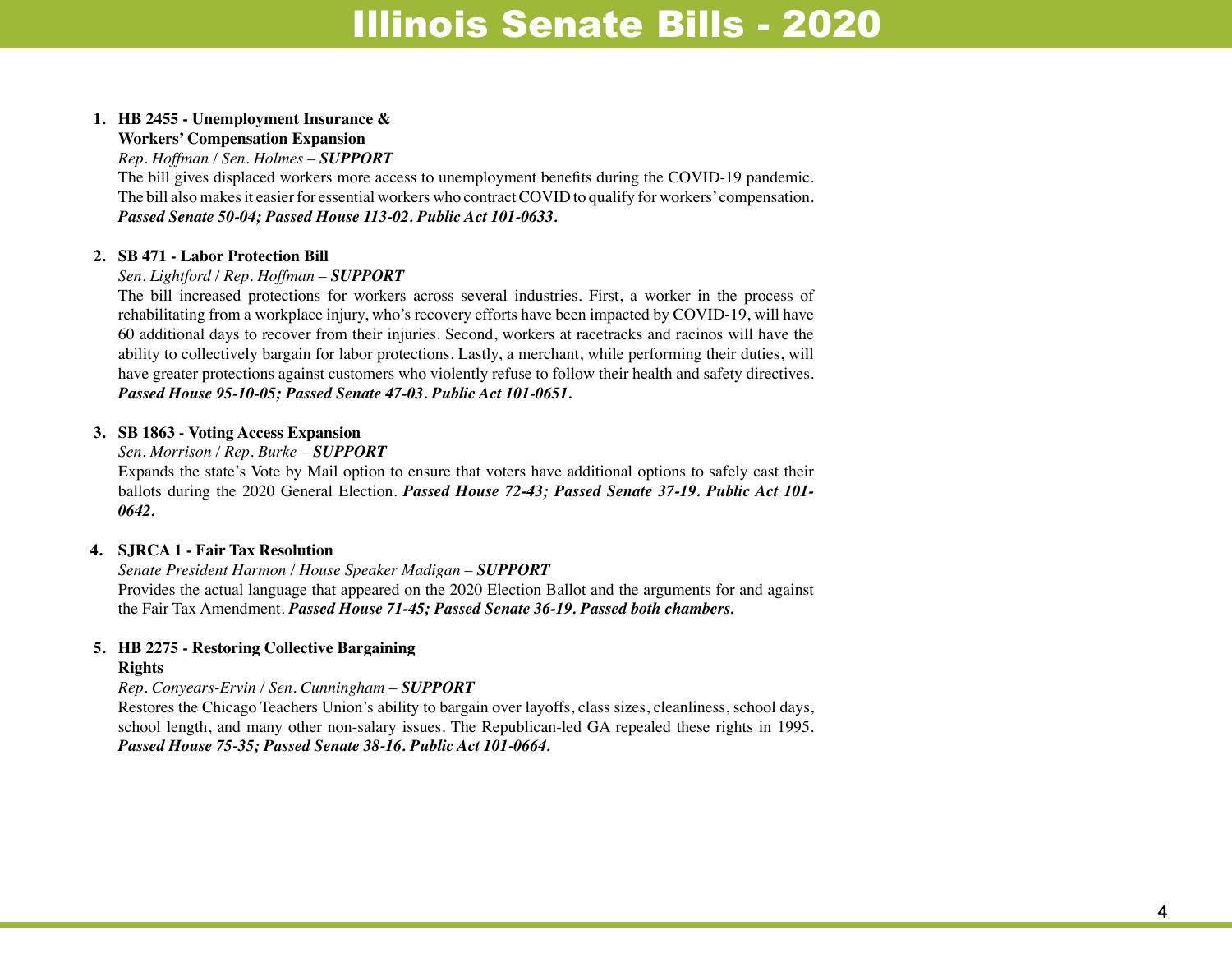## Illinois Senate Votes - 2020

| <b>NAME</b>                        | <b>LIFETIME</b> | 2020       | $\mathbf{1}$   | $\overline{2}$          | 3              | 4                       | 5            | <b>NAME</b>                      | <b>LIFETIME</b> | 2020                    | 1            | 2 <sup>2</sup> | 3              | 4              | 5              |
|------------------------------------|-----------------|------------|----------------|-------------------------|----------------|-------------------------|--------------|----------------------------------|-----------------|-------------------------|--------------|----------------|----------------|----------------|----------------|
| Anderson, Neil (R - 36)            | 50%             | 50%        | $\mathsf{R}$   | R                       | W              | W                       | R            | Link, Terry (D -30)              | 92%             | 75%                     | $\mathsf{R}$ | R              | R              | R              |                |
| Aguino, Omar (D - 2)               | 97%             | 100%       | $\mathsf{R}$   | $\mathsf{R}$            | R.             | R                       | R            | Loughran-Cappel, Meg (D - 49)    |                 | <b>INC</b>              |              |                |                |                | R              |
| Barickman, Jason (R - 53)          | 30%             | 10%        | $\mathsf{R}$   | W                       | W              | W                       | W            | Manar, Andy (D - 48)             | 98%             | 100%                    | $\mathsf{R}$ | R              | R              | R              | $\mathsf{R}$   |
| Belt, Christopher (D - 57)         | 100%            | 100%       | $\mathsf{R}$   | R                       | R              | $\mathsf{R}$            | $\mathsf{R}$ | Martinez, Iris (D-20)            | 87%             | 75%                     | R            | R              | $\mathsf{R}$   | R              |                |
| Bennett, Scott (D - 52)            | 94%             | 100%       | $\mathsf{R}$   | $\overline{\mathsf{R}}$ | R              | ${\sf R}$               | R.           | Martwick, Robert (D - 10)        | 98%             | 25%                     | <b>NV</b>    | <b>NV</b>      | <b>NV</b>      | <b>NV</b>      | $\mathsf{R}$   |
| Bertino-Tarrant, Jennifer (D - 49) | 90%             | 75%        | $\mathsf{R}$   | R.                      | $\mathsf{R}$   | R                       |              | McClure, Steve (R - 50)          | 30%             | 15%                     | <b>NV</b>    | R.             | W              | W              | W              |
| Brady, William (R - 44)            | 25%             | 10%        | ${\sf R}$      | <b>NV</b>               | W              | W                       |              | McConchie, Dan (R - 26)          | 18%             | 25%                     | $\mathsf{R}$ | R              | W              | W              | W              |
| Bush, Melinda (D - 31)             | 93%             | 75%        | $\mathsf{R}$   | R                       | R              | $\mathsf R$             | <b>NV</b>    | McGuire, Pat (D - 43)            | 82%             | 25%                     | <b>NV</b>    | <b>NV</b>      | <b>NV</b>      | <b>NV</b>      | $\overline{R}$ |
| Castro, Cristina (D - 22)          | 95%             | 100%       | $\mathsf{R}$   | $\mathsf{R}$            | R.             | $\mathsf R$             | R.           | Morrison, Julie (D - 29)         | 84%             | 100%                    | R            | R.             | R              | R              | $\overline{R}$ |
| Collins, Jacqueline (D - 16)       | 83%             | 25%        | <b>NV</b>      | <b>NV</b>               | <b>NV</b>      | <b>NV</b>               | $\mathsf{R}$ | Muñoz, Antonio (D - 1)           | 88%             | 100%                    | $\mathsf{R}$ | R              | $\mathsf{R}$   | $\mathsf{R}$   | $\overline{R}$ |
| Crowe, Rachelle (D - 56)           | 92%             | 100%       | $\mathsf{R}$   | R                       | R              | R                       | R            | Murphy, Laura (D - 28)           | 95%             | 100%                    | $\mathsf{R}$ | R              | $\mathsf{R}$   | R              | $\overline{R}$ |
| Cullerton, Thomas (D - 23)         | 93%             | 100%       | $\mathsf{R}$   | R                       | $\mathsf{R}$   | $\mathsf R$             | $\mathsf{R}$ | Oberweis, Jim (R - 25)           | 17%             | 10%                     | R            | W              | W              | W              | W              |
| Cunningham, Bill (D - 18)          | 87%             | 100%       | $\mathsf{R}$   | $\overline{\mathsf{R}}$ | R              | $\overline{\mathsf{R}}$ | R            | Pacione-Zayas, Cristina (D - 20) |                 | $\overline{\text{INC}}$ |              |                |                |                | $\overline{R}$ |
| Curran, John (R - 41)              | 50%             | 50%        | $\mathsf{R}$   | R                       | W              | W                       | $\mathsf{R}$ | Peters, Robert (D - 13)          | 100%            | 100%                    | R            | $\mathsf{R}$   | $\mathsf{R}$   | $\mathsf{R}$   | $\overline{R}$ |
| DeWitte, Donald (R - 33)           | 32%             | 25%        | $\overline{R}$ | $\overline{R}$          | $\overline{W}$ | $\overline{W}$          | W            | Plummer, Jason (R - 54)          | 1%              | $0\%$                   | W            | <b>NV</b>      | $\overline{W}$ | W              | $\overline{W}$ |
| Ellman, Laura (D - 21)             | 93%             | 90%        | <b>NV</b>      | R                       | R              | $\mathsf{R}$            | R            | Rezin, Sue (R - 38)              | 32%             | 25%                     | R            | R              | W              | W              | W              |
| Feigenholtz, Sara (D - 6)          | 90%             | 100%       | R              | $\overline{\mathsf{R}}$ | R              | $\mathsf{R}$            | R            | Righter, Dale (R - 55)           | 24%             | 10%                     | ${\sf R}$    | <b>NV</b>      | W              | W              | W              |
| Fine, Laura (D - 9)                | 93%             | 100%       | $\mathsf{R}$   | $\overline{\mathsf{R}}$ | R.             | $\mathsf{R}$            | $\mathsf{R}$ | Rose, Chapin (R - 51)            | 32%             | 25%                     | $\mathsf{R}$ | $\mathsf{R}$   | W              | W              | W              |
| Fowler, Dale (R - 59)              | 38%             | 25%        | $\mathsf R$    | R                       | W              | W                       | W            | Schimpf, Paul (R - 58)           | 33%             | 25%                     | R            | R.             | W              | W              | W              |
| Gillespie, Ann (D - 27)            | 100%            | 100%       | $\mathsf{R}$   | R                       | R              | $\mathsf{R}$            | R            | Sims, Elgie (D - 17)             | 99%             | 100%                    | $\mathsf{R}$ | $\mathsf{R}$   | $\mathsf{R}$   | R              | R              |
| Glowiak Hilton, Suzy (D - 24)      | 80%             | 75%        | R              | R                       | R              | <b>NV</b>               | R            | Stadelman, Steve (D - 34)        | 92%             | 100%                    | R            | R              | $\mathsf{R}$   | R              | $\mathsf{R}$   |
| Harmon, Don (D - 39)               | 90%             | 100%       | $\mathsf{R}$   | R                       | R              | $\mathsf{R}$            | $\mathsf{R}$ | Steans, Heather (D - 7)          | 82%             | 75%                     | R.           | $\mathsf{R}$   | $\mathsf{R}$   | $\overline{R}$ | <b>NV</b>      |
| Harris III, Napoleon (D - 15)      | 83%             | 100%       | R              | R                       | R              | $\mathsf{R}$            | R            | Stewart, Brian (R - 45)          | 22%             | 15%                     | W            | R.             | W              | W              | W              |
| Hastings, Michael (D - 29)         | 94%             | 100%       | $\mathsf{R}$   | $\overline{\mathsf{R}}$ | R              | $\mathsf{R}$            | R            | Stoller, Win (R - 37)            |                 | <b>INC</b>              |              |                |                |                | W              |
| Holmes, Linda (D - 42)             | 89%             | 100%       | R              | R                       | R              | R                       | R            | Syverson, Dave (R - 35)          | 23%             | 10%                     | R            | <b>NV</b>      | W              | W              | W              |
| Hunter, Mattie (D - 3)             | 91%             | 100%       | $\mathsf{R}$   | $\overline{\mathsf{R}}$ | R              | $\mathsf{R}$            | R            | Tracy, Jil $(R - 47)$            | 26%             | $0\%$                   | W            | <b>NV</b>      | W              | W              | W              |
| Johnson, Adriane (D - 30)          |                 | <b>INC</b> |                |                         |                |                         | R            | Van Pelt, Patricia (D - 5)       | 86%             | 75%                     | R            | R              | $\mathsf R$    | $\mathsf R$    | <b>NV</b>      |
| Jones III, Emil (D - 14)           | 84%             | 100%       | R              | $\mathsf{R}$            | R              | $\mathsf{R}$            | $\mathsf{R}$ | Villanueva, Celina (D - 11)      | 100%            | 100%                    | R.           | $\mathsf{R}$   | $\mathsf{R}$   | $\mathsf{R}$   | R              |
| Joyce, Patrick (D - 40)            | 100%            | 100%       | $\mathsf R$    | $\mathsf{R}$            | R              | $\mathsf{R}$            | R.           | Villivalam, Ram (D - 8)          | 100%            | 100%                    | R            | $\mathsf{R}$   | $\mathsf{R}$   | R              | $\mathsf{R}$   |
| Koehler, David (D - 46)            | 89%             | 100%       | $\mathsf{R}$   | $\mathsf{R}$            | R              | $\mathsf{R}$            | $\mathsf{R}$ | Weaver, Chuck (R - 37)           | 11%             | $0\%$                   | W            | W              | W              | W              |                |
| Landek, Steven (D - 12)            | 79%             | 100%       | R              | R                       | R              | R                       | R.           | Wilcox, Craig (R - 32)           | $0\%$           | $0\%$                   | W            | N <sub>V</sub> | W              | W              | W              |
| Lightford, Kimberly (D - 4)        | 92%             | 75%        | R              | R.                      | R.             | R                       | <b>NV</b>    |                                  |                 |                         |              |                |                |                |                |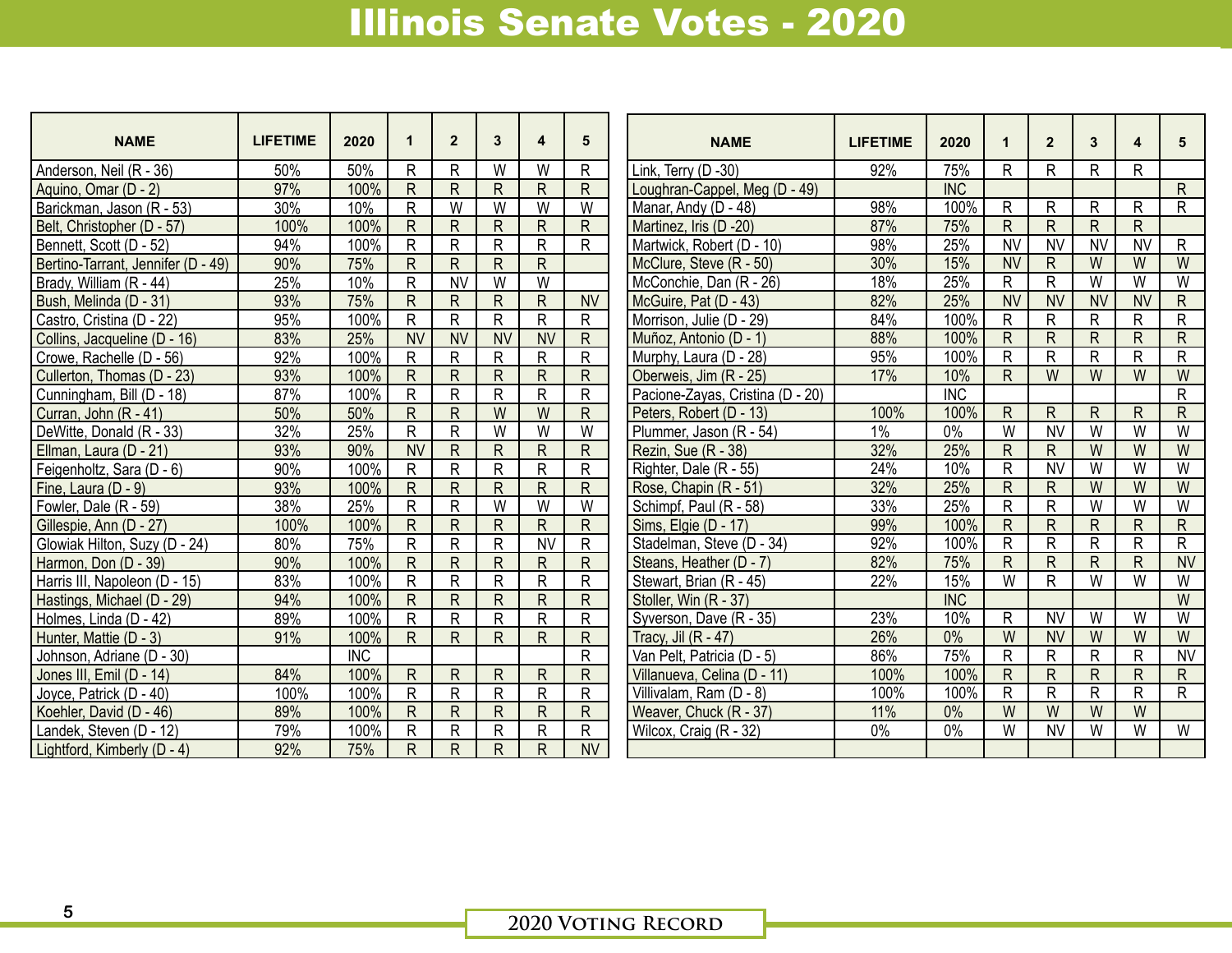#### **1. HB 2455 - Unemployment Insurance & Workers' Compensation Expansion**

#### *Rep. Hoffman / Sen. Holmes – SUPPORT*

The bill gives displaced workers more access to unemployment benefits during the COVID-19 pandemic. The bill also makes it easier for essential workers who contract COVID to qualify for workers' compensation. *Passed Senate 50-04; Passed House 113-02. Public Act 101-0633.*

#### **2. SB 471 - Labor Protection Bill**

#### *Sen. Lightford / Rep. Hoffman – SUPPORT*

The bill increased protections for workers across several industries. First, a worker in the process of rehabilitating from a workplace injury, who's recovery efforts have been impacted by COVID-19, will have 60 additional days to recover from their injuries. Second, workers at racetracks and racinos will have the ability to collectively bargain for labor protections. Lastly, a merchant, while performing their duties, will have greater protections against customers who violently refuse to follow their health and safety directives. *Passed House 95-10-05; Passed Senate 47-03. Public Act 101-0651.*

#### **3. SB 1863 - Voting Access Expansion**

*Sen. Morrison / Rep. Burke – SUPPORT*

Expands the state's Vote by Mail option to ensure that voters have additional options to safely cast their ballots during the 2020 General Election. *Passed House 72-43; Passed Senate 37-19. Public Act 101-0642.*

#### **4. SJRCA 1 - Fair Tax Resolution**

*Senate President Harmon / House Speaker Madigan – SUPPORT* Provides the actual language that appeared on the 2020 Election Ballot and the arguments for and against the Fair Tax Amendment. *Passed House 71-45; Passed Senate 36-19. Passed both chambers.*

| <b>NAME</b>                      | <b>LIFETIME</b> | 2020 | $\mathbf 1$             | $\overline{2}$          | 3                       | $\overline{\mathbf{4}}$ |
|----------------------------------|-----------------|------|-------------------------|-------------------------|-------------------------|-------------------------|
| Ammons, Carol (D-103)            | 90%             | 80%  | R                       | $\overline{P}$          | R                       | R                       |
| Andrade, Jaime (D-40)            | 96%             | 100% | $\overline{\mathsf{R}}$ | $\overline{\mathsf{R}}$ | $\overline{\mathsf{R}}$ | $\overline{\mathsf{R}}$ |
| Bailey, Darren (R-109)           | 5%              | 10%  | $\mathsf{R}$            | W                       | W                       | W                       |
| Batinick, Mark (R-97)            | 17%             | 30%  | $\overline{\mathsf{R}}$ | $\overline{\mathsf{R}}$ | W                       | W                       |
| Bennett, Thomas (R-106)          | 21%             | 10%  | R                       | W                       | W                       | W                       |
| Bourne, Avery (R-95)             | 21%             | 30%  | $\mathsf{R}$            | $\overline{\mathsf{R}}$ | W                       | W                       |
| Brady, Dan (R-105)               | 32%             | 30%  | $\overline{\mathsf{R}}$ | $\overline{\mathsf{R}}$ | W                       | $\overline{W}$          |
| Bristow, Monica (D - 111)        | 90%             | 100% | $\mathsf{R}$            | $\mathsf{R}$            | $\overline{\mathsf{R}}$ | $\overline{\mathsf{R}}$ |
| Bryant, Terri (R-115)            | 36%             | 30%  | R                       | $\mathsf R$             | W                       | W                       |
| Buckner, Kambium (D-26)          | 84%             | 80%  | $\overline{\mathsf{R}}$ | $\overline{P}$          | $\overline{\mathsf{R}}$ | $\overline{\mathsf{R}}$ |
| Burke, Kelly (D-36)              | 83%             | 100% | R                       | $\overline{\mathsf{R}}$ | $\mathsf{R}$            | R                       |
| Butler, Tim (R-87)               | 27%             | 30%  | $\overline{\mathsf{R}}$ | $\overline{\mathsf{R}}$ | W                       | W                       |
| Cabello, John (R-68)             | 33%             | 30%  | R                       | R                       | W                       | $\overline{W}$          |
| Carroll, Jonathan (D - 57)       | 98%             | inc  | E                       | E                       | $\overline{E}$          | Ē                       |
| Cassidy, Kelly (D-14)            | 92%             | 100% | R                       | $\mathsf{R}$            | $\mathsf{R}$            | R                       |
| Caulkins, Dan (R- 101)           | 6%              | 10%  | $\overline{\mathsf{R}}$ | <b>NV</b>               | $\overline{W}$          | $\overline{W}$          |
| Chesney, Andrew (R-89)           | 16%             | 30%  | R                       | R                       | W                       | W                       |
| Connor, John (D - 85)            | 100%            | 100% | $\mathsf{R}$            | $\mathsf{R}$            | $\overline{\mathsf{R}}$ | $\overline{\mathsf{R}}$ |
| Conroy, Deborah (D-46)           | 94%             | 100% | R                       | $\mathsf R$             | $\mathsf R$             | R                       |
| Costa Howard, Terra (D-48)       | 87%             | 100% | $\overline{\mathsf{R}}$ | $\overline{\mathsf{R}}$ | $\overline{\mathsf{R}}$ | $\overline{\mathsf{R}}$ |
| Crespo, Fred (D-44)              | 75%             | 100% | $\overline{\mathsf{R}}$ | $\overline{\mathsf{R}}$ | $\overline{\mathsf{R}}$ | $\overline{\mathsf{R}}$ |
| D'Amico, John (D-15)             | 85%             | 100% | $\mathsf R$             | ${\sf R}$               | ${\sf R}$               | $\mathsf{R}$            |
| Davidsmeyer, C.D. (R-100)        | 26%             | 30%  | R                       | R                       | W                       | W                       |
| Davis, William (D-30)            | 91%             | 100% | $\overline{\mathsf{R}}$ | ${\sf R}$               | ${\sf R}$               | $\overline{\mathsf{R}}$ |
| Delgado, Eva Dina (D-3)          | 100%            | 100% | R                       | $\mathsf{R}$            | $\mathsf{R}$            | R                       |
| DeLuca, Anthony (D-80)           | 87%             | 65%  | $\overline{\mathsf{R}}$ | $\overline{\mathsf{R}}$ | <b>NV</b>               | $\overline{\mathsf{R}}$ |
| Demmer, Tom (R-90)               | 23%             | 30%  | $\overline{\mathsf{R}}$ | $\overline{\mathsf{R}}$ | W                       | $\overline{W}$          |
| Didech, Daniel (D-59)            | 100%            | 100% | $\overline{\mathsf{R}}$ | ${\sf R}$               | $\mathsf{R}$            | $\mathsf{R}$            |
| Durkin, Jim (R-82)               | 28%             | 30%  | R                       | R                       | W                       | W                       |
| Edly-Allen, Mary (D-51)          | 87%             | 100% | $\overline{\mathsf{R}}$ | $\mathsf{R}$            | $\mathsf{R}$            | $\overline{\mathsf{R}}$ |
| Evans Jr., Marcus (D-33)         | 94%             | 100% | $\mathsf{R}$            | R                       | $\mathsf{R}$            | R                       |
| Flowers, Mary (D-31)             | 89%             | 80%  | $\mathsf{R}$            | W                       | $\mathsf{R}$            | $\mathsf{R}$            |
| Ford, La Shawn (D-8)             | 85%             | 80%  | R                       | P                       | $\mathsf R$             | R                       |
| Frese, Randy (R-94)              | 14%             | 10%  | $\mathsf{R}$            | W                       | W                       | W                       |
| Gabel, Robyn (D-18)              | 93%             | 100% | R                       | $\mathsf R$             | $\mathsf R$             | $\mathsf R$             |
| Gong-Gershowitz, Jennifer (D-17) | 100%            | 100% | $\overline{\mathsf{R}}$ | $\mathsf R$             | ${\sf R}$               | $\mathsf R$             |
| Gonzalez, Edgar (D-21)           | inc             | inc  | E                       | E                       | E                       | E                       |
| Gordon-Booth, Jehan (D-92)       | 79%             | 100% | $\overline{\mathsf{R}}$ | $\mathsf R$             | ${\sf R}$               | $\overline{\mathsf{R}}$ |
| Grant, Amy (R-42)                | 40%             | 65%  | $\overline{\mathsf{R}}$ | $\overline{\mathsf{R}}$ | $\overline{W}$          | $\overline{\mathsf{R}}$ |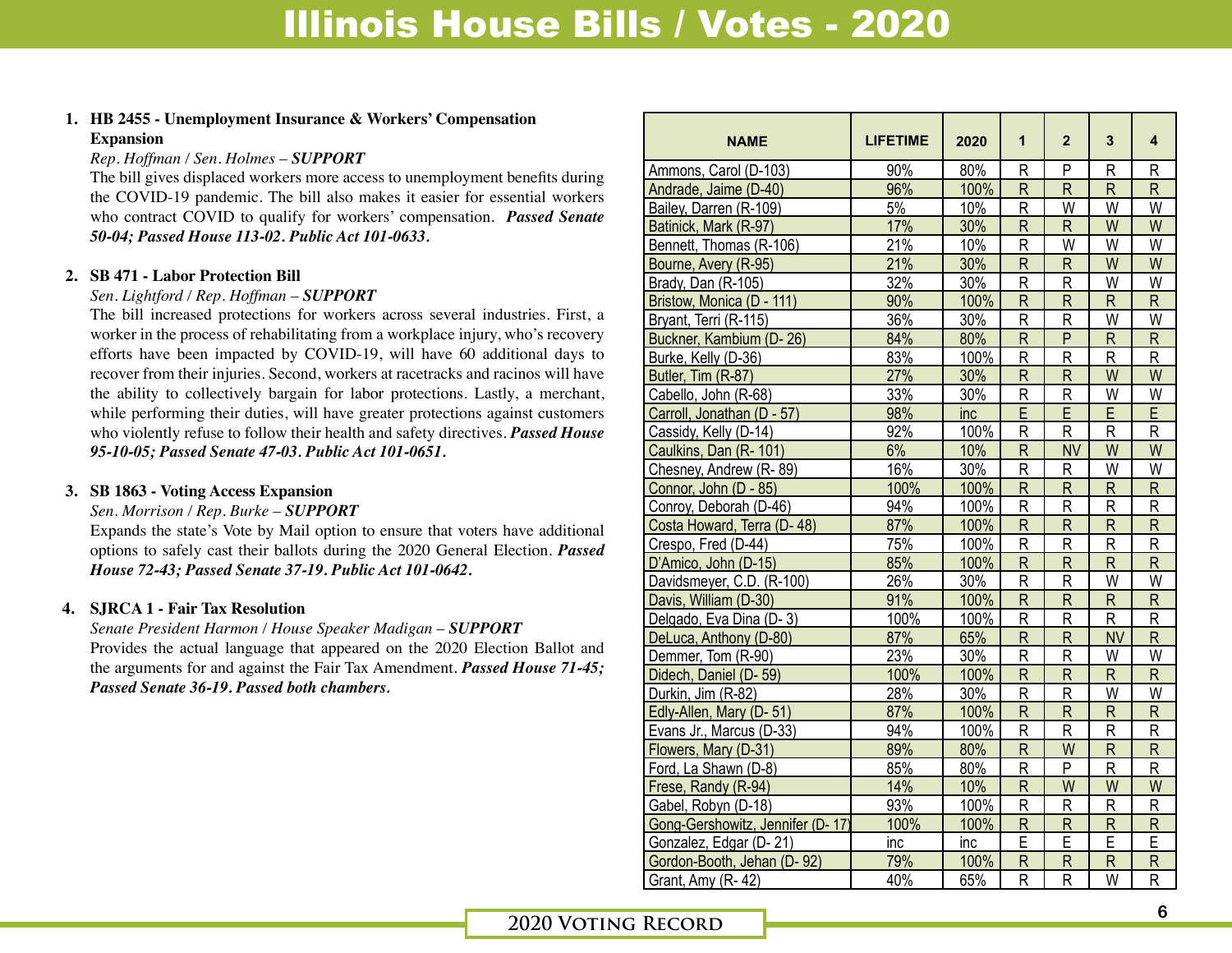| <b>NAME</b>                   | <b>LIFETIME</b> | 2020  | $\overline{1}$          | $\overline{2}$          | 3                       | 4                       |
|-------------------------------|-----------------|-------|-------------------------|-------------------------|-------------------------|-------------------------|
| Greenwood, LaToya (D - 114)   | 100%            | 100%  | $\overline{\mathsf{R}}$ | $\overline{\mathsf{R}}$ | $\overline{\mathsf{R}}$ | $\overline{\mathsf{R}}$ |
| Guzzardi, Will (D-39)         | 96%             | 80%   | $\overline{\mathsf{R}}$ | <b>NV</b>               | $\overline{\mathsf{R}}$ | $\overline{R}$          |
| Halbrook, Brad (R-102)        | 14%             | $0\%$ | $\overline{\mathsf{w}}$ | $\overline{\mathsf{W}}$ | $\overline{\mathsf{W}}$ | $\overline{\mathsf{w}}$ |
| Halpin, Michael (D-72)        | 96%             | 100%  | $\overline{\mathsf{R}}$ | $\overline{\mathsf{R}}$ | $\overline{\mathsf{R}}$ | $\overline{\mathsf{R}}$ |
| Hammond, Norine (R-93)        | 27%             | 30%   | $\overline{\mathsf{R}}$ | $\overline{\mathsf{R}}$ | $\overline{\mathsf{W}}$ | $\overline{\mathsf{W}}$ |
| Harper, Sonya (D-6)           | 98%             | 100%  | $\overline{\mathsf{R}}$ | $\overline{R}$          | $\overline{R}$          | $\overline{R}$          |
| Harris, Gregory (D-13)        | 89%             | 100%  | $\overline{\mathsf{R}}$ | $\overline{\mathsf{R}}$ | $\overline{\mathsf{R}}$ | $\overline{\mathsf{R}}$ |
| Hernandez, Barbara (D-83)     | 100%            | 100%  | $\overline{\mathsf{R}}$ | $\overline{\mathsf{R}}$ | $\overline{\mathsf{R}}$ | $\overline{\mathsf{R}}$ |
| Hernandez, Elizabeth (D-24)   | 86%             | 100%  | $\overline{\mathsf{R}}$ | $\overline{\mathsf{R}}$ | $\overline{\mathsf{R}}$ | $\overline{\mathsf{R}}$ |
| Hoffman, Jay (D-113)          | 94%             | 100%  | $\overline{\mathsf{R}}$ | $\overline{\mathsf{R}}$ | $\overline{\mathsf{R}}$ | $\overline{\mathsf{R}}$ |
| Hurley, Frances (D-35)        | 95%             | 100%  | $\overline{\mathsf{R}}$ | $\overline{\mathsf{R}}$ | $\overline{\mathsf{R}}$ | $\overline{\mathsf{R}}$ |
| Jones, Thaddeus (D-29)        | 87%             | 100%  | $\overline{\mathsf{R}}$ | $\overline{\mathsf{R}}$ | $\overline{\mathsf{R}}$ | $\overline{\mathsf{R}}$ |
| Kalish, Yahiel (D-16)         | 100%            | 100%  | $\overline{\mathsf{R}}$ | $\overline{\mathsf{R}}$ | $\overline{\mathsf{R}}$ | $\overline{\mathsf{R}}$ |
| Keicher, Jeff (R-70)          | 37%             | 30%   | $\overline{\mathsf{R}}$ | $\overline{R}$          | $\overline{\mathsf{W}}$ | $\overline{W}$          |
| Kifowit, Stephanie (D-84)     | 91%             | 100%  | $\overline{\mathsf{R}}$ | $\overline{\mathsf{R}}$ | $\overline{\mathsf{R}}$ | $\overline{\mathsf{R}}$ |
| LaPointe, Lindsey (D-19)      | 100%            | 100%  | $\overline{\mathsf{R}}$ | $\overline{\mathsf{R}}$ | $\overline{\mathsf{R}}$ | $\overline{\mathsf{R}}$ |
| Lilly, Camille (D-78)         | 88%             | 100%  | $\overline{\mathsf{R}}$ | $\overline{\mathsf{R}}$ | $\overline{\mathsf{R}}$ | $\overline{\mathsf{R}}$ |
| Madigan, Michael (D-22)       | 87%             | 90%   | $\overline{A}$          | $\overline{R}$          | $\overline{R}$          | $\overline{R}$          |
| Mah, Theresa (D - 2)          | 100%            | 100%  | $\overline{\mathsf{R}}$ | $\overline{\mathsf{R}}$ | $\overline{\mathsf{R}}$ | $\overline{R}$          |
| Manley, Natalie (D-98)        | 90%             | 100%  | $\overline{R}$          | $\overline{R}$          | $\overline{\mathsf{R}}$ | $\overline{\mathsf{R}}$ |
| Marron, Michael (R- 104)      | 25%             | 10%   | $\overline{\mathsf{R}}$ | $\overline{\text{NV}}$  | $\overline{\mathsf{W}}$ | $\overline{\mathsf{W}}$ |
| Mason, Joyce (D-61)           | 92%             | 100%  | $\overline{\mathsf{R}}$ | $\overline{R}$          | $\overline{R}$          | $\overline{R}$          |
| Mayfield, Rita (D-60)         | 91%             | 100%  | $\overline{\mathsf{R}}$ | $\overline{\mathsf{R}}$ | $\overline{\mathsf{R}}$ | $\overline{\mathsf{R}}$ |
| Mazzochi, Deanne (R-47)       | 31%             | 30%   | $\overline{\mathsf{R}}$ | $\overline{\mathsf{R}}$ | $\overline{W}$          | $\overline{W}$          |
| McCombie, Tony (R - 71)       | 31%             | 30%   | $\overline{\mathsf{R}}$ | $\overline{\mathsf{R}}$ | $\overline{\mathsf{W}}$ | $\overline{\mathsf{W}}$ |
| McDermed, Margo (R-37)        | 17%             | 10%   | $\overline{\mathsf{R}}$ | $\overline{\mathsf{W}}$ | $\overline{\mathsf{W}}$ | $\overline{W}$          |
| McSweeney, David (R-52)       | 21%             | 30%   | $\overline{\mathsf{R}}$ | $\overline{\mathsf{R}}$ | $\overline{\mathsf{W}}$ | $\overline{\mathsf{W}}$ |
| Meier, Charles (R-108)        | 29%             | 30%   | $\overline{\mathsf{R}}$ | $\overline{\mathsf{R}}$ | $\overline{W}$          | $\overline{W}$          |
| Meyers-Martin, Debbie (D-38)  | 99%             | 100%  | $\overline{\mathsf{R}}$ | $\overline{\mathsf{R}}$ | $\overline{\mathsf{R}}$ | $\overline{\mathsf{R}}$ |
| Miller, Chris (R- 110)        | 5%              | 10%   | $\overline{\mathsf{R}}$ | <b>NV</b>               | $\overline{\mathsf{W}}$ | $\overline{W}$          |
| Moeller, Anna (D-43)          | 93%             | 100%  | $\overline{\mathsf{R}}$ | $\overline{\mathsf{R}}$ | $\overline{\mathsf{R}}$ | $\overline{\mathsf{R}}$ |
| Morgan, Bob (D-58)            | 100%            | 100%  | $\overline{\mathsf{R}}$ | $\overline{\mathsf{R}}$ | $\overline{\mathsf{R}}$ | $\overline{\mathsf{R}}$ |
| Morrison, Thomas (R-54)       | 18%             | 30%   | $\overline{\mathsf{R}}$ | $\overline{\mathsf{R}}$ | $\overline{\mathsf{w}}$ | $\overline{\mathsf{w}}$ |
| Moylan, Martin (D-55)         | 90%             | 100%  | $\overline{\mathsf{R}}$ | $\overline{R}$          | $\overline{R}$          | $\overline{R}$          |
| Murphy, Mike (R-99)           | 30%             | 30%   | $\overline{\mathsf{R}}$ | R                       | $\overline{\mathsf{W}}$ | $\overline{\mathsf{W}}$ |
| Mussman, Michelle (D-56)      | 77%             | 100%  | $\overline{\mathsf{R}}$ | $\overline{\mathsf{R}}$ | $\overline{\mathsf{R}}$ | $\overline{\mathsf{R}}$ |
| Oritz, Aaron (D-1)            | 95%             | 100%  | $\overline{\mathsf{R}}$ | $\overline{\mathsf{R}}$ | $\overline{\mathsf{R}}$ | $\overline{\mathsf{R}}$ |
| Pappas, Diane (D-45)          | 92%             | 100%  | $\overline{\mathsf{R}}$ | $\overline{\mathsf{R}}$ | $\overline{R}$          | $\overline{\mathsf{R}}$ |
| Parkhurst, Lindsey (R-79)     | 24%             | 30%   | $\overline{R}$          | R                       | $\overline{\mathsf{W}}$ | $\overline{\mathsf{W}}$ |
| Pizer, Jonathan "Yoni" (D-12) | 100%            | 100%  | $\overline{\mathsf{R}}$ | $\overline{\mathsf{R}}$ | $\overline{\mathsf{R}}$ | $\overline{\mathsf{R}}$ |

| <b>NAME</b>                  | <b>LIFETIME</b> | 2020  | $\mathbf 1$             | $\overline{2}$          | 3                       | 4                       |
|------------------------------|-----------------|-------|-------------------------|-------------------------|-------------------------|-------------------------|
| Ramirez, Delia (D-4)         | 100%            | 100%  | $\mathsf{R}$            | $\mathsf R$             | R                       | R                       |
| Reick, Steven (R-63)         | 22%             | 30%   | $\mathsf{R}$            | $\mathsf{R}$            | W                       | W                       |
| Reitz, Nathan (D-116)        | 100%            | 100%  | R                       | R                       | R                       | R                       |
| Rita, Robert (D-28)          | 89%             | 100%  | $\overline{\mathsf{R}}$ | $\overline{\mathsf{R}}$ | $\overline{\mathsf{R}}$ | $\overline{R}$          |
| Robinson, Lamont (D-5)       | 100%            | 100%  | $\overline{\mathsf{R}}$ | $\overline{\mathsf{R}}$ | $\overline{\mathsf{R}}$ | $\overline{\mathsf{R}}$ |
| Scherer, Sue (D-96)          | 89%             | 100%  | $\overline{\mathsf{R}}$ | $\overline{\mathsf{R}}$ | $\overline{\mathsf{R}}$ | $\overline{R}$          |
| Severin, Dave (R - 117)      | 37%             | 30%   | R                       | R                       | W                       | W                       |
| Skillicorn, Allen (R - 66)   | 7%              | $0\%$ | W                       | W                       | W                       | W                       |
| Slaughter, Justin (D - 27)   | 100%            | 100%  | $\mathsf{R}$            | R                       | R                       | R                       |
| Smith, Nicholas (D - 34)     | 100%            | 100%  | $\mathsf{R}$            | R                       | R                       | R                       |
| Sommer, Keith (R - 88)       | 18%             | 30%   | R                       | R                       | W                       | W                       |
| Sosnowski, Joe (R-69)        | 16%             | 10%   | R                       | W                       | W                       | W                       |
| Spain, Ryan (R - 73)         | 24%             | 30%   | R                       | $\overline{\mathsf{R}}$ | W                       | W                       |
| Stava-Murray, Anne (D-81)    | 73%             | 45%   | $\overline{\mathsf{R}}$ | W                       | R                       | W                       |
| Stephens, Bradley (R-20)     | 65%             | 65%   | R                       | R                       | R                       | W                       |
| Stuart, Katie (D-112)        | 92%             | 100%  | R                       | $\overline{\mathsf{R}}$ | R                       | R                       |
| Swanson, Daniel (R - 74)     | 27%             | 30%   | R                       | R                       | W                       | W                       |
| Tarver II, Curtis (D-25)     | 90%             | 80%   | $\overline{\mathsf{R}}$ | <b>NV</b>               | $\mathsf{R}$            | $\mathsf{R}$            |
| Thapedi, André (D-36)        | 77%             | 100%  | R                       | R                       | R                       | R                       |
| Turner, Arthur (D -9)        | 84%             | 80%   | $\mathsf{R}$            | <b>NV</b>               | R                       | $\mathsf{R}$            |
| Ugaste, Dan (R-65)           | 22%             | 30%   | R                       | R                       | W                       | W                       |
| Unes, Michael (R-91)         | 25%             | 10%   | $\overline{\mathsf{R}}$ | $\overline{P}$          | W                       | W                       |
| Villa, Karina (D-49)         | 100%            | 100%  | $\mathsf{R}$            | R                       | R                       | R                       |
| Walker, Mark (D-53)          | 79%             | 100%  | $\overline{\mathsf{R}}$ | $\overline{\mathsf{R}}$ | $\overline{\mathsf{R}}$ | $\overline{\mathsf{R}}$ |
| Walsh Jr., Lawrence (D-86)   | 96%             | 100%  | $\mathsf{R}$            | R                       | R                       | R                       |
| Weber, Tom (R-64)            | 22%             | 30%   | $\overline{R}$          | $\overline{\mathsf{R}}$ | W                       | W                       |
| Wehrli, Grant (R-41)         | 21%             | 30%   | $\mathsf R$             | R                       | W                       | W                       |
| Welch, Emanuel Chris (D-7)   | 93%             | 100%  | $\mathsf{R}$            | R                       | R                       | $\mathsf{R}$            |
| Welter, David (R - 75)       | 36%             | 30%   | R                       | $\overline{\mathsf{R}}$ | W                       | W                       |
| West II, Maurice (D-67)      | 95%             | 100%  | R                       | R                       | R.                      | R                       |
| Wheeler, Keith (R-50)        | 16%             | 30%   | $\mathsf R$             | R                       | W                       | W                       |
| Wilhour, Blaine (R- 107)     | 6%              | 10%   | R                       | W                       | W                       | W                       |
| Williams, Ann (D-11)         | 89%             | 100%  | R                       | R                       | R                       | R                       |
| Williams, Jawaharial (D- 10) | 100%            | 100%  | R                       | R                       | $\overline{\mathsf{R}}$ | R                       |
| Willis, Kathleen (D-77)      | 94%             | 100%  | R                       | R                       | R                       | R.                      |
| Windhorst, Patrick (R- 118)  | 28%             | 30%   | R                       | R                       | W                       | W                       |
| Yednock, Lance (D-76)        | 100%            | 100%  | R                       | R                       | R                       | R                       |
| Yingling, Sam (D-62)         | 78%             | 100%  | R                       | R                       | $\mathsf{R}$            | R                       |
| Zalewski, Michael (D-23)     | 81%             | 80%   | R                       | P                       | R                       | R                       |
|                              |                 |       |                         |                         |                         |                         |

## **2021 VOTING RECORD**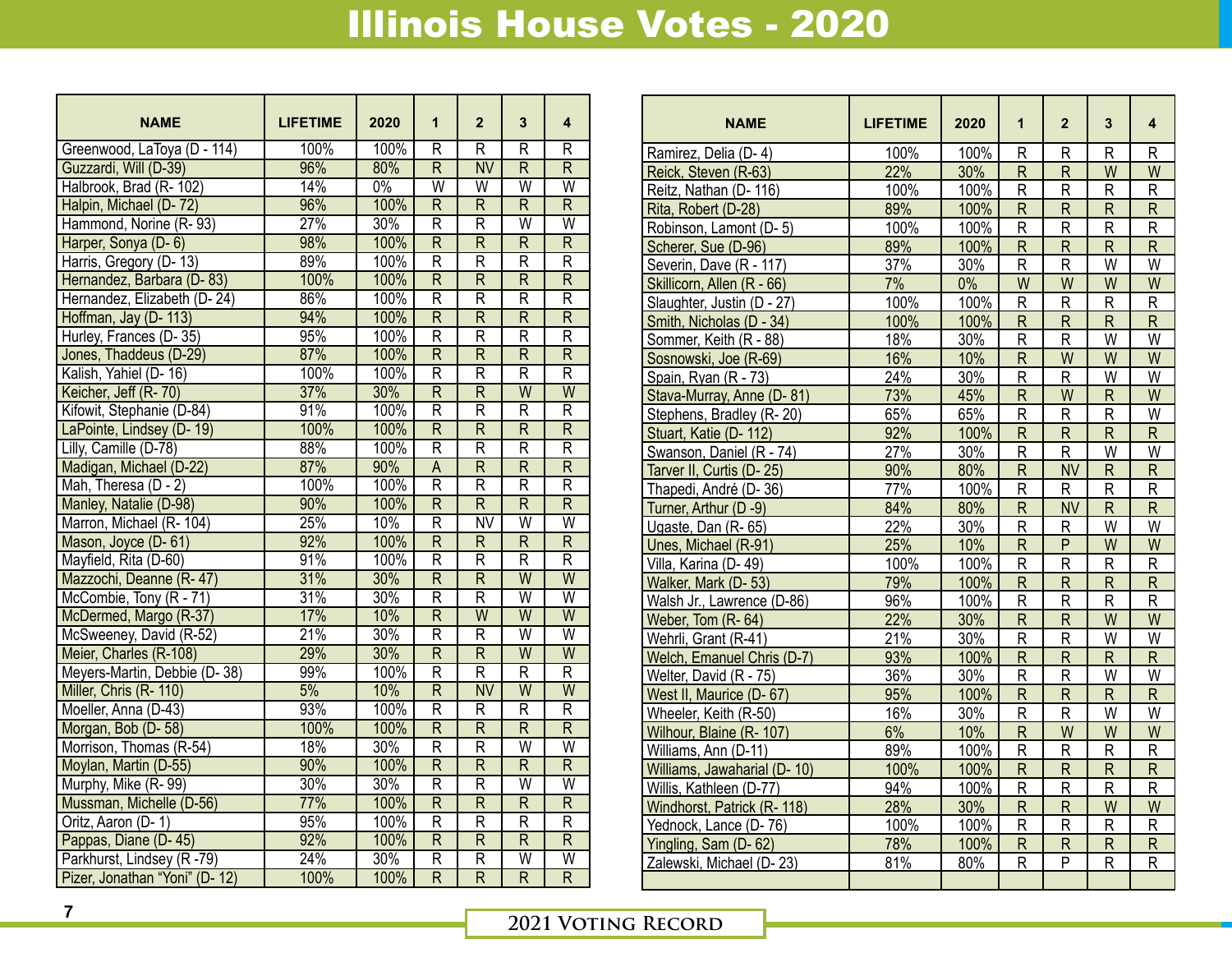#### **1. SJRCA 11 - Workers' Rights Amendment**

*Sen. Villivalam / Rep. Evans – SUPPORT* The bill provides that employees shall have the fundamental right to organize and to bargain collectively through representatives of their own choosing for the purpose of negotiating wages, hours, and working conditions, and to protect their economic welfare and safety at work. No law shall be passed that interferes with this right. *Passed Senate 49-07; Passed House 80-30. Passed both chambers.*

#### **2. SB 2408 - Clean Energy**

#### *Rep. Evans / Senate President Harmon SUPPORT*

The bill sets the strongest clean energy labor standards in the country by creating thousands of new clean energy union jobs, expands union apprenticeships for people of color, increases energy efficiency for public schools, and safeguards thousands of union workers at the state's nuclear plants. These nuclear plants currently generate the bulk of Illinois' zero-emission energy. *Passed House 83-33; Passed Senate 37-17-03. Public Act 102-0662.*

#### **3. HB 2908 - Elected Chicago School Board** *Rep. Ramirez / Sen. Martwick – SUPPORT* Election of the Chicago School Board with a combination of elected and appointed members by 2025 and eventually an election of all members by 2027. *Passed House 70-41; Passed Senate 36-15- 02. Public Act 102-0177.*

#### **4. SB 525 - Illinois Public Labor Relations Act** *Sen. Aquino / Rep. Halpin – SUPPORT*

Under the Rauner administration, some public employees were precluded from joining unions because they were designated confidential, supervisory, or managerial with no consideration of their actual job duties. The bill restores their collective bargaining rights, protects the legitimacy

of collective bargaining agreements, and creates reasonable timeframes to negotiate state labor contracts. *Passed Senate 44-11; Passed House 76-39. Public Act 102-0151.*

#### **5. SB 825 - Election Omnibus Bill**

*Senate President Harmon / Rep. West SUPPORT* Increases access to curbside voting, creates permanent vote by mail registries, creates central polling locations across the state, increases cybersecurity standards for elections, provides practical voting opportunities for justice-impacted Illinoisans, and moves primary to June 28, 2022. *Passed Senate 41-18; Passed House 72-046. Public Act 102-0015.*

**6. HB 106 - Airline Employees Paid Sick Leave** *Rep. Andrade / Sen. Villivalam – SUPPORT* The bill removes sick leave exemption for airline employees. *Passed House 75-29-0; Passed Senate 41-18-0. Public Act 102-0678.*

#### **7. HB 1871 - Vote by Mail**

*Rep. Stuart / Sen. Morrison – SUPPORT* The bill codifies some of the Vote by Mail options that was expanded for the 2020 General Election. Those changes were set to sunset at the end of 2020, but with the passage of HB 1871, the Vote by Mail option will continue to include: Secured mail-in-ballot drop off boxes, Curbside voting where permitted, and Ballot collection with no postage. *Passed House 70-41; Passed Senate 48- 07. Public Act 102-0001.*

#### **8. HB 3743- Prevailing Wage (Public Utility-Telecommunications)**

*Rep. Walsh, Jr. / Sen. Hastings* – *SUPPORT* The bill expands prevailing wage to public utilities as defined by the Public Utilities Act. The bill also expands prevailing wage coverage for telecommunications construction projects that exceed15 miles in the aggregate undertaken by

telecommunications carriers, providers of cable or video service, providers of wireless service, interconnected voice over Internet protocol, providers of broadband service, and persons or entities engaged in the installation, repair, or maintenance of fiber optic cable used by these entities. *Passed House 96-12-01; Passed Senate 053-05. Public Act 102-0009.*

**9. HB 118 - Wage Theft Damages Amount** *Rep. Guzzardi/ Sen. Villa – SUPPORT* Employees should receive compensation for their labor. HB 118 increases the amount an employee can collect from an unscrupulous employer in a wage theft case. *Passed House 68-44; Passed Senate 40-15. Public Act 102-0050.*

#### **10. HB 2521 - Labor Relation-Employee Rights** *Rep. Gonzalez / Sen. Villivalam – SUPPORT* Workers should be allowed to join unions and strike to protest unfair labor practices. HB 2521 amends the Illinois Educational Labor Relations Act to allow the use of electronic communication to show interest in forming a union. The bill also prohibits the use of permanent strike workers to replace striking workers. *Passed House 67-43; Passed Senate 40-15. Public Act 102-0596.*

#### **11. HB 2643 - Unemployment Insurance Omnibus Bill**

#### *Rep. Hoffman / Sen. Holmes – SUPPORT*

The bill gives more displaced workers greater access to unemployment benefits during the COVID-19 pandemic. The bill also expands benefits for non-instructional education employees until September 4, 2021 & includes waivers for non-fraudulent overpayments. *Passed House 113- 0; Passed Senate 59-0. Public Act 102-0026.*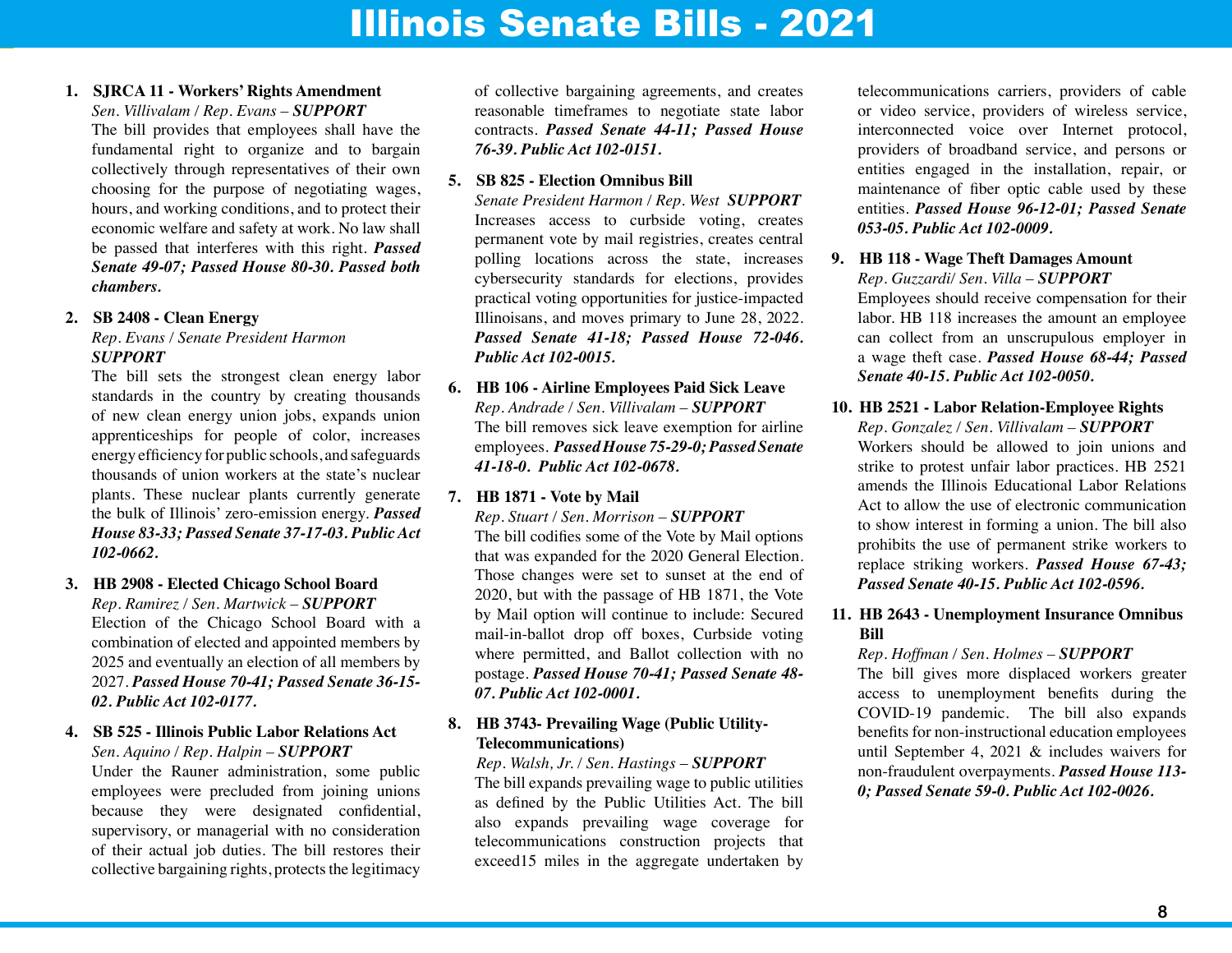## Illinois Senate Bills - 2021

#### **12. HB 3940 - Vehicle Franchise Warranty Pay** *Rep. Walsh / Sen. Belt – SUPPORT*

Manufacturers must pay a dealer at least the same amount a retail customer pays for warranty work and factory recalls. This bill changes the way dealers are reimbursed by manufacturers so that workers are paid a fair wage. *Passed House 85- 24-06; Passed Senate 58-0-01. Public Act 102- 0232.*

#### **13. HB 2778 - COVID School Employee Benefit & Wage Protection**

*Rep. Rohr / Sen. Belt – SUPPORT*

The bill requires school districts and the governing board of each public university, and community college district to provide paid administrative leave to an employee for purposes related to COVID-19. The bill provides that an employee of a school district or an institution of higher education who is on paid administrative leave must receive their regular rate of pay. In addition, for any school closure or use of an e-learning day that is related to COVID-19, the bill requires a school district to pay support personnel and contractors their daily, regular rate of pay and benefits. Finally, the bill requires a school district to return any sick leave used during the 2021-2022 school year by a teacher or employee for reasons related to COVID-19. *Passed House 92-23-0; Passed Senate 53-01-0.*

#### **14. HB 220 - Labor Firefighter Supervisors**

*Rep. Walsh / Sen. Cullerton – SUPPORT* The bill amends the Illinois Public Labor Relations Act by modifying the definition of firefighter supervisor under the Act giving supervisors collective bargaining rights. *Passed House 53-03; Passed Senate 93-19. Public Act 102-0686.*

#### **15. HB 3174 - High Impact Business-Wind** *Rep. Walsh / Sen. Joyce – SUPPORT*

Eliminates the disparity between enforcement of the Prevailing Wage Act and other requirements for wind projects under the High Impact Business program. *Passed House 113-0; Passed Senate 58-0. Public Act 102-0605.*

#### **16. HB 3620 - Child Care Income Levels**

*Rep. Collins / Sen. Pacione-Zayas – SUPPORT* The bill codifies the existing eligibility threshold (200% Federal Poverty Level) for childcare assistance. Under Rauner, the program's eligibility was changed unilaterally, and thousands of workers and their children were kicked off the program. *Passed House 112-0; Passed Senate 59-0. Public Act 102-0491.*

**17. SB 672- Non-Compete Higher Threshold** *Sen. Hunter / Rep. Burke* – *SUPPORT* The bill amends the Illinois Freedom to Work Act by making substantive changes to covenants not to compete & covenants not to solicit by creating greater thresholds for all workers. The bill also adds labor protections and a construction trade carve-out to the Act. *Passed Senate 56-0; Passed House 110-0. Public Act 102-0358.*

#### **18. SB 696 - Audiovisual Rigging**

*Sen. Fine / Rep. Hoffman – SUPPORT*

The proper installation of portable audiovisual equipment at special events protects on-stage talent and event attendees. The bill requires audiovisual riggers to hold a valid rigging certification to ensure riggers are properly trained in installation and safety. *Passed House 116-0; Passed. Senate 59-0. Public Act 102-0032.*

**19. SB 1360 - Gaming Project Labor Agreement** *Sen. Fowler/ Rep. Hoffman – SUPPORT* The bill ensures that the Walker's Bluff Casino project is constructed under a signed Project Labor Agreement. *Passed Senate 54-02; Passed House 111-0-1. Public Act 102-0013.*

#### **20. SB 1767 - Prevailing Wage - Public Data Search**

*Sen. Belt / Rep. Greenwood – SUPPORT* Publishes certified payroll data online. *Passed Senate 42-11; Passed House 116-0. Public Act 102-0332.*

**21. SB 2486 - Personnel Record Discipline** *Sen. Villivalam / Rep. Evans – SUPPORT* Establishes consequences for employers who share personnel disciplinary records with new employers. *Passed Senate 56-0; Passed House 116-0. Public Act 102-0562.*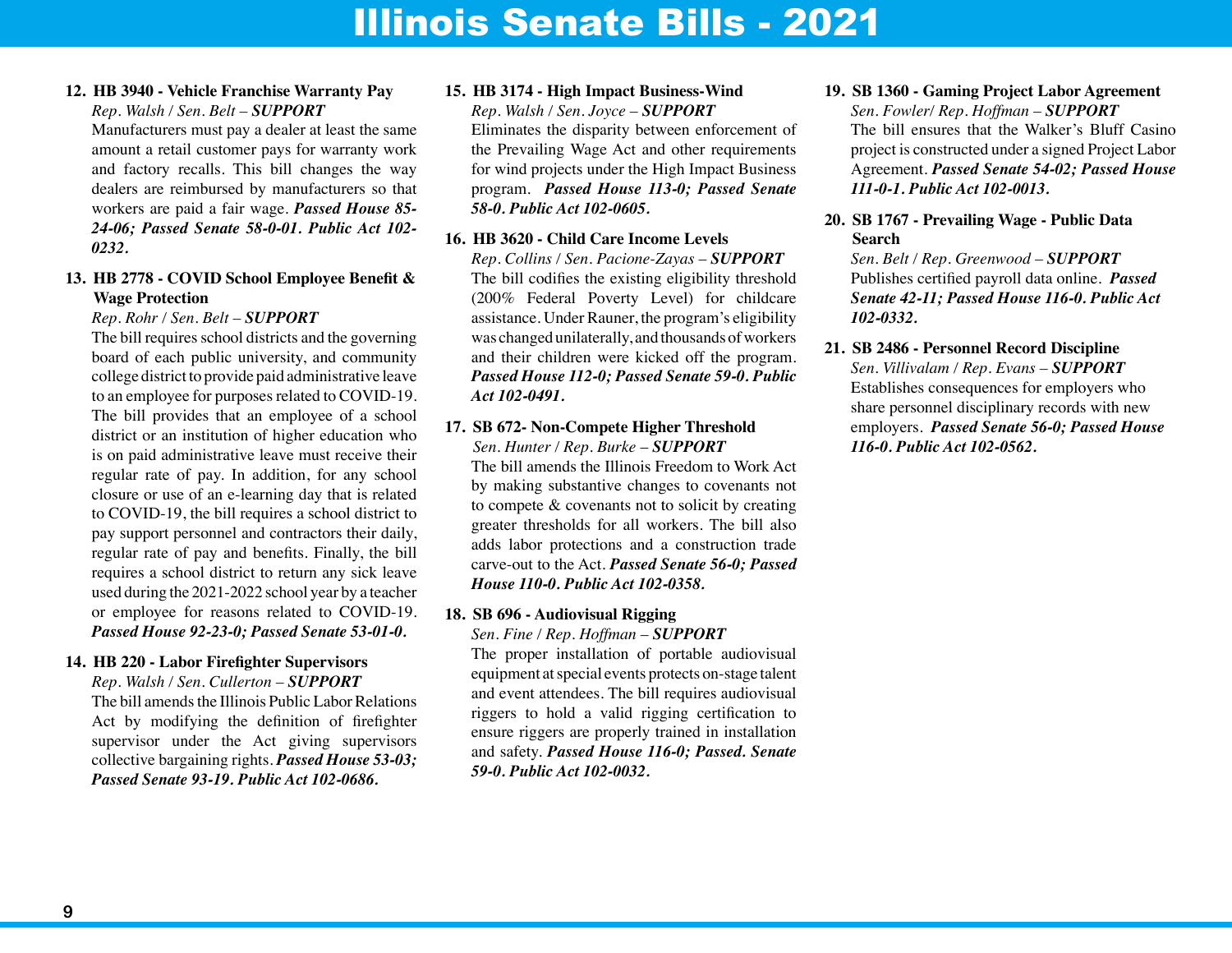## Illinois Senate Votes - 2021

| <b>NAME</b>                   | 2021 | <b>LIFETIME</b> | 1            | $\mathbf{2}$ | 3            | 4            | 5            | 6            | $\overline{7}$          | 8                  | 9            | 10           | 11           | 12           | 13           | 14           | 15           | 16           | 17           | 18           | 19           | 20           | 21           |
|-------------------------------|------|-----------------|--------------|--------------|--------------|--------------|--------------|--------------|-------------------------|--------------------|--------------|--------------|--------------|--------------|--------------|--------------|--------------|--------------|--------------|--------------|--------------|--------------|--------------|
| Anderson, Neil (R - 36)       | 50%  | 53%             | R            | W            | <b>NV</b>    | R            | W            | W            | R                       | R                  | <b>NV</b>    | <b>NV</b>    | R            | $\mathsf R$  | R            | R            | R            | R            | R            | R            | R            | $\mathsf{R}$ | <b>NV</b>    |
| Aquino, Omar (D - 2)          | 98%  | 100%            | $\mathsf{R}$ | R            | R.           | R            | R.           | $\mathsf{R}$ | R.                      | R.                 | R            | R            | R            | R            | $\mathsf{R}$ | R            | $\mathsf{R}$ | $\mathsf{R}$ | R            | $\mathsf{R}$ | R            | R            | ${\sf R}$    |
| Bailey, Darren (R-55)         | 9%   | 18%             | W            | W            | W            | W            | W            | W            | W                       | W                  | W            | W            | R            | R            | W            | W            | R            | R            | R            | $\mathsf{R}$ | W            | W            | ${\sf R}$    |
| Barickman, Jason (R - 53)     | 30%  | 26%             | W            | W            | W            | W            | ${\sf W}$    | W            | <b>NV</b>               | R                  | <b>NV</b>    | W            | R            | R            | $\mathsf{R}$ | $\mathsf{R}$ | $\mathsf{R}$ | $\mathsf{R}$ | $\mathsf{R}$ | $\mathsf{R}$ | W            | W            | <b>NV</b>    |
| Belt, Christopher (D - 57)    | 100% | 100%            | R            | R            | R            | R            | R            | R            | R                       | R                  | R            | R            | R            | R            | R            | R            | R            | R            | R            | $\mathsf{R}$ | $\mathsf R$  | R            | ${\sf R}$    |
| Bennett, Scott (D - 52)       | 94%  | 96%             | R            | $\mathsf{R}$ | R            | R            | R.           | $\mathsf{R}$ | R.                      | $\mathsf{R}$       | $\mathsf{R}$ | <b>NV</b>    | R            | R            | $\mathsf{R}$ | $\mathsf{R}$ | R            | R            | $\mathsf{R}$ | $\mathsf{R}$ | R            | R.           | ${\sf R}$    |
| Bryant, Terri (R-58)          | 39%  | 55%             | R            | W            | <b>NV</b>    | R            | W            | W            | R                       | R                  | W            | W            | R            | R            | R            | R            | R            | R            | R            | R            | R            | R            | R            |
| Bush, Melinda (D - 31)        | 92%  | 91%             | R            | R            | <b>NV</b>    | R            | R            | $\mathsf R$  | R.                      | R                  | $\mathsf{R}$ | ${\sf R}$    | $\mathsf{R}$ | R            | $\mathsf R$  | R            | R            | R            | $\mathsf R$  | R            | R            | R.           | $\mathsf{R}$ |
| Castro, Cristina (D - 22)     | 96%  | 100%            | R            | $\mathsf R$  | R            | R            | R            | R            | R                       | R                  | R            | R            | R            | R            | R            | R            | R            | R            | R            | R            | R            | R            | ${\sf R}$    |
| Collins, Jacqueline (D - 16)  | 83%  | 88%             | $\mathsf R$  | P            | $\mathsf{R}$ | R            | R            | $\mathsf{R}$ | R.                      | R                  | $\mathsf{R}$ | R            | $\mathsf{R}$ | $\mathsf R$  | $\mathsf{R}$ | $\mathsf R$  | $\mathsf{R}$ | $\mathsf{R}$ | $\mathsf{R}$ | $\mathsf{R}$ | <b>NV</b>    | R            | $\mathsf{R}$ |
| Conner, John (D-43)           | 100% | 98%             | R            | R            | R            | R            | $\mathsf{R}$ | R            | $\mathsf{R}$            | R                  | R            | R            | $\mathsf R$  | R            | R            | R            | $\mathsf R$  | R            | R            | R            | R            | <b>NV</b>    | ${\sf R}$    |
| Crowe, Rachelle (D - 56)      | 91%  | 90%             | $\mathsf R$  | W            | R            | R            | R            | $\mathsf{R}$ | R.                      | R                  | $\mathsf R$  | R            | R.           | R            | $\mathsf{R}$ | $\mathsf{R}$ | R            | R.           | $\mathsf{R}$ | $\mathsf{R}$ | R            | R            | R            |
| Cullerton, Thomas (D - 23)    | 93%  | 92%             | R            | $\mathsf R$  | R            | R            | R            | R            | <b>NV</b>               | R                  | $\mathsf R$  | $\mathsf{R}$ | R            | R            | <b>NV</b>    | R            | R            | R            | R            | R            | R            | R            | $\mathsf{R}$ |
| Cunningham, Bill (D - 18)     | 88%  | 100%            | $\mathsf{R}$ | $\mathsf{R}$ | R            | R            | R            | $\mathsf{R}$ | R                       | R                  | ${\sf R}$    | $\mathsf{R}$ | R.           | $\mathsf{R}$ | R            | ${\sf R}$    | R            | R            | $\mathsf R$  | R.           | $\mathsf{R}$ | R            | $\mathsf{R}$ |
| Curran, John (R - 41)         | 53%  | 61%             | $\mathsf{R}$ | R            | <b>NV</b>    | R            | W            | W            | $\mathsf{R}$            | W                  | W            | $\mathsf{R}$ | R            | P            | R            | R            | R            | R            | R            | R            | R            | R            | $\mathsf R$  |
| DeWitte, Donald (R - 33)      | 39%  | 53%             | $\mathsf{R}$ | W            | W            | $\mathsf{R}$ | ${\sf W}$    | W            | R.                      | R                  | W            | W            | $\mathsf{R}$ | R.           | R            | R            | R            | $\mathsf{R}$ | $\mathsf{R}$ | $\mathsf{R}$ | R            | W            | $\mathsf{R}$ |
| Ellman, Laura (D - 21)        | 87%  | 100%            | R            | R            | R.           | <b>NV</b>    | R            | R            | $\mathsf{R}$            | <b>NV</b>          | <b>NV</b>    | <b>NV</b>    | R            | R            | R            | R            | R            | R            | $\mathsf R$  | R            | R            | <b>NV</b>    | $\mathsf{R}$ |
| Feigenholtz, Sara (D - 6)     | 90%  | 100%            | $\mathsf{R}$ | $\mathsf{R}$ | R.           | $\mathsf{R}$ | R            | R            | R.                      | $\mathsf{R}$       | R            | R            | R.           | R            | R            | R            | R            | R.           | $\mathsf{R}$ | R            | $\mathsf{R}$ | R            | ${\sf R}$    |
| Fine, Laura $(D - 9)$         | 94%  | 100%            | $\mathsf R$  | R            | R            | R            | R            | R            | R                       | R                  | R            | R            | R            | R            | R            | R            | R            | R            | R            | R            | R            | R            | R            |
| Fowler, Dale (R - 59)         | 42%  | 55%             | $\mathsf{R}$ | W            | W            | R            | W            | W            | R.                      | R                  | W            | W            | R            | $\mathsf{R}$ | R.           | R            | R.           | R            | $\mathsf{R}$ | R            | R            | $\mathsf{R}$ | R.           |
| Gillespie, Ann (D - 27)       | 100% | 100%            | $\mathsf R$  | R            | R            | R            | R            | R            | R                       | R                  | R            | R            | R            | R            | R            | R            | R            | R            | R            | R            | R            | R            | $\mathsf{R}$ |
| Glowiak Hilton, Suzy (D - 24) | 85%  | 96%             | $\mathsf{R}$ | $\mathsf{R}$ | R            | $\mathsf{R}$ | R            | R            | R.                      | W                  | R            | $\mathsf{R}$ | R.           | R            | R            | $\mathsf{R}$ | R            | R            | $\mathsf{R}$ | R            | R            | $\mathsf{R}$ | $\mathsf{R}$ |
| Harmon, Don (D - 39)          | 91%  | 100%            | $\mathsf{R}$ | $\mathsf R$  | $\mathsf{R}$ | R            | R            | $\mathsf R$  | R                       | R                  | R            | $\mathsf R$  | R            | R            | R            | R            | R            | R            | R            | R            | R            | R            | $\mathsf{R}$ |
| Harris III, Napoleon (D - 15) | 81%  | 65%             | $\mathsf{R}$ | <b>NV</b>    | P            | <b>NV</b>    | $\mathsf{R}$ | $\mathsf{R}$ | R.                      | R                  | <b>NV</b>    | $\mathsf{R}$ | R.           | R            | R            | $\mathsf R$  | R            | R            | R.           | R            | R.           | <b>NV</b>    | $\mathsf{R}$ |
| Hastings, Michael (D - 29)    | 94%  | 98%             | $\mathsf{R}$ | R            | R            | R            | R            | R            | R                       | R                  | R            | R            | R            | $\mathsf R$  | R            | R            | <b>NV</b>    | R            | R            | R            | R            | R            | R            |
| Holmes, Linda (D - 42)        | 90%  | 100%            | ${\sf R}$    | ${\sf R}$    | $\mathsf{R}$ | ${\sf R}$    | ${\sf R}$    | ${\sf R}$    | $\overline{\mathsf{R}}$ | $\mathsf{R}% _{T}$ | $\mathsf R$  | ${\sf R}$    | ${\sf R}$    | ${\sf R}$    | $\mathsf R$  | ${\sf R}$    | ${\sf R}$    | ${\sf R}$    | $\mathsf R$  | ${\sf R}$    | ${\sf R}$    | ${\sf R}$    | ${\sf R}$    |
| Hunter, Mattie (D - 3)        | 91%  | 100%            | $\mathsf{R}$ | $\mathsf{R}$ | $\mathsf{R}$ | $\mathsf{R}$ | $\mathsf{R}$ | $\mathsf{R}$ | $\mathsf{R}$            | $\mathsf{R}$       | $\mathsf{R}$ | $\mathsf{R}$ | $\mathsf{R}$ | $\mathsf{R}$ | $\mathsf{R}$ | $\mathsf{R}$ | ${\sf R}$    | $\mathsf{R}$ | $\mathsf{R}$ | $\mathsf{R}$ | $\mathsf{R}$ | $\mathsf{R}$ | $\mathsf{R}$ |
| Johnson, Adriane (D - 30)     | 100% | 100%            | $\mathsf{R}$ | ${\sf R}$    | $\mathsf{R}$ | $\mathsf{R}$ | $\mathsf{R}$ | ${\sf R}$    | $\mathsf{R}$            | $\mathsf{R}$       | R.           | $\mathsf{R}$ | $\mathsf{R}$ | ${\sf R}$    | R            | $\mathsf{R}$ | $\mathsf{R}$ | $\mathsf{R}$ | R.           | $\mathsf{R}$ | $\mathsf{R}$ | $\mathsf{R}$ | $\mathsf{R}$ |
| Jones III, Emil (D - 14)      | 84%  | 79%             | <b>NV</b>    | ${\sf R}$    | $\mathsf{R}$ | <b>NV</b>    | R            | $\mathsf R$  | $\mathsf{R}$            | R                  | R            | R            | $\mathsf{R}$ | $\mathsf{R}$ | $\mathsf{R}$ | $\mathsf{R}$ | R            | R            | $\mathsf{R}$ | R            | R            | <b>NV</b>    | $\mathsf{R}$ |
| Joyce, Patrick (D - 40)       | 100% | 100%            | ${\sf R}$    | ${\sf R}$    | R.           | R.           | $\mathsf{R}$ | ${\sf R}$    | $\mathsf{R}$            | $\mathsf R$        | $\mathsf{R}$ | ${\sf R}$    | $\mathsf{R}$ | $\mathsf{R}$ | $\mathsf{R}$ | $\mathsf{R}$ | R            | ${\sf R}$    | $\mathsf{R}$ | $\mathsf{R}$ | $\mathsf{R}$ | $\mathsf{R}$ | $\mathsf{R}$ |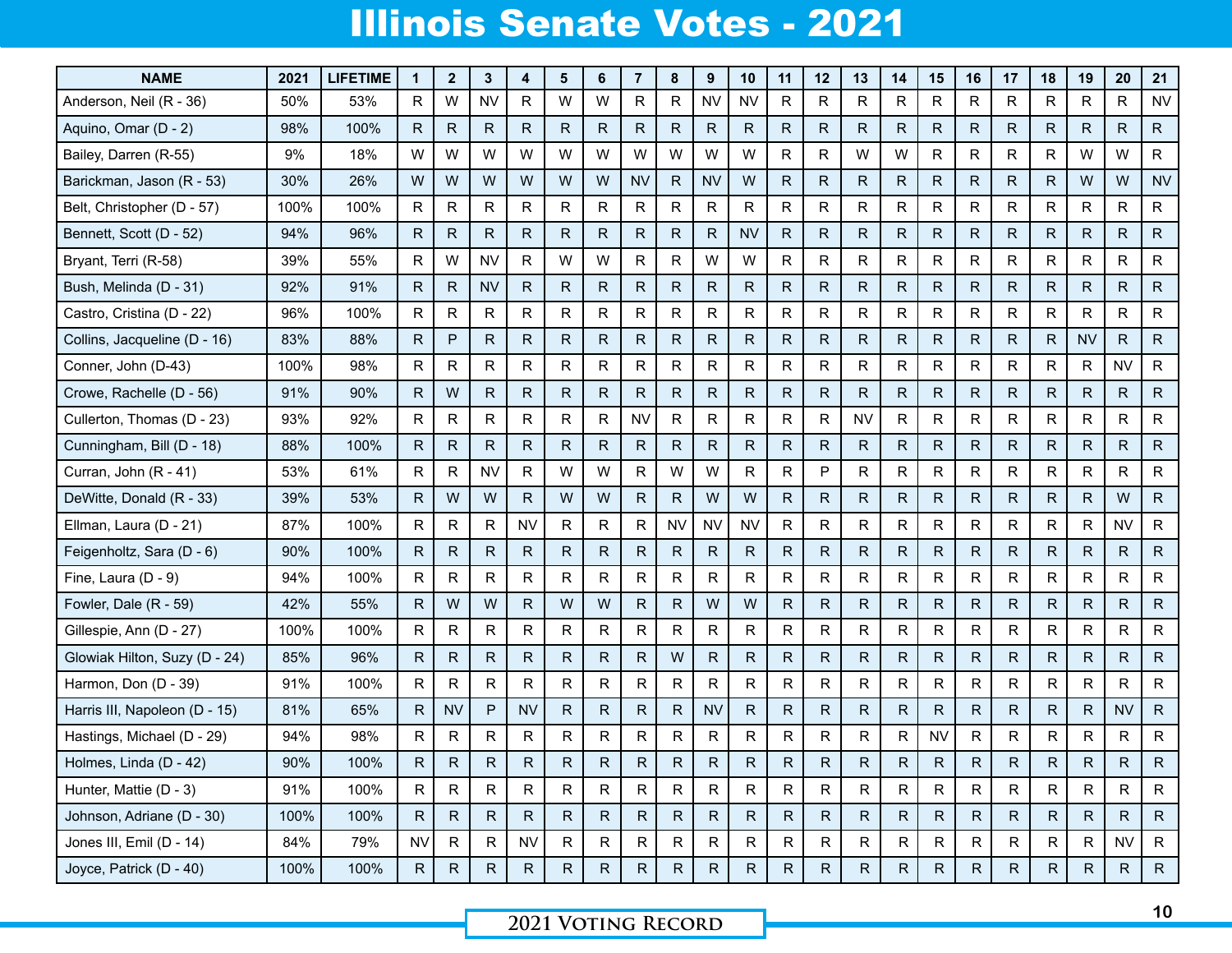## Illinois Senate Votes - 2021

| <b>NAME</b>                      | 2021 | <b>LIFETIME</b> | $\mathbf{1}$ | $\overline{2}$ | $\mathbf{3}$ | 4         | 5            | 6            | $\overline{7}$ | 8            | 9            | 10           | 11           | 12           | 13           | 14           | 15           | 16           | 17           | 18           | 19           | 20           | 21           |
|----------------------------------|------|-----------------|--------------|----------------|--------------|-----------|--------------|--------------|----------------|--------------|--------------|--------------|--------------|--------------|--------------|--------------|--------------|--------------|--------------|--------------|--------------|--------------|--------------|
| Koehler, David (D - 46)          | 90%  | 100%            | R            | ${\sf R}$      | R            | R.        | R            | ${\sf R}$    | R              | R            | R.           | R            | $\mathsf{R}$ | R            | R            | $\mathsf{R}$ | $\mathsf{R}$ | $\mathsf{R}$ | R            | R            | $\mathsf{R}$ | R            | ${\sf R}$    |
| Landek, Steven (D - 12)          | 80%  | 84%             | R            | R              | R            | <b>NV</b> | R            | $\mathsf{R}$ | R              | $\mathsf{R}$ | R            | R            | R            | R.           | <b>NV</b>    | ${\sf R}$    | R            | R            | R            | R            | R            | <b>NV</b>    | $\mathsf{R}$ |
| Lightford, Kimberly (D - 4)      | 92%  | 81%             | R.           | R              | P            | <b>NV</b> | R.           | R            | R.             | $\mathsf{R}$ | R            | R            | R            | R.           | R            | $\mathsf{R}$ | $\mathsf{R}$ | $\mathsf{R}$ | R            | R            | R            | R.           | $\mathsf{R}$ |
| Loughran-Cappel, Meg (D - 49)    | 100% | 100%            | R.           | R.             | R.           | R         | R            | ${\sf R}$    | R.             | $\mathsf{R}$ | R            | R            | R            | R.           | R            | ${\sf R}$    | R            | R            | R            | R            | R            | R.           | $\mathsf{R}$ |
| Martwick, Robert (D - 10)        | 89%  | 100%            | R            | R              | R.           | R.        | R.           | R            | R.             | R            | R            | R            | R            | R            | R            | $\mathsf{R}$ | R            | $\mathsf{R}$ | R            | $\mathsf R$  | R            | R.           | $\mathsf{R}$ |
| McClure, Steve (R - 50)          | 38%  | 53%             | R            | W              | W            | R         | W            | W            | R              | $\mathsf{R}$ | W            | W            | $\mathsf{R}$ | $\mathsf{R}$ | $\mathsf{R}$ | $\mathsf{R}$ | $\mathsf{R}$ | R            | $\mathsf{R}$ | R            | $\mathsf{R}$ | W            | $\mathsf{R}$ |
| McConchie, Dan (R - 26)          | 20%  | 28%             | W            | W              | W            | W         | W            | W            | P              | $\mathsf{R}$ | W            | W            | R            | R.           | R            | $\mathsf{R}$ | R            | R            | R            | R            | W            | W            | $\mathsf{R}$ |
| Morrison, Julie (D - 29)         | 84%  | 81%             | R.           | <b>NV</b>      | <b>NV</b>    | R         | R            | ${\sf R}$    | R              | R            | $\mathsf{R}$ | $\mathsf{R}$ | $\mathsf{R}$ | $\mathsf{R}$ | $\mathsf{R}$ | $\mathsf{R}$ | R            | $\mathsf{R}$ | $\mathsf{R}$ | R            | $\mathsf{R}$ | R            | ${\sf R}$    |
| Muñoz, Antonio (D - 1)           | 88%  | 98%             | R            | R.             | R.           | R         | R            | R.           | R.             | $\mathsf{R}$ | R            | $\mathsf{R}$ | R            | R            | R            | <b>NV</b>    | R            | R            | R            | $\mathsf{R}$ | R            | R.           | $\mathsf{R}$ |
| Murphy, Laura (D - 28)           | 96%  | 100%            | $\mathsf{R}$ | R              | R            | R         | R            | R            | R              | $\mathsf{R}$ | R            | $\mathsf{R}$ | $\mathsf{R}$ | R            | $\mathsf{R}$ | $\mathsf{R}$ | R            | $\mathsf{R}$ | $\mathsf{R}$ | R            | $\mathsf{R}$ | R            | ${\sf R}$    |
| Pacione-Zayas, Cristina (D - 20) | 100% | 100%            | R            | R              | R.           | R         | R.           | R            | R.             | R            | R            | R.           | R            | $\mathsf{R}$ | R            | $\mathsf{R}$ | R            | R            | R            | $\mathsf{R}$ | R            | R.           | $\mathsf{R}$ |
| Peters, Robert (D - 13)          | 100% | 100%            | R            | R              | R.           | R         | $\mathsf{R}$ | $\mathsf{R}$ | R              | R            | $\mathsf{R}$ | R            | $\mathsf{R}$ | R            | ${\sf R}$    | $\mathsf{R}$ | R            | R            | $\mathsf{R}$ | $\mathsf{R}$ | $\mathsf{R}$ | R            | ${\sf R}$    |
| Plummer, Jason (R - 54)          | 6%   | 16%             | W            | W              | W            | W         | W            | W            | W              | W            | W            | W            | R            | $\mathsf{R}$ | NV           | W            | R            | R            | <b>NV</b>    | R            | W            | W            | ${\sf R}$    |
| Rezin, Sue (R - 38)              | 34%  | 57%             | R            | $\mathsf{R}$   | W            | W         | W            | W            | R              | $\mathsf{R}$ | $\mathsf{R}$ | W            | ${\sf R}$    | ${\sf R}$    | $\mathsf{R}$ | R            | $\mathsf{R}$ | $\mathsf{R}$ | R            | $\mathsf{R}$ | $\mathsf{R}$ | W            | ${\sf R}$    |
| Rose, Chapin (R - 51)            | 32%  | 39%             | $\mathsf{R}$ | W              | W            | W         | W            | W            | W              | $\mathsf R$  | W            | <b>NV</b>    | R            | $\mathsf{R}$ | R            | $\mathsf{R}$ | R            | R            | R            | $\mathsf{R}$ | W            | $\mathsf{R}$ | ${\sf R}$    |
| Simmons, Mike (D-7)              | 90%  | 90%             | R            | P              | R            | R         | $\mathsf{R}$ | $\mathsf{R}$ | R              | $\mathsf{R}$ | $\mathsf{R}$ | R            | $\mathsf{R}$ | R            | $\mathsf{R}$ | $\mathsf{R}$ | $\mathsf{R}$ | ${\sf R}$    | $\mathsf R$  | R            | $\mathsf{R}$ | R            | $\mathsf{R}$ |
| Sims, Elgie (D - 17)             | 99%  | 100%            | R            | R              | R            | R         | R            | R            | R              | R            | R            | R            | R            | $\mathsf R$  | R            | R            | R            | $\mathsf{R}$ | R            | $\mathsf{R}$ | R            | R            | $\mathsf{R}$ |
| Stadelman, Steve (D - 34)        | 93%  | 100%            | $\mathsf{R}$ | R              | $\mathsf{R}$ | R.        | $\mathsf{R}$ | ${\sf R}$    | R              | $\mathsf{R}$ | ${\sf R}$    | $\mathsf R$  | R            | ${\sf R}$    | $\mathsf{R}$ | $\mathsf{R}$ | $\mathsf{R}$ | ${\sf R}$    | R            | ${\sf R}$    | ${\sf R}$    | $\mathsf{R}$ | ${\sf R}$    |
| Stewart, Brian (R - 45)          | 22%  | 22%             | W            | W              | W            | W         | W            | W            | W              | R            | W            | W            | ${\sf R}$    | R            | <b>NV</b>    | $\mathsf{R}$ | $\mathsf R$  | $\mathsf R$  | <b>NV</b>    | $\mathsf{R}$ | W            | W            | $\mathsf{R}$ |
| Stoller, Win (R - 37)            | 39%  | 39%             | R            | W              | W            | W         | W            | W            | W              | $\mathsf{R}$ | W            | W            | $\mathsf{R}$ | R            | ${\sf R}$    | ${\sf R}$    | $\mathsf{R}$ | ${\sf R}$    | $\mathsf R$  | ${\sf R}$    | W            | $\mathsf{R}$ | ${\sf R}$    |
| Syverson, Dave (R - 35)          | 24%  | 37%             | R            | W              | W            | W         | W            | W            | W              | R            | W            | W            | R            | R            | R            | R            | R            | $\mathsf R$  | R            | R            | R            | W            | <b>NV</b>    |
| Tracy, Jil (R - 47)              | 26%  | 28%             | W            | W              | W            | W         | W            | W            | W              | $\mathsf{R}$ | W            | W            | $\mathsf{R}$ | R            | $\mathsf{R}$ | $\mathsf R$  | R.           | ${\sf R}$    | $\mathsf R$  | $\mathsf R$  | W            | W            | ${\sf R}$    |
| Turner, Doris (D-48)             | 90%  | 90%             | <b>NV</b>    | P              | R            | R         | R            | R            | R              | R            | R            | R            | R            | R            | R            | R            | R            | R            | R            | R            | R            | R            | R            |
| Turner, Sally (R-44)             | 44%  | 44%             | W            | W              | W            | R         | W            | W            | R.             | R            | W            | W            | R            | R            | R.           | R            | R.           | $\mathsf{R}$ | R            | R            | W            | R            | R            |
| Van Pelt, Patricia (D-5)         | 85%  | 80%             | <b>NV</b>    | R              | <b>NV</b>    | R         | R            | R            | R              | R            | R            | R            | R            | R            | R            | R            | R            | R            | R            | R            | R            | <b>NV</b>    | R            |
| Villa, Karina (D-25)             | 99%  | 98%             | R            | $\mathsf{R}$   | R.           | R         | R            | $\mathsf{R}$ | R              | R            | R            | $\mathsf{R}$ | R            | R            | R            | R            | R.           | $\mathsf{R}$ | <b>NV</b>    | R            | R            | R            | $\mathsf{R}$ |
| Villanueva, Celina (D - 11)      | 100% | 100%            | R            | R              | R            | R         | $\mathsf{R}$ | $\mathsf{R}$ | $\mathsf{R}$   | R            | ${\sf R}$    | $\mathsf{R}$ | $\mathsf R$  | R            | R            | R            | $\mathsf R$  | $\mathsf{R}$ | R            | R            | R            | R            | ${\sf R}$    |
| Villivalam, Ram (D - 8)          | 100% | 100%            | R            | R              | R            | R         | R.           | $\mathsf{R}$ | R              | R            | R            | R            | R.           | R            | R.           | R.           | R            | R            | R.           | R            | R            | R            | $\mathsf{R}$ |
| Wilcox, Craig (R - 32)           | 9%   | 27%             | R            | W              | W            | W         | W            | W            | <b>NV</b>      | W            | W            | W            | R            | $\mathsf R$  | <b>NV</b>    | W            | R            | $\mathsf{R}$ | R            | R            | W            | W            | $\mathsf R$  |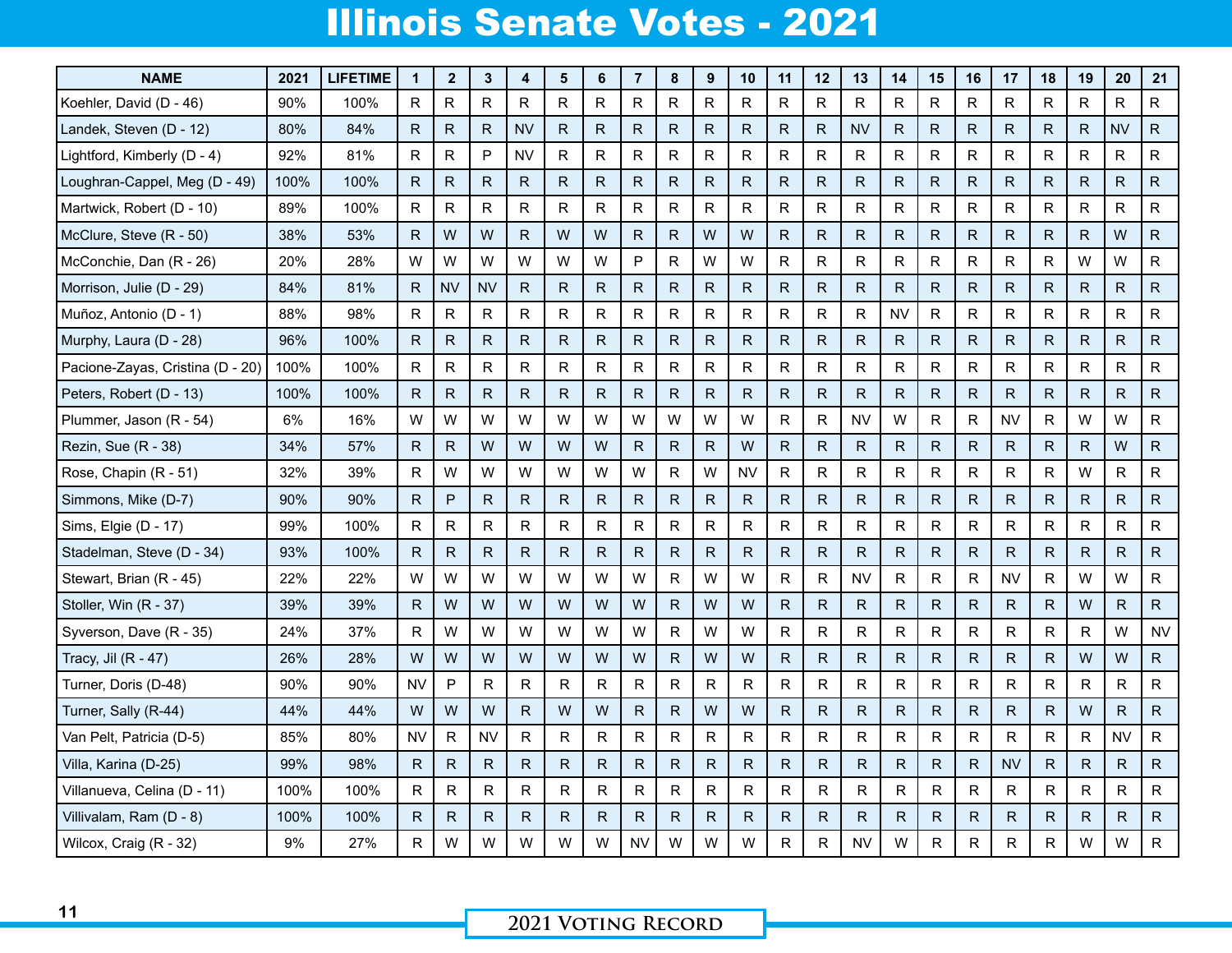#### **1. SJRCA 11 - Workers' Rights Amendment**

*Sen. Villivalam / Rep. Evans – SUPPORT* The bill provides that employees shall have the fundamental right to organize and to bargain collectively through representatives of their own choosing for the purpose of negotiating wages, hours, and working conditions, and to protect their economic welfare and safety at work. No law shall be passed that interferes with this right. *Passed Senate 49-07; Passed House 80-30. Passed both chambers.*

#### **2. SB 2408 - Clean Energy**

*Rep. Evans / Sen. President Harmon– SUPPORT* The bill sets the strongest clean energy labor standards in the country by creating thousands of new clean energy union jobs, expands union apprenticeships for people of color, increases energy efficiency for public schools, and safeguards thousands of union workers at the state's nuclear plants. These nuclear plants currently generate the bulk of Illinois' zero-emission energy. *Passed House 83-33; Passed Senate 37-17-03. Public Act 102-0662.*

#### **3. HB 2908 - Elected Chicago School Board** *Rep. Ramirez / Sen. Martwick – SUPPORT* Election of the Chicago School Board with a combination of elected and appointed members by 2025 and eventually an election of all members by 2027. *Passed House 70-41; Passed Senate 36- 15-02. Public Act 102-0177.*

**4. HB 3437 - Illinois Hazardous Materials Workforce Training Act**

*Rep. Walsh / Sen. Hastings – SUPPORT*

The Illinois Hazardous Materials Workforce Training Act is about safety. Illinois has several crude petroleum, chemical, and ethanol plants that provide valuable commodities but pose huge health and safety risks to the workers who maintain these facilities and to the surrounding

communities. The bill implements safety training standards while seeking to end the practice of using untrained, out-of-state labor. To show the unions commitment to diversifying the Building & Construction Trades, the bill uses an equity lens to incentivize the uses of a skilled workforce from underrepresented populations. *Passed House 71- 043. No vote in the Senate.*

#### **5. SB 525 - Illinois Public Labor Relations Act** *Sen. Aquino / Rep. Halpin – SUPPORT*

Under the Rauner administration, some public employees were precluded from joining unions because they were designated confidential, supervisory, or managerial with no consideration of their actual job duties. The bill restores their collective bargaining rights, protects the legitimacy of collective bargaining agreements, and creates reasonable timeframes to negotiate state labor contracts. *Passed Senate 44-11; Passed House 76-39. Public Act 102-0151.*

#### **6. SB 825 - Election Omnibus Bill**

*Sen. Harmon / Rep. West – SUPPORT* Increases access to curbside voting, creates permanent vote by mail registries, creates central polling locations across the state, increases cybersecurity standards for elections, provides practical voting opportunities for justice-impacted Illinoisans, and moves primary to June 28, 2022. *Passed Senate 41-18; Passed House 72-046. Public Act 102-0015.*

#### **7. HB 106 - Airline Employees Paid Sick Leave** *Rep. Andrade / Sen. Villivalam – SUPPORT* The bill removes sick leave exemption for airline employees. *Passed House 75-29-0; Passed Senate 41-18-0. Public Act 102-0678.*

#### **8. HB 1871 - Vote by Mail**

*Rep. Stuart / Sen. Morrison – SUPPORT* The bill codifies some of the Vote by Mail options that was expanded for the 2020 General Election. Those changes were set to sunset at the end of 2020, but with the passage of HB 1871, the Vote by Mail option will continue to include: Secured mail-in-ballot drop off boxes, Curbside voting where permitted, and Ballot collection with no postage. *Passed House 70-41; Passed Senate 48- 07. Public Act 102-0001.*

#### **9. HB 3743- Prevailing Wage (Public Utility-Telecommunications)**

#### *Rep. Walsh, Jr. / Sen. Hastings* – *SUPPORT*

The bill expands prevailing wage to public utilities as defined by the Public Utilities Act. The bill also expands prevailing wage coverage for telecommunications construction projects that exceed15 miles in the aggregate undertaken by telecommunications carriers, providers of cable or video service, providers of wireless service, interconnected voice over Internet protocol, providers of broadband service, and persons or entities engaged in the installation, repair, or maintenance of fiber optic cable used by these entities. *Passed House 96-12-01; Passed Senate 053-05. Public Act 102-0009.*

#### **10. HB 118 - Wage Theft Damages Amount**

*Rep. Guzzardi/ Sen. Villa – SUPPORT* Employees should receive compensation for their labor. HB 118 increases the amount an employee can collect from an unscrupulous employer in a wage theft case. *Passed House 68-44; Passed Senate 40-15. Public Act 102-0050.*

#### **11. HB 2521 - Labor Relation-Employee Rights** *Rep. Gonzalez / Sen. Villivalam – SUPPORT* Workers should be allowed to join unions and strike to protest unfair labor practices. HB 2521 amends the Illinois Educational Labor Relations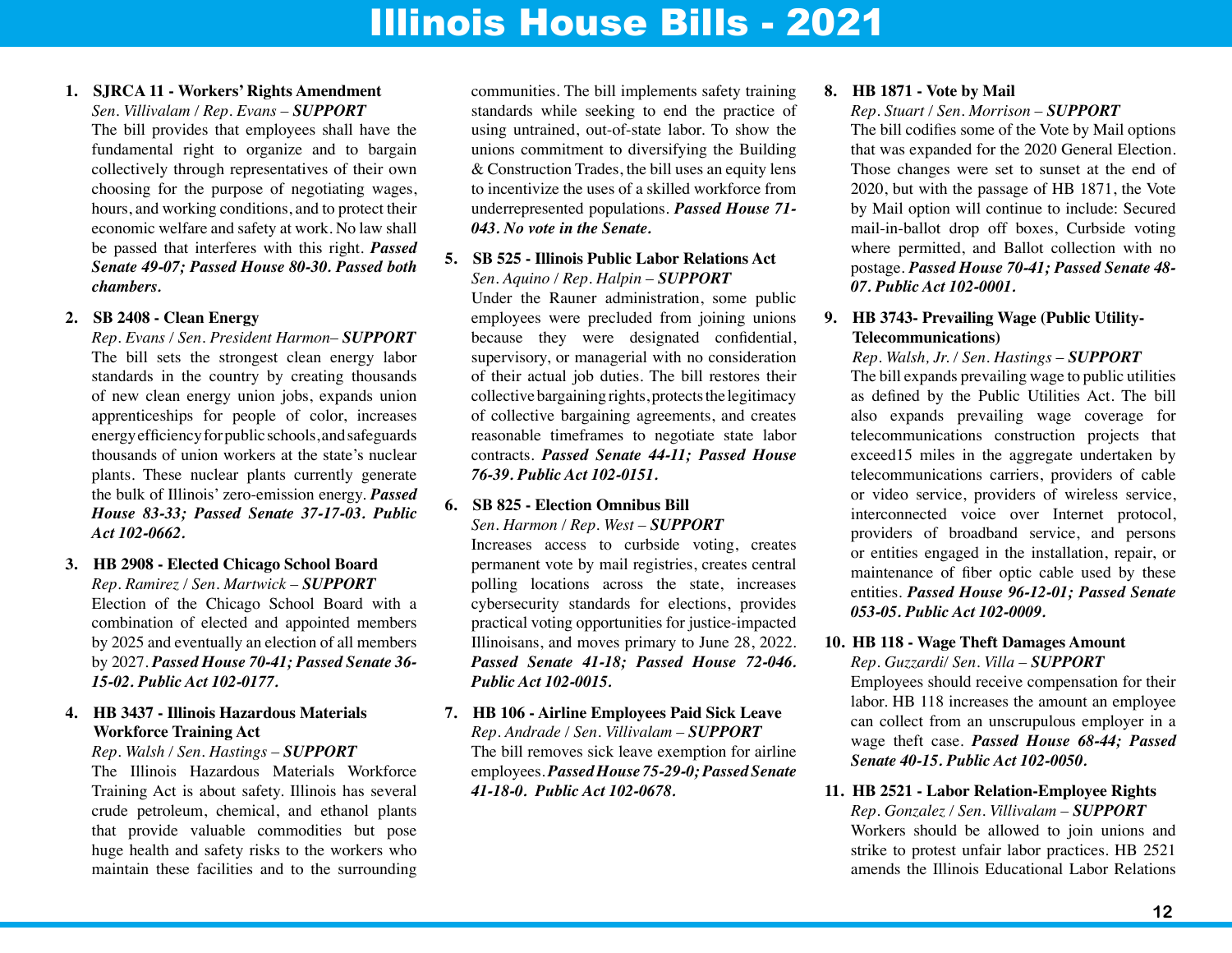Act to allow the use of electronic communication to show interest in forming a union. The bill also prohibits the use of permanent strike workers to replace striking workers. *Passed House 67-43; Passed Senate 40-15. Public Act 102-0596.*

#### **12. HB 2643 - Unemployment Insurance Omnibus Bill**

*Rep. Hoffman / Sen. Holmes – SUPPORT* The bill gives more displaced workers greater access to unemployment benefits during the COVID-19 pandemic. The bill also expands benefits for non-instructional education employees until September 4, 2021 & includes waivers for non-fraudulent overpayments. *Passed House 113- 0; Passed Senate 59-0. Public Act 102-0026.*

#### **13. HB 3496 - Education Labor Relations**

*Rep. Davis/ Sen. Villanueva* – *SUPPORT* The bill restores collective bargaining rights for Chicago principals in the Illinois Education Labor Relations Act. *Passed House 68-44. No vote in the Senate.*

#### **14. HB 3940 - Vehicle Franchise Warranty Pay** *Rep. Walsh / Sen. Belt – SUPPORT*

Manufacturers must pay a dealer at least the same amount a retail customer pays for warranty work and factory recalls. This bill changes the way dealers are reimbursed by manufacturers so that workers are paid a fair wage. *Passed House 85- 24-06; Passed Senate 58-0-01. Public Act 102- 0232.*

#### **15. HB 2778 - COVID School Employee Benefit & Wage Protection**

#### *Rep. Rohr / Sen. Belt – SUPPORT*

The bill requires school districts and the governing board of each public university, and community college district to provide paid administrative leave to an employee for purposes related to COVID-19. The bill provides that an employee of a school

district or an institution of higher education who is on paid administrative leave must receive their regular rate of pay. In addition, for any school closure or use of an e-learning day that is related to COVID-19, the bill requires a school district to pay support personnel and contractors their daily, regular rate of pay and benefits. Finally, the bill requires a school district to return any sick leave used during the 2021-2022 school year by a teacher or employee for reasons related to COVID-19. *Passed House 92-23-0; Passed Senate 53-01-0.*

#### **16. HB 220 - Labor Firefighter Supervisors**

*Rep. Walsh / Sen. Cullerton – SUPPORT* The bill amends the Illinois Public Labor Relations Act by modifying the definition of firefighter supervisor under the Act giving supervisors collective bargaining rights. *Passed House 53-03; Passed Senate 93-19. Public Act 102-0686.*

#### **17. HB 3174 - High Impact Business-Wind** *Rep. Walsh / Sen. Joyce – SUPPORT* Eliminates the disparity between enforcement of the Prevailing Wage Act and other requirements

for wind projects under the High Impact Business program. *Passed House 113-0; Passed Senate 58-0. Public Act 102-0605.*

#### **18. HB 3620 - Child Care Income Levels**

*Rep. Collins / Sen. Pacione-Zayas – SUPPORT* The bill codifies the existing eligibility threshold (200% Federal Poverty Level) for childcare assistance. Under Rauner, the program's eligibility was changed unilaterally, and thousands of workers and their children were kicked off the program. *Passed House 112-0; Passed Senate 59-0. Public Act 102-0491.*

#### **19. SB 672- Non-Compete Higher Threshold**

#### *Sen. Hunter / Rep. Burke* – *SUPPORT*

The bill amends the Illinois Freedom to Work Act by making substantive changes to covenants not to compete & covenants not to solicit by creating greater thresholds for all workers. The bill also adds labor protections and a construction trade carve-out to the Act. *Passed Senate 56-0; Passed House 110-0. Public Act 102-0358.*

#### **20. SB 696 - Audiovisual Rigging**

*Sen. Fine / Rep. Hoffman – SUPPORT*

The proper installation of portable audiovisual equipment at special events protects on-stage talent and event attendees. The bill requires audiovisual riggers to hold a valid rigging certification to ensure riggers are properly trained in installation and safety. *Passed House 116-0; Passed. Senate 59-0. Public Act 102-0032.*

#### **21. SB 1360 - Gaming Project Labor Agreement** *Sen. Fowler/ Rep. Hoffman – SUPPORT* The bill ensures that the Walker's Bluff Casino project is constructed under a signed Project Labor Agreement. *Passed Senate 54-02; Passed House 111-0-1. Public Act 102-0013.*

#### **22. SB 1767 - Prevailing Wage - Public Data Search**

*Sen. Belt / Rep. Greenwood – SUPPORT* Publishes certified payroll data online. *Passed Senate 42-11; Passed House 116-0. Public Act 102-0332.*

#### **23. SB 2486 - Personnel Record Discipline** *Sen. Villivalam / Rep. Evans – SUPPORT* Establishes consequences for employers who share personnel disciplinary records with new

employers. *Passed Senate 56-0; Passed House 116-0. Public Act 102-0562.*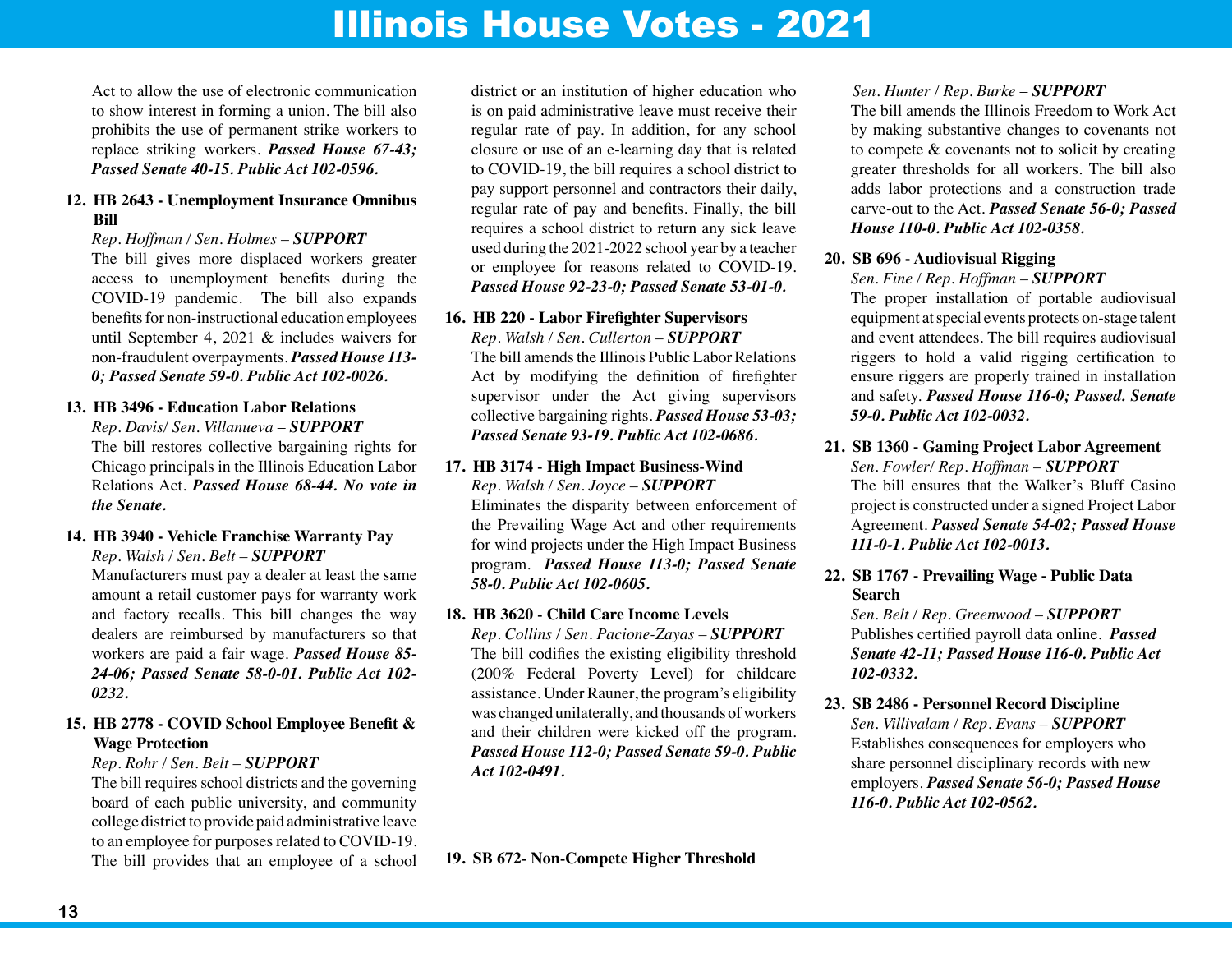| <b>NAME</b>                       | <b>LIFETIME</b> | 2021 | 1                       | $\overline{2}$  | 3                       | 4                       | 5              | 6              | $\overline{7}$ | 8              | 9                       | 10                      | 11                      | 12             | 13             | 14                      | 15                      | 16                      | 17                      | 18                      | 19             | 20             | 21             | 22             | 23                      |
|-----------------------------------|-----------------|------|-------------------------|-----------------|-------------------------|-------------------------|----------------|----------------|----------------|----------------|-------------------------|-------------------------|-------------------------|----------------|----------------|-------------------------|-------------------------|-------------------------|-------------------------|-------------------------|----------------|----------------|----------------|----------------|-------------------------|
| Ammons, Carol (D-103)             | 87%             | 71%  | R                       | R               | Α                       | Α                       | R              | R              | R              | R              | <b>NV</b>               | R                       | Α                       | A              | R              | R                       | R                       | R                       | A                       | R                       | R              | R              | R              | R              | $\mathsf{R}$            |
| Andrade, Jaime (D-40)             | 97%             | 100% | $\mathsf{R}$            | R               | $\mathsf R$             | $\overline{R}$          | $\mathsf{R}$   | $\mathsf{R}$   | $\mathsf{R}$   | $\mathsf{R}$   | $\mathsf{R}$            | $\mathsf R$             | $\mathsf R$             | $\mathsf{R}$   | R              | $\overline{\mathsf{R}}$ | $\mathsf R$             | $\mathsf{R}$            | $\mathsf{R}$            | $\overline{R}$          | R              | $\mathsf R$    | R              | $\overline{R}$ | $\mathsf R$             |
| Avelar, Dagmara (D-85)            | 100%            | 100% | R                       | R               | R                       | R                       | R              | R              | R              | R              | R                       | R                       | R                       | R              | R              | R                       | R                       | R                       | $\mathsf{R}$            | R                       | R              | R              | $\mathsf{R}$   | R              | $\overline{R}$          |
| Batinick, Mark (R-97)             | 18%             | 24%  | W                       | W               | W                       | W                       | W              | W              | W              | W              | $\mathsf{R}$            | W                       | W                       | $\mathsf{R}$   | W              | W                       | $\mathsf R$             | W                       | $\mathsf{R}$            | $\overline{R}$          | E              | $\mathsf{R}$   | R              | R              | $\mathsf R$             |
| Bennett, Thomas (R-106)           | 23%             | 34%  | W                       | R               | W                       | W                       | W              | W              | W              | W              | $\mathsf{R}$            | $\overline{W}$          | W                       | R              | W              | W                       | $\mathsf{R}$            | W                       | $\mathsf{R}$            | R                       | R              | R              | R              | R              | $\mathsf{R}$            |
| Bos, Chris (R-51)                 | 22%             | 22%  | W                       | W               | W                       | W                       | W              | W              | W              | W              | W                       | W                       | W                       | $\mathsf{R}$   | W              | $\mathsf{R}$            | W                       | W                       | $\mathsf{R}$            | $\overline{R}$          | R              | $\mathsf{R}$   | R              | $\overline{R}$ | $\overline{R}$          |
| Bourne, Avery (R-95)              | 21%             | 22%  | W                       | W               | $\overline{\mathsf{W}}$ | $\overline{\mathsf{W}}$ | W              | W              | W              | W              | $\mathsf{R}$            | W                       | W                       | R              | $\overline{W}$ | W                       | $\overline{W}$          | W                       | $\overline{R}$          | R                       | R              | R              | R              | R              | $\overline{R}$          |
| Brady, Dan (R-105)                | 33%             | 35%  | W                       | $\overline{W}$  | $\overline{\mathsf{W}}$ | $\overline{\mathsf{W}}$ | W              | W              | $\mathsf{R}$   | W              | $\overline{R}$          | W                       | W                       | $\mathsf{R}$   | W              | W                       | R                       | $\mathsf{R}$            | $\mathsf{R}$            | $\overline{R}$          | R              | $\mathsf R$    | R              | $\overline{R}$ | $\overline{R}$          |
| Buckner, Kambium (D-26)           | 89%             | 98%  | R                       | $\mathsf{R}$    | R                       | R                       | $\mathsf R$    | R              | $\mathsf{R}$   | R              | $\mathsf{R}$            | $\mathsf R$             | R                       | R              | R              | R                       | R                       | E                       | $\mathsf{R}$            | $\overline{\mathsf{R}}$ | R              | R              | R              | R              | $\overline{R}$          |
| Burke, Kelly (D-36)               | 83%             | 83%  | A                       | R               | R                       | $\mathsf R$             | A              | $\mathsf{R}$   | $\mathsf{R}$   | $\mathsf{R}$   | $\mathsf{R}$            | ${\sf R}$               | R                       | $\mathsf{R}$   | $\mathsf{R}$   | $\mathsf{R}$            | R                       | $\mathsf{R}$            | $\overline{\mathsf{R}}$ | $\overline{R}$          | $\mathsf{R}$   | $\mathsf R$    | Α              | R              | $\overline{R}$          |
| Butler, Tim (R-87)                | 26%             | 26%  | W                       | W               | W                       | $\overline{\mathsf{W}}$ | W              | W              | W              | W              | $\mathsf{R}$            | W                       | W                       | R              | W              | W                       | R                       | R                       | $\mathsf{R}$            | R                       | <b>NV</b>      | R              | R              | R              | $\overline{R}$          |
| Carroll, Jonathan (D - 57)        | 98%             | 100% | $\mathsf{R}$            | R               | $\mathsf R$             | $\overline{R}$          | $\mathsf R$    | $\mathsf{R}$   | $\mathsf{R}$   | $\mathsf{R}$   | $\mathsf{R}$            | ${\sf R}$               | R                       | $\mathsf{R}$   | $\mathsf{R}$   | $\mathsf{R}$            | R                       | $\mathsf{R}$            | $\mathsf{R}$            | R                       | R              | R              | R              | R              | $\overline{R}$          |
| Cassidy, Kelly (D-14)             | 92%             | 100% | R                       | R               | $\overline{\mathsf{R}}$ | R                       | R              | R              | $\mathsf{R}$   | R              | $\mathsf{R}$            | R                       | R                       | R              | R              | R                       | R                       | R                       | $\mathsf{R}$            | R                       | R              | R              | R              | R              | $\mathsf{R}$            |
| Caulkins, Dan (R-101)             | 4%              | 20%  | E                       | W               | $\overline{\mathsf{W}}$ | $\overline{\mathsf{W}}$ | W              | W              | W              | W              | $\overline{R}$          | W                       | W                       | $\mathsf{R}$   | W              | W                       | $\overline{W}$          | W                       | $\mathsf{R}$            | $\overline{R}$          | R              | $\mathsf R$    | E              | $\overline{R}$ | $\overline{R}$          |
| Chesney, Andrew (R-89)            | 19%             | 26%  | W                       | W               | $\overline{\mathsf{W}}$ | $\overline{\mathsf{W}}$ | W              | W              | W              | W              | $\overline{R}$          | W                       | W                       | R              | $\overline{W}$ | R                       | $\overline{W}$          | W                       | $\overline{R}$          | R                       | R              | R              | R              | R              | $\overline{R}$          |
| Collins, Lakesia (D-9)            | 94%             | 94%  | $\mathsf{R}$            | R               | $\overline{R}$          | $\overline{R}$          | $\mathsf R$    | $\overline{R}$ | $\mathsf{R}$   | $\mathsf{R}$   | <b>NV</b>               | W                       | <b>NV</b>               | $\mathsf{R}$   | $\mathsf{R}$   | $\mathsf{R}$            | $\overline{R}$          | $\overline{\mathsf{R}}$ | $\mathsf{R}$            | $\overline{R}$          | R              | $\mathsf R$    | $\overline{P}$ | $\overline{R}$ | $\overline{R}$          |
| Conroy, Deborah (D-46)            | 94%             | 100% | R                       | R               | R                       | R                       | R              | R              | $\mathsf{R}$   | R              | $\mathsf{R}$            | R                       | R                       | R              | R              | R                       | R                       | R                       | $\mathsf{R}$            | $\overline{\mathsf{R}}$ | R              | R              | R              | R              | $\overline{R}$          |
| Costa Howard, Terra (D-48)        | 90%             | 96%  | $\mathsf R$             | R               | R                       | $\mathsf R$             | $\mathsf R$    | $\mathsf{R}$   | $\mathsf{R}$   | $\mathsf{R}$   | W                       | $\overline{\mathsf{R}}$ | R                       | $\mathsf{R}$   | $\mathsf R$    | $\mathsf{R}$            | R                       | $\mathsf{R}$            | $\mathsf{R}$            | $\overline{R}$          | R              | $\mathsf{R}$   | R              | $\mathsf R$    | $\overline{R}$          |
| Crespo, Fred (D-44)               | 76%             | 89%  | R                       | R               | $\overline{\text{NV}}$  | R                       | $\overline{R}$ | R              | R              | R              | R                       | R                       | R                       | <b>NV</b>      | R              | R                       | R                       | R                       | $\mathsf{R}$            | R                       | R              | R              | R              | R              | $\overline{R}$          |
| Croke, Margaret (D-12)            | 100%            | 100% | $\mathsf{R}$            | R               | $\mathsf R$             | R                       | $\mathsf{R}$   | $\mathsf{R}$   | $\mathsf{R}$   | R              | $\mathsf{R}$            | $\mathsf{R}$            | $\mathsf{R}$            | $\mathsf{R}$   | $\mathsf{R}$   | $\mathsf{R}$            | R                       | $\mathsf{R}$            | $\mathsf{R}$            | R                       | $\mathsf R$    | R              | R              | $\overline{R}$ | $\overline{R}$          |
| D'Amico, John (D-15)              | 86%             | 100% | R                       | R               | R                       | R                       | $\mathsf{R}$   | R              | $\mathsf{R}$   | R              | R                       | R                       | R                       | R              | R              | R                       | R                       | R                       | $\overline{R}$          | R                       | R              | R              | R              | R              | $\overline{R}$          |
| Davidsmeyer, C.D. (R-100)         | 26%             | 28%  | P                       | W               | $\overline{\mathsf{W}}$ | $\overline{W}$          | <b>NV</b>      | W              | W              | W              | $\overline{R}$          | W                       | W                       | $\mathsf{R}$   | W              | P                       | $\overline{\mathsf{R}}$ | $\mathsf{R}$            | $\mathsf{R}$            | R                       | $\mathsf{R}$   | $\mathsf R$    | R              | $\overline{R}$ | $\overline{R}$          |
| Davis, William (D-30)             | 91%             | 92%  | R                       | R               | R                       | $\overline{\mathsf{W}}$ | $\overline{R}$ | $\mathsf R$    | R              | R              | $\overline{R}$          | $\mathsf R$             | R                       | R              | $\mathsf R$    | $\mathsf{R}$            | R                       | $\mathsf{R}$            | $\mathsf{R}$            | R                       | R              | R              | R              | R              | $\overline{R}$          |
| Delgado, Eva Dina (D-3)           | 100%            | 100% | $\mathsf{R}$            | R               | $\overline{R}$          | $\overline{R}$          | $\mathsf{R}$   | $\mathsf{R}$   | $\mathsf{R}$   | R              | $\mathsf{R}$            | $\mathsf R$             | $\mathsf R$             | $\mathsf{R}$   | $\mathsf R$    | $\mathsf{R}$            | R                       | $\mathsf{R}$            | $\mathsf{R}$            | R                       | $\mathsf{R}$   | $\mathsf R$    | R              | $\overline{R}$ | $\overline{R}$          |
| DeLuca, Anthony (D-80)            | 86%             | 85%  | R                       | R               | R                       | R                       | $\overline{R}$ | W              | R              | <b>NV</b>      | $\overline{\text{NV}}$  | R                       | R                       | R              | R              | R                       | R                       | R                       | $\mathsf{R}$            | R                       | R              | R              | R              | R              | $\overline{R}$          |
| Demmer, Tom (R-90)                | 24%             | 32%  | W                       | R               | W                       | $\overline{W}$          | W              | W              | W              | EX             | $\mathsf{R}$            | W                       | W                       | $\mathsf{R}$   | W              | P                       | $\overline{W}$          | $\mathsf{R}$            | $\mathsf{R}$            | R                       | R              | R              | R              | $\mathsf R$    | $\overline{R}$          |
| Didech, Daniel (D-59)             | 97%             | 90%  | R                       | R               | R                       | R                       | $\mathsf{R}$   | R              | $\mathsf{R}$   | R              | R                       | EX                      | $\overline{R}$          | R              | <b>EX</b>      | R                       | R                       | R                       | $\mathsf{R}$            | E                       | R              | R              | R              | R              | $\mathsf{R}$            |
| Durkin, Jim (R-82)                | 27%             | 24%  | W                       | $\overline{W}$  | W                       | $\overline{W}$          | W              | W              | W              | W              | P                       | W                       | W                       | $\mathsf{R}$   | W              | $\mathsf{R}$            | W                       | $\mathsf{R}$            | $\mathsf{R}$            | R                       | $\mathsf R$    | R              | R              | $\overline{R}$ | $\overline{R}$          |
| Elik, Amy (R-111)                 | 32%             | 32%  | W                       | $\overline{W}$  | $\overline{\mathsf{W}}$ | $\overline{\mathsf{W}}$ | W              | W              | W              | W              | R                       | W                       | W                       | R              | W              | R                       | R                       | $\overline{R}$          | $\overline{R}$          | R                       | R              | R              | R              | R              | $\overline{R}$          |
| Evans Jr., Marcus (D-33)          | 95%             | 100% | $\mathsf{R}$            | R               | $\overline{R}$          | $\overline{R}$          | $\mathsf{R}$   | $\mathsf{R}$   | $\mathsf{R}$   | R              | $\overline{R}$          | $\mathsf R$             | $\mathsf R$             | $\mathsf{R}$   | $\mathsf R$    | $\mathsf{R}$            | R                       | $\mathsf{R}$            | $\mathsf{R}$            | R                       | $\mathsf R$    | $\mathsf R$    | R              | $\overline{R}$ | $\overline{R}$          |
| Flowers, Mary (D-31)              | 89%             | 81%  | R                       | W               | Α                       | R                       | $\overline{R}$ | R              | R              | R              | R                       | R                       | R                       | A              | R              | R                       | R                       | $\mathsf{R}$            | $\mathsf{R}$            | R                       | R              | R              | R              | R              | $\overline{R}$          |
| Ford, La Shawn (D-8)              | 86%             | 96%  | $\mathsf{R}$            | R               | R                       | $\mathsf R$             | $\mathsf R$    | $\mathsf{R}$   | $\mathsf{R}$   | <b>NV</b>      | $\mathsf{R}$            | $\mathsf R$             | $\mathsf R$             | $\mathsf{R}$   | $\mathsf{R}$   | $\mathsf{R}$            | $\mathsf R$             | $\mathsf{R}$            | $\mathsf{R}$            | R                       | $\mathsf R$    | $\mathsf R$    | R              | R              | $\overline{\mathsf{R}}$ |
| Frese, Randy (R-94)               | 15%             | 22%  | W                       | Е               | W                       | W                       | W              | W              | Е              | W              | R                       | W                       | W                       | R              | W              | W                       | EX                      | W                       | $\mathsf{R}$            | R                       | R              | R              | R              | R              | $\mathsf{R}$            |
| Friess, David (R-116)             | 22%             | 22%  | W                       | W               | W                       | $\overline{\mathsf{W}}$ | W              | W              | W              | W              | W                       | EX                      | $\overline{\mathsf{W}}$ | $\mathsf{R}$   | EX             | W                       | $\mathsf R$             | $\mathsf{R}$            | $\mathsf{R}$            | E                       | $\mathsf R$    | R              | R              | R              | $\overline{\mathsf{R}}$ |
| Gabel, Robyn (D-18)               | 93%             | 100% | $\overline{R}$          | R               | $\overline{R}$          | $\overline{R}$          | $\overline{R}$ | $\overline{R}$ | $\overline{R}$ | $\overline{R}$ | $\overline{R}$          | $\overline{R}$          | $\overline{R}$          | $\overline{R}$ | $\overline{R}$ | $\overline{R}$          | $\overline{R}$          | $\overline{R}$          | $\overline{R}$          | $\overline{R}$          | $\overline{R}$ | $\overline{R}$ | $\overline{R}$ | $\overline{R}$ | $\overline{R}$          |
| Gong-Gershowitz, Jennifer (D-17)  | 99%             | 98%  | $\mathsf{R}$            | $\mathsf{R}$    | $\mathsf{R}$            | $\mathsf{R}$            | $\mathsf{R}$   | $\mathsf{R}$   | $\mathsf{R}$   | $\mathsf{R}$   | $\mathsf{R}$            | $\mathsf{R}$            | $\mathsf{R}$            | $\mathsf{R}$   | $\mathsf{R}$   | $\mathsf{R}$            | $\mathsf{R}$            | $\mathsf{R}$            | $\mathsf{R}$            | $\overline{R}$          | E              | R              | $\mathsf{R}$   | R              | $\mathsf{R}$            |
| Gonzalez, Edgar (D-21)            | 98%             | 98%  | $\mathsf{R}$            | $\mathsf{R}$    | $\overline{R}$          | $\overline{R}$          | $\overline{R}$ | $\mathsf{R}$   | $\mathsf{R}$   | R              | $\mathsf{R}$            | $\overline{R}$          | $\mathsf{R}$            | $\mathsf{R}$   | $\overline{R}$ | $\overline{R}$          | $\overline{R}$          | $\overline{R}$          | $\mathsf{R}$            | $R_{\parallel}$         | <b>NV</b>      | $\mathsf{R}$   | R              | R              | $\mathsf{R}$            |
| Gordon-Booth, Jehan (D-92)        | 81%             | 100% | $\mathsf{R}$            | R               | $\overline{R}$          | E                       | $\mathsf{R}$   | $\mathsf{R}$   | $\mathsf{R}$   | $\mathsf{R}$   | $\mathsf{R}$            | EX                      | EX                      | $\mathsf{R}$   | EX             | E                       | $\overline{R}$          | $\mathsf{R}$            | E                       | E                       | $\mathsf{R}$   | R              | R              | R              | $\overline{R}$          |
| Grant, Amy (R-42)                 | 32%             | 18%  | $\overline{\mathsf{W}}$ | $\overline{W}$  | $\overline{\mathsf{W}}$ | $\overline{W}$          | W              | W              | W              | W              | $\overline{\mathsf{W}}$ | W                       | W                       | R              | W              | $\overline{W}$          | $\overline{W}$          | W                       | $\mathsf{R}$            | $R_{\parallel}$         | $\mathsf{R}$   | R              | R              | R              | $\overline{R}$          |
| Greenwood, LaToya (D - 114)       | 100%            | 100% | $\mathsf{R}$            | $R_{\parallel}$ | $\overline{R}$          | $\mathsf{R}$            | $\mathsf{R}$   | $\mathsf{R}$   | $\mathsf{R}$   | $\mathsf{R}$   | $\mathsf{R}$            | $\mathsf{R}$            | $\mathsf{R}$            | $\mathsf{R}$   | $\mathsf{R}$   | $\mathsf{R}$            | $\mathsf{R}$            | $\mathsf{R}$            | $\mathsf{R}$            | $R_{\parallel}$         | $\mathsf{R}$   | R              | R.             | $\mathsf{R}$   | $\overline{R}$          |
| Guerrero-Cuellar, Angelica (D-22) | 100%            | 100% | $\mathsf{R}$            | $R_{\parallel}$ | $\overline{R}$          | $\overline{R}$          | $\overline{R}$ | $\mathsf{R}$   | $\mathsf{R}$   | $\overline{R}$ | $\overline{R}$          | $\mathsf{R}$            | $\mathsf{R}$            | $\mathsf{R}$   | $\mathsf{R}$   | $\overline{R}$          | $\overline{R}$          | $\overline{R}$          | $\mathsf{R}$            | $\overline{R}$          | $\mathsf{R}$   | $\mathsf{R}$   | R              | $\overline{R}$ | $\overline{R}$          |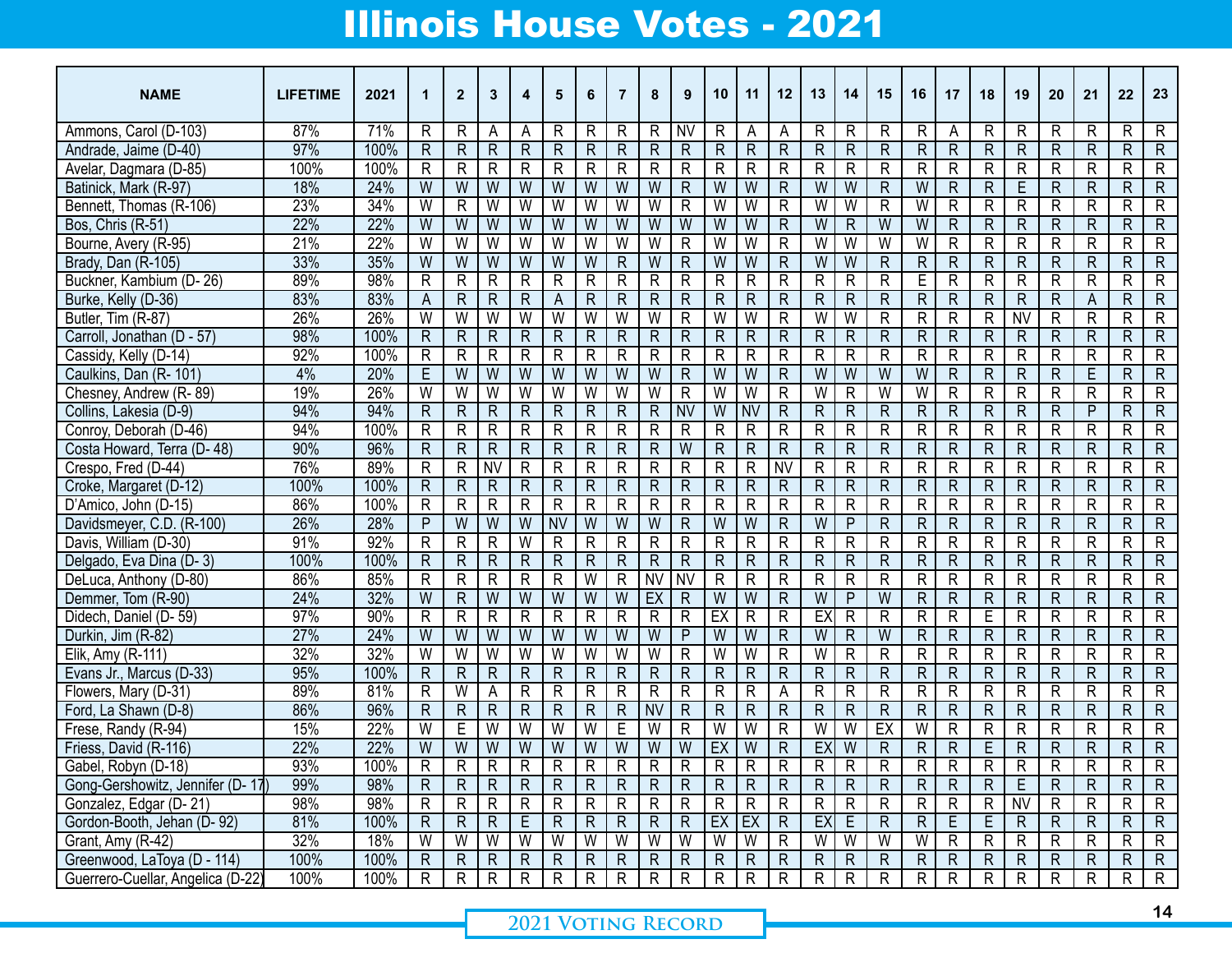| <b>NAME</b>                  | <b>LIFETIME</b> | 2021 | 1              | $\overline{2}$  | 3              | 4                       | 5                       | 6                       | 7                       | 8              | 9                       | 10             | 11                     | 12                      | 13             | 14                      | 15                     | 16             | 17                | 18                      | 19             | 20           | 21                | 22                      | 23             |
|------------------------------|-----------------|------|----------------|-----------------|----------------|-------------------------|-------------------------|-------------------------|-------------------------|----------------|-------------------------|----------------|------------------------|-------------------------|----------------|-------------------------|------------------------|----------------|-------------------|-------------------------|----------------|--------------|-------------------|-------------------------|----------------|
| Guzzardi, Will (D-39)        | 95%             | 86%  | R              | R               | R.             | <b>NV</b>               | R                       | $\mathsf{R}$            | $\mathsf{R}$            | R              | R                       | R              | R                      | R                       | R              | <b>NV</b>               | R                      | R              | $\mathsf{R}$      | R                       | <b>NV</b>      | R            | R                 | R                       | $\mathsf{R}$   |
| Haas, Jackie (R-79)          | 53%             | 53%  | $\mathsf{R}$   | R               | W              | W                       | $\mathsf{R}$            | W                       | W                       | W              | $\mathsf{R}$            | $\mathsf{R}$   | W                      | R                       | W              | W                       | $\mathsf{R}$           | W              | $\mathsf{R}$      | $\mathsf{R}$            | R              | $\mathsf{R}$ | R                 | $\overline{R}$          | $\mathsf R$    |
| Halbrook, Brad (R-102)       | 14%             | 16%  | W              | W               | W              | $\overline{W}$          | W                       | W                       | $\overline{\text{N}}$   | W              | W                       | W              | W                      | R                       | W              | W                       | $\overline{\text{NV}}$ | W              | E                 | R                       | R              | R            | R                 | R                       | R              |
| Halpin, Michael (D-72)       | 95%             | 91%  | $\overline{R}$ | R               | W              | $\mathsf R$             | R                       | $\mathsf{R}$            | $\mathsf{R}$            | $\mathsf{R}$   | $\overline{R}$          | $\mathsf R$    | R                      | R                       | $\overline{R}$ | $\overline{\mathsf{R}}$ | $\mathsf{R}$           | E              | $\overline{R}$    | R                       | R              | R            | R                 | $\mathsf{R}$            | $\mathsf R$    |
| Hammond, Norine (R-93)       | 28%             | 42%  | $\overline{R}$ | W               | R              | $\overline{\mathsf{W}}$ | W                       | W                       | W                       | W              | $\overline{\mathsf{R}}$ | W              | W                      | R                       | W              | W                       | $\overline{R}$         | $\mathsf{R}$   | $\overline{R}$    | R                       | R              | R            | R                 | $\overline{\mathsf{R}}$ | R              |
| Harper, Sonya (D-6)          | 98%             | 96%  | $\overline{R}$ | R               | $\mathsf R$    | $\mathsf R$             | $\overline{\mathsf{R}}$ | $\mathsf{R}$            | $\mathsf{R}$            | $\mathsf{R}$   | <b>NV</b>               | $\mathsf R$    | R                      | $\mathsf{R}$            | $\overline{R}$ | $\overline{\mathsf{R}}$ | $\overline{R}$         | $\overline{R}$ | $\overline{R}$    | R                       | R              | R            | R                 | $\mathsf{R}$            | $\mathsf R$    |
| Harris, Gregory (D-13)       | 90%             | 100% | $\mathsf{R}$   | R               | R              | $\mathsf R$             | R                       | R                       | $\mathsf{R}$            | R              | R                       | R              | R                      | R                       | $\mathsf{R}$   | R                       | $\overline{R}$         | $\mathsf{R}$   | $\overline{R}$    | R                       | R              | R            | R                 | $\overline{\mathsf{R}}$ | R              |
| Hernandez, Barbara (D-83)    | 100%            | 100% | $\overline{R}$ | R               | R              | $\mathsf R$             | $\overline{\mathsf{R}}$ | $\mathsf{R}$            | $\mathsf{R}$            | $\mathsf{R}$   | $\overline{\mathsf{R}}$ | $\mathsf R$    | R                      | R                       | $\mathsf{R}$   | R                       | $\overline{R}$         | $\overline{R}$ | $\overline{R}$    | R                       | $\mathsf{R}$   | R            | R                 | $\mathsf R$             | $\mathsf R$    |
| Hernandez, Elizabeth (D-24)  | 87%             | 100% | R              | R               | R              | $\mathsf R$             | R                       | R                       | $\mathsf{R}$            | R              | R                       | R              | R                      | R                       | R              | R                       | $\overline{R}$         | $\mathsf{R}$   | R                 | R                       | R              | R            | R                 | $\overline{\mathsf{R}}$ | R              |
| Hirschauer, Maura (D-49)     | 100%            | 100% | $\mathsf{R}$   | R               | R              | $\mathsf R$             | $\overline{\mathsf{R}}$ | $\mathsf{R}$            | $\mathsf{R}$            | $\mathsf{R}$   | $\overline{\mathsf{R}}$ | $\mathsf R$    | R                      | R                       | $\mathsf{R}$   | R                       | $\overline{R}$         | $\overline{R}$ | $\overline{R}$    | R                       | R              | R            | R                 | $\mathsf R$             | $\mathsf R$    |
| Hoffman, Jay (D-113)         | 94%             | 100% | R              | R               | R              | $\mathsf R$             | R                       | $\overline{R}$          | $\overline{R}$          | R              | $\overline{\mathsf{R}}$ | R              | R                      | R                       | $\mathsf{R}$   | R                       | $\overline{R}$         | $\mathsf{R}$   | $\overline{R}$    | R                       | R              | R            | R                 | $\overline{R}$          | R              |
| Hurley, Frances (D-35)       | 95%             | 98%  | $\overline{R}$ | R               | $\mathsf R$    | $\mathsf R$             | $\overline{\mathsf{R}}$ | $\mathsf{R}$            | $\overline{R}$          | $\mathsf{R}$   | $\overline{R}$          | $\mathsf R$    | R                      | $\mathsf{R}$            | $\overline{R}$ | R                       | $\overline{R}$         | $\overline{R}$ | $\overline{R}$    | $\overline{\mathsf{R}}$ | <b>NV</b>      | R            | R                 | $\overline{R}$          | $\mathsf R$    |
| Jacobs, Paul (R-115)         | 22%             | 22%  | W              | $\overline{W}$  | W              | $\overline{W}$          | W                       | W                       | W                       | W              | W                       | W              | W                      | R                       | W              | W                       | $\overline{R}$         | W              | $\overline{R}$    | R                       | R              | R            | R                 | $\overline{R}$          | R              |
| Jones, Thaddeus (D-29)       | 85%             | 70%  | $\overline{R}$ | $\overline{R}$  | A              | $\mathsf R$             | R                       | $\mathsf{R}$            | A                       | $\mathsf{R}$   | <b>NV</b>               | EX             | <b>NV</b>              | A                       | EX             | $\overline{R}$          | A                      | $\overline{R}$ | $\overline{R}$    | E                       | $\mathsf{R}$   | E            | R                 | E                       | E              |
| Keicher, Jeff (R-70)         | 39%             | 43%  | $\mathsf{R}$   | R               | W              | $\overline{W}$          | W                       | W                       | W                       | W              | R                       | W              | W                      | R                       | W              | W                       | $\overline{R}$         | $\mathsf{R}$   | $\overline{R}$    | R                       | R              | R            | R                 | R                       | R              |
| Kifowit, Stephanie (D-84)    | 92%             | 100% | $\overline{R}$ | R               | $\mathsf R$    | $\mathsf R$             | R                       | $\mathsf{R}$            | $\mathsf{R}$            | $\mathsf{R}$   | $\overline{R}$          | $\mathsf R$    | R                      | $\mathsf{R}$            | $\mathsf{R}$   | $\mathsf{R}$            | $\mathsf R$            | $\overline{R}$ | $\overline{R}$    | R                       | $\mathsf{R}$   | R            | R                 | $\mathsf R$             | $\mathsf{R}$   |
| LaPointe, Lindsey (D-19)     | 100%            | 100% | R              | R               | R              | $\mathsf R$             | R                       | R                       | R                       | R              | R                       | R              | R                      | R                       | $\mathsf{R}$   | R                       | R                      | $\mathsf{R}$   | $\overline{R}$    | R                       | R              | R            | R                 | R                       | R              |
| Lewis, Seth (R-45)           | 46%             | 46%  | $\mathsf{R}$   | R               | W              | W                       | W                       | W                       | $\mathsf{R}$            | W              | $\overline{R}$          | W              | W                      | R                       | W              | R                       | $\overline{W}$         | W              | $\overline{R}$    | $\overline{R}$          | <b>NV</b>      | R            | $\mathsf{R}$      | $\mathsf R$             | $\mathsf{R}$   |
| Lilly, Camille (D-78)        | 89%             | 100% | $\mathsf{R}$   | R               | R              | $\mathsf R$             | R                       | $\overline{\mathsf{R}}$ | $\mathsf{R}$            | R              | R                       | R              | R                      | R                       | $\mathsf{R}$   | R                       | R                      | $\overline{R}$ | $\mathsf{R}$      | R                       | R              | R            | R                 | R                       | R              |
| Luft, Mark (R-91)            | 61%             | 61%  | $\mathsf{R}$   | R               | W              | $\mathsf R$             | $\overline{\mathsf{R}}$ | W                       | W                       | W              | $\overline{R}$          | W              | W                      | R                       | W              | $\overline{\mathsf{R}}$ | $\mathsf{R}$           | $\overline{R}$ | $\overline{R}$    | $\overline{\mathsf{R}}$ | $\mathsf R$    | R            | E                 | $\mathsf{R}$            | $\mathsf{R}$   |
| Mah, Theresa (D - 2)         | 100%            | 100% | $\mathsf{R}$   | R               | R              | $\mathsf R$             | R                       | $\mathsf{R}$            | $\mathsf{R}$            | R              | R                       | R              | R                      | R                       | $\mathsf{R}$   | R                       | $\overline{R}$         | $\mathsf{R}$   | $\mathsf{R}$      | R                       | $\overline{R}$ | R            | R                 | R                       | R              |
| Manley, Natalie (D-98)       | 90%             | 93%  | $\overline{R}$ | $\overline{R}$  | W              | $\mathsf R$             | $\overline{\mathsf{R}}$ | $\mathsf{R}$            | $\overline{R}$          | R              | $\mathsf{R}$            | R              | $\mathsf R$            | R                       | $\overline{R}$ | R                       | $\overline{R}$         | $\overline{R}$ | $\overline{R}$    | $\overline{\mathsf{R}}$ | $\mathsf R$    | R            | R                 | $\mathsf R$             | $\mathsf R$    |
| Marron, Michael (R- 104)     | 28%             | 35%  | $\mathsf{R}$   | W               | <b>NV</b>      | W                       | W                       | W                       | W                       | EX             | R                       | W              | W                      | R                       | W              | $\overline{\text{NV}}$  | R                      | $\mathsf{R}$   | $\mathsf{R}$      | R                       | $\mathsf{R}$   | R            | R                 | R                       | R              |
| Mason, Joyce (D-61)          | 95%             | 100% | $\mathsf{R}$   | R               | R              | $\mathsf R$             | $\mathsf{R}$            | $\overline{R}$          | $\mathsf{R}$            | R              | $\mathsf{R}$            | R              | $\mathsf{R}$           | R                       | R              | $\overline{\mathsf{R}}$ | $\overline{R}$         | $\mathsf{R}$   | $\overline{R}$    | $\overline{R}$          | R              | R            | R                 | $\mathsf R$             | $\mathsf R$    |
| Mayfield, Rita (D-60)        | 90%             | 81%  | R              | R               | А              | $\mathsf{R}$            | R                       | R                       | $\mathsf{R}$            | R              | R                       | R              | $\overline{\text{NV}}$ | Α                       | W              | R                       | R                      | $\mathsf{R}$   | $\mathsf{R}$      | R                       | R              | R            | R                 | R                       | R              |
| Mazzochi, Deanne (R-47)      | 32%             | 35%  | W              | $\overline{W}$  | W              | W                       | W                       | W                       | $\overline{R}$          | W              | W                       | W              | W                      | R                       | $\overline{R}$ | R                       | W                      | $\overline{R}$ | $\overline{R}$    | $\overline{\mathsf{R}}$ | $\mathsf R$    | R            | $\mathsf{R}$      | $\mathsf R$             | $\mathsf R$    |
| McCombie, Tony (R - 71)      | 34%             | 50%  | $\mathsf{R}$   | R               | R              | W                       | W                       | W                       | W                       | W              | $\mathsf{R}$            | W              | W                      | R                       | W              | W                       | $\overline{R}$         | $\mathsf{R}$   | $\mathsf{R}$      | R                       | R              | R            | R                 | $\overline{R}$          | R              |
| McLaughlin, Martin (R-52)    | 42%             | 42%  | E              | R.              | W              | W                       | $\mathsf{R}$            | W                       | W                       | W              | $\overline{R}$          | W              | W                      | R                       | W              | $\overline{R}$          | W                      | $\overline{R}$ | $\overline{R}$    | $\overline{R}$          | $\mathsf R$    | R            | E                 | $\mathsf{R}$            | $\mathsf R$    |
| Meier, Charles (R-108)       | 29%             | 28%  | W              | $\overline{W}$  | W              | W                       | W                       | W                       | W                       | W              | R                       | W              | W                      | R                       | W              | W                       | R                      | $\mathsf{R}$   | $\mathsf{R}$      | R                       | $\mathsf R$    | R            | R                 | R                       | $\mathsf{R}$   |
| Meyers-Martin, Debbie (D-38) | 99%             | 100% | $\overline{R}$ | R               | R              | ${\sf R}$               | $\mathsf R$             | $\mathsf{R}$            | $\overline{R}$          | $\mathsf{R}$   | $\overline{R}$          | R              | $\mathsf R$            | R                       | $\mathsf{R}$   | R                       | $\mathsf R$            | $\mathsf{R}$   | $\overline{R}$    | $\overline{\mathsf{R}}$ | $\mathsf R$    | R            | R                 | R                       | R              |
| Miller, Chris (R- 110)       | 9%              | 16%  | W              | W               | W              | E                       | W                       | W                       | W                       | W              | W                       | W              | EX                     | R                       | W              | W                       | $\overline{W}$         | W              | E                 | R                       | R              | R            | R                 | R                       | $\mathsf{R}$   |
| Moeller, Anna (D-43)         | 94%             | 98%  | $\mathsf{R}$   | R               | R              | ${\sf R}$               | R                       | $\mathsf{R}$            | $\mathsf{R}$            | $\mathsf{R}$   | $\mathsf{R}$            | R              | R                      | R                       | $\mathsf{R}$   | $\mathsf{R}$            | $\mathsf R$            | $\mathsf{R}$   | $\overline{R}$    | $\overline{\mathsf{R}}$ | Α              | R            | R                 | R                       | R              |
| Morgan, Bob (D-58)           | 100%            | 100% | R              | R               | R              | R                       | R                       | R                       | R                       | R              | R                       | R              | R                      | R                       | R              | R                       | R                      | $\mathsf{R}$   | $\mathsf{R}$      | R                       | R              | R            | R                 | R                       | $\mathsf{R}$   |
| Morrison, Thomas (R-54)      | 18%             | 22%  | W              | W               | W              | W                       | W                       | W                       | W                       | W              | W                       | W              | W                      | $\overline{\mathsf{R}}$ | W              | $\mathsf{R}$            | W                      | W              | $\overline{R}$    | R                       | $\mathsf{R}$   | $\mathsf{R}$ | R                 | $\mathsf{R}$            | $\mathsf R$    |
| Moylan, Martin (D-55)        | 91%             | 96%  | $\overline{R}$ | D<br>n.         | $\overline{R}$ | D<br>$\mathbf{r}$       | D<br>$\mathbf{L}$       | D<br>IN.                | $\overline{\mathsf{R}}$ | $\overline{R}$ | $\overline{N}$          | $\overline{R}$ | $\overline{D}$<br>n,   | D<br>n,                 | $\overline{R}$ | $\overline{R}$          | Б<br>$\mathbf{r}$      | $\overline{R}$ | D<br>$\mathbf{r}$ | $\overline{R}$          | $\overline{R}$ | Б<br>n.      | D<br>$\mathbf{r}$ | Б<br>n.                 | $\overline{D}$ |
| Murphy, Mike (R-99)          | 29%             | 28%  | $\overline{W}$ | $\overline{W}$  | $\overline{W}$ | $\overline{W}$          | $\overline{W}$          | $\overline{W}$          | $\overline{W}$          | W              | $\mathsf{R}$            | $\overline{W}$ | $\overline{W}$         | $\mathsf R$             | W              | $\mathsf R$             | $\overline{W}$         | ${\sf R}$      | $\mathsf{R}$      | $\overline{R}$          | $\mathsf{R}$   | R            | $\mathsf R$       | R                       | $\mathsf{R}$   |
| Mussman, Michelle (D-56)     | 79%             | 100% | $\overline{R}$ | $\overline{R}$  | $\overline{R}$ | $\overline{R}$          | $\mathsf R$             | $\mathsf{R}$            | $\overline{R}$          | R              | $\overline{R}$          | $\overline{R}$ | $\overline{R}$         | R                       | $\overline{R}$ | ${\sf R}$               | $\overline{R}$         | $\overline{R}$ | $\mathsf{R}$      | $\overline{R}$          | $\mathsf{R}$   | R            | R                 | R                       | $\overline{R}$ |
| Ness, Suzanne (D-66)         | 92%             | 92%  | ${\sf R}$      | $\overline{R}$  | $\overline{R}$ | $\overline{R}$          | <b>NV</b>               | $\mathsf{R}$            | $\mathsf{R}$            | $\mathsf{R}$   | ${\sf R}$               | $\overline{R}$ | $\mathsf{R}$           | R                       | $\mathsf{R}$   | $\mathsf{R}$            | $\overline{R}$         | $\mathsf{R}$   | $\mathsf{R}$      | $\overline{R}$          | $\mathsf{R}$   | R            | $\mathsf R$       | R                       | $\overline{R}$ |
| Nichols, Cyril (D-32)        | 96%             | 96%  | $\mathsf{R}$   | $R_{\parallel}$ | $\overline{R}$ | $\mathsf{R}$            | $\mathsf{R}$            | R                       | $\overline{R}$          |                | ${\sf R}$               | $\overline{R}$ | $\mathsf{R}$           | R                       | $\overline{R}$ | R                       | $\overline{R}$         | R              | $\mathsf{R}$      | $\overline{R}$          | $\mathsf{R}$   | R            | R                 | R.                      | $\overline{R}$ |
| Niemerg, Adam (R-109)        | 18%             | 18%  | $\overline{W}$ | $\overline{W}$  | $\overline{W}$ | $\overline{W}$          | $\overline{W}$          | $\overline{W}$          | $\overline{W}$          | W              | $\overline{W}$          | $\overline{W}$ | $\overline{W}$         | R.                      | $\overline{W}$ | $\overline{W}$          | $\overline{W}$         | <b>NV</b>      | $\mathsf{R}$      | $\overline{R}$          | $\mathsf{R}$   | R            | $\mathsf R$       | $\mathsf{R}$            | $\overline{R}$ |
| Oritz, Aaron (D-1)           | 97%             | 100% | $\overline{R}$ | R               | $\overline{R}$ | $\overline{R}$          | $\overline{R}$          | $\mathsf{R}$            | $\overline{R}$          | $\overline{R}$ | $\overline{R}$          | $\overline{R}$ | $\overline{R}$         | R                       | $\overline{R}$ | $\overline{R}$          | $\overline{R}$         | $\overline{R}$ | $\mathsf{R}$      | $\overline{R}$          | $\mathsf{R}$   | $\mathsf{R}$ | $\overline{R}$    | $\overline{R}$          | $\overline{R}$ |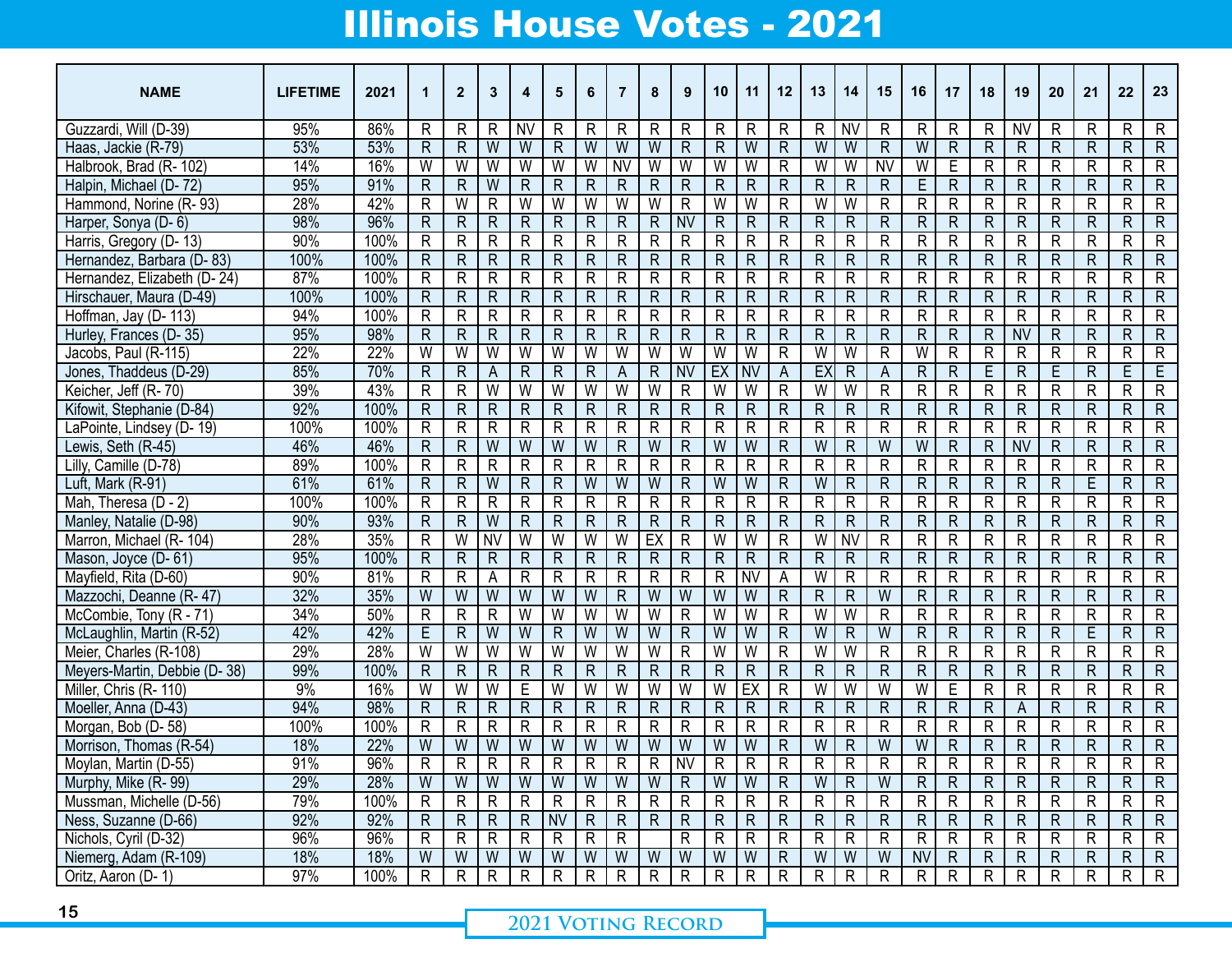| <b>NAME</b>                   | <b>LIFETIME</b> | 2021 | 1                       | $\mathbf{2}$   | 3                       | 4                       | 5                       | 6                       | $\overline{7}$ | 8                       | 9                       | 10                      | 11                      | 12                      | 13             | 14                      | 15                      | 16                      | 17                      | 18                      | 19             | 20                      | 21                      | 22                      | 23                      |
|-------------------------------|-----------------|------|-------------------------|----------------|-------------------------|-------------------------|-------------------------|-------------------------|----------------|-------------------------|-------------------------|-------------------------|-------------------------|-------------------------|----------------|-------------------------|-------------------------|-------------------------|-------------------------|-------------------------|----------------|-------------------------|-------------------------|-------------------------|-------------------------|
|                               |                 |      |                         |                |                         |                         |                         |                         |                |                         |                         |                         |                         |                         |                |                         |                         |                         |                         |                         |                |                         |                         |                         |                         |
| Ozinga, Tim (R-37)            | 18%             | 18%  | P                       | W              | W                       | W                       | W                       | W                       | W              | W                       | W                       | W                       | W                       | $\mathsf{R}$            | W              | P                       | $\overline{W}$          | W                       | $\overline{R}$          | R                       | R              | R                       | $\overline{R}$          | R                       | $\overline{R}$          |
| Ramirez, Delia (D-4)          | 100%            | 100% | $\overline{R}$          | R              | $\overline{R}$          | $\overline{R}$          | $\overline{\mathsf{R}}$ | $\overline{R}$          | $\overline{R}$ | $\overline{R}$          | $\overline{R}$          | $\mathsf{R}$            | $\overline{R}$          | $\overline{\mathsf{R}}$ | R              | $\overline{\mathsf{R}}$ | $\overline{R}$          | $\overline{R}$          | $\overline{R}$          | R                       | $\mathsf{R}$   | $\mathsf{R}$            | $\overline{\mathsf{R}}$ | $\overline{\mathsf{R}}$ | $\overline{R}$          |
| Reick, Steven (R-63)          | 22%             | 24%  | W                       | W              | W                       | W                       | W                       | W                       | W              | W                       | $\mathsf{R}$            | W                       | W                       | R                       | W              | W                       | W                       | $\mathsf{R}$            | $\overline{R}$          | $\overline{\mathsf{R}}$ | R              | R                       | R                       | R                       | R                       |
| Rita, Robert (D-28)           | 89%             | 84%  | A                       | R.             | R                       | $\mathsf R$             | R                       | $\overline{R}$          | <b>NV</b>      | $\mathsf{R}$            | $\mathsf{R}$            | R                       | R                       | R                       | R              | R                       | $\mathsf R$             | $\overline{R}$          | $\mathsf{R}$            | R                       | R              | $\mathsf{R}$            | A                       | R                       | R                       |
| Robinson, Lamont (D-5)        | 100%            | 100% | $\mathsf{R}$            | R.             | R                       | R                       | R                       | $\overline{R}$          | $\mathsf{R}$   | R                       | $\overline{R}$          | R                       | R                       | R                       | R              | R                       | R                       | $\mathsf{R}$            | $\mathsf{R}$            | $\overline{\mathsf{R}}$ | R              | R                       | R                       | $\overline{R}$          | $\overline{R}$          |
| Scherer, Sue (D-96)           | 90%             | 100% | $\mathsf{R}$            | R              | $\mathsf{R}$            | $\mathsf{R}$            | R                       | $\overline{R}$          | $\mathsf{R}$   | R                       | R                       | R                       | R                       | $\mathsf{R}$            | R              | R                       | $\mathsf{R}$            | $\overline{R}$          | $\overline{R}$          | $\overline{\mathsf{R}}$ | R              | R                       | $\overline{\mathsf{R}}$ | $\mathsf{R}$            | $\overline{R}$          |
| Severin, Dave (R - 117)       | 38%             | 43%  | R                       | W              | $\overline{\mathsf{W}}$ | $\overline{\mathsf{W}}$ | $\overline{R}$          | $\overline{\mathsf{W}}$ | $\overline{W}$ | EX                      | R                       | $\overline{\mathsf{W}}$ | $\overline{\mathsf{W}}$ | R                       | W              | W                       | $\overline{R}$          | $\overline{\mathsf{R}}$ | $\overline{\mathsf{R}}$ | $\overline{R}$          | R              | $\overline{R}$          | $\overline{\mathsf{R}}$ | $\overline{\mathsf{R}}$ | $\overline{R}$          |
| Slaughter, Justin (D - 27)    | 100%            | 100% | $\mathsf{R}$            | $\mathsf{R}$   | $\overline{R}$          | $\overline{R}$          | $\overline{R}$          | $\overline{R}$          | $\overline{R}$ | $\overline{R}$          | $\overline{R}$          | R                       | R                       | $\overline{R}$          | $\mathsf{R}$   | $\overline{\mathsf{R}}$ | $\overline{R}$          | $\overline{R}$          | $\overline{R}$          | $\overline{\mathsf{R}}$ | R              | $\mathsf{R}$            | $\overline{\mathsf{R}}$ | $\overline{R}$          | $\overline{R}$          |
| Smith, Nicholas (D - 34)      | 100%            | 100% | $\overline{\mathsf{R}}$ | R              | R                       | R                       | $\mathsf{R}$            | $\overline{R}$          | $\overline{R}$ | $\overline{\mathsf{R}}$ | $\overline{R}$          | R                       | R                       | $\overline{\mathsf{R}}$ | R              | R                       | $\overline{\mathsf{R}}$ | $\mathsf{R}$            | $\mathsf{R}$            | R                       | R              | R                       | $\overline{\mathsf{R}}$ | $\overline{\mathsf{R}}$ | $\overline{R}$          |
| Sommer, Keith (R - 88)        | 18%             | 22%  | $\overline{W}$          | Ē              | $\overline{\mathsf{W}}$ | $\overline{\mathsf{W}}$ | $\overline{W}$          | W                       | $\overline{W}$ | W                       | $\overline{N}$          | $\overline{\mathsf{W}}$ | $\overline{\mathsf{W}}$ | $\overline{R}$          | W              | W                       | $\overline{R}$          | $\overline{\text{N}}$   | $\overline{R}$          | $\overline{R}$          | $\overline{R}$ | $\overline{R}$          | $\overline{\mathsf{R}}$ | $\overline{\mathsf{R}}$ | $\overline{R}$          |
| Sosnowski, Joe (R-69)         | 16%             | 22%  | $\overline{W}$          | W              | $\overline{\text{NV}}$  | $\overline{\mathsf{W}}$ | $\overline{\mathsf{W}}$ | $\overline{W}$          | $\overline{W}$ | W                       | $\overline{R}$          | $\overline{\mathsf{W}}$ | $\overline{\mathsf{W}}$ | $\overline{\mathsf{R}}$ | W              | W                       | $\overline{\mathsf{W}}$ | W                       | $\overline{\mathsf{R}}$ | $\overline{R}$          | R              | $\overline{R}$          | R                       | $\overline{\mathsf{R}}$ | $\overline{R}$          |
| Spain, Ryan (R - 73)          | 24%             | 26%  | $\overline{W}$          | W              | $\overline{\mathsf{W}}$ | $\overline{\mathsf{W}}$ | $\overline{W}$          | W                       | W              | W                       | $\overline{R}$          | $\overline{W}$          | $\overline{\mathsf{W}}$ | $\overline{\mathsf{R}}$ | W              | $\overline{R}$          | $\overline{W}$          | <b>NV</b>               | $\overline{R}$          | $\overline{R}$          | R              | R                       | $\overline{\mathsf{R}}$ | $\overline{\mathsf{R}}$ | $\overline{R}$          |
| Stava-Murray, Anne (D-81)     | 82%             | 100% | R                       | R              | R                       | R                       | R                       | $\overline{R}$          | $\mathsf{R}$   | R                       | $\overline{R}$          | R                       | $\overline{R}$          | R                       | $\mathsf{R}$   | R                       | R                       | $\overline{R}$          | $\mathsf{R}$            | R                       | R              | R                       | $\overline{\mathsf{R}}$ | $\overline{\mathsf{R}}$ | $\overline{R}$          |
| Stephens, Bradley (R-20)      | 58%             | 50%  | E                       | R              | $\mathsf{R}$            | R                       | W                       | W                       | $\overline{R}$ | W                       | $\overline{R}$          | W                       | EX                      | $\overline{R}$          | W              | W                       | W                       | $\overline{R}$          | E                       | R                       | $\mathsf{R}$   | $\overline{\mathsf{R}}$ | E                       | $\overline{R}$          | $\overline{R}$          |
| Stoneback, Denyse Wang (D-16) | 100%            | 100% | $\mathsf{R}$            | R              | $\overline{R}$          | $\overline{\mathsf{R}}$ | $\overline{\mathsf{R}}$ | $\overline{R}$          | $\overline{R}$ | R                       | $\overline{R}$          | R                       | $\overline{R}$          | $\overline{\mathsf{R}}$ | $\mathsf{R}$   | R                       | $\overline{\mathsf{R}}$ | $\overline{\mathsf{R}}$ | $\overline{R}$          | $\overline{R}$          | R              | R                       | $\overline{\mathsf{R}}$ | $\overline{\mathsf{R}}$ | $\overline{R}$          |
| Stuart, Katie (D-112)         | 93%             | 100% | $\overline{R}$          | R              | $\mathsf{R}$            | R                       | $\overline{R}$          | $\overline{R}$          | $\overline{R}$ | $\overline{\mathsf{R}}$ | $\overline{R}$          | R                       | R                       | $\overline{R}$          | $\mathsf{R}$   | $\overline{\mathsf{R}}$ | R                       | $\overline{R}$          | $\overline{R}$          | R                       | $\mathsf{R}$   | $\mathsf{R}$            | R                       | $\overline{R}$          | $\overline{\mathsf{R}}$ |
| Swanson, Daniel (R - 74)      | 27%             | 26%  | W                       | W              | W                       | W                       | W                       | W                       | W              | W                       | R                       | W                       | W                       | R                       | W              | W                       | R                       | W                       | $\overline{R}$          | R.                      | R              | R                       | R                       | R                       | $\overline{R}$          |
| Tarver II, Curtis (D- 25)     | 89%             | 86%  | $\overline{R}$          | R.             | $\mathsf{R}$            | R                       | R                       | $\overline{R}$          | $\overline{R}$ | $\mathsf{R}$            | <b>NV</b>               | W                       | <b>NV</b>               | R                       | R              | R                       | R                       | A                       | $\overline{R}$          | $\overline{\mathsf{R}}$ | $\mathsf{R}$   | R                       | R                       | $\mathsf R$             | $\mathsf R$             |
| Ugaste, Dan (R-65)            | 23%             | 24%  | W                       | W              | W                       | W                       | W                       | W                       | W              | W                       | $\overline{R}$          | W                       | W                       | R                       | W              | P                       | W                       | $\mathsf{R}$            | $\mathsf{R}$            | R                       | R              | R                       | R                       | R                       | R                       |
| Vella, Dave (D-68)            | 94%             | 94%  | R                       | R              | $\mathsf{R}$            | $\mathsf{R}$            | $\mathsf{R}$            | $\overline{R}$          | $\mathsf{R}$   | R                       | $\overline{R}$          | R                       | $\mathsf{R}$            | $\mathsf{R}$            | <b>EX</b>      | $\mathsf{R}$            | $\mathsf{R}$            | $\overline{R}$          | $\mathsf{R}$            | E                       | $\overline{R}$ | $\mathsf{R}$            | R                       | $\overline{R}$          | $\overline{R}$          |
| Walker, Mark (D-53)           | 83%             | 100% | $\overline{R}$          | R              | $\overline{\mathsf{R}}$ | $\overline{R}$          | $\overline{R}$          | $\overline{R}$          | $\overline{R}$ | R                       | $\overline{R}$          | $\mathsf R$             | $\overline{R}$          | $\overline{\mathsf{R}}$ | R              | $\overline{R}$          | $\overline{R}$          | $\overline{R}$          | $\overline{R}$          | $\overline{R}$          | $\mathsf{R}$   | $\overline{\mathsf{R}}$ | $\overline{\mathsf{R}}$ | $\overline{\mathsf{R}}$ | $\overline{\mathsf{R}}$ |
| Walsh Jr., Lawrence (D-86)    | 97%             | 100% | $\overline{R}$          | R              | R                       | R                       | $\overline{R}$          | $\overline{R}$          | $\overline{R}$ | R                       | $\overline{R}$          | $\mathsf{R}$            | R                       | $\mathsf{R}$            | R              | $\overline{R}$          | $\mathsf{R}$            | $\overline{R}$          | $\overline{R}$          | R                       | $\overline{R}$ | $\mathsf{R}$            | R                       | $\mathsf{R}$            | $\overline{R}$          |
| Weber, Tom (R-64)             | 23%             | 27%  | $\overline{\mathsf{W}}$ | $\overline{W}$ | $\overline{\mathsf{W}}$ | $\overline{\mathsf{W}}$ | $\overline{\mathsf{W}}$ | $\overline{W}$          | W              | W                       | N <sub>V</sub>          | $\overline{\mathsf{W}}$ | $\overline{\mathsf{W}}$ | $\overline{\mathsf{R}}$ | W              | $\mathsf{R}$            | $\overline{\mathsf{W}}$ | $\overline{\mathsf{W}}$ | $\overline{R}$          | $\overline{\mathsf{R}}$ | $\mathsf{R}$   | $\overline{\mathsf{R}}$ | R                       | $\overline{\mathsf{R}}$ | $\overline{R}$          |
| Welch, Emanuel Chris (D-7)    | 94%             | 100% | $\overline{R}$          | R              | $\overline{R}$          | $\overline{R}$          | $\overline{R}$          | $\overline{R}$          | $\overline{R}$ | $\overline{\mathsf{R}}$ | $\overline{R}$          | $\overline{\mathsf{R}}$ | $\overline{R}$          | $\overline{R}$          | $\mathsf{R}$   | $\overline{\mathsf{R}}$ | $\overline{\mathsf{R}}$ | $\overline{R}$          | $\overline{R}$          | $\overline{R}$          | $\mathsf R$    | $\mathsf{R}$            | R                       | $\overline{R}$          | $\overline{R}$          |
| Welter, David (R - 75)        | 39%             | 54%  | $\overline{R}$          | R              | $\overline{\mathsf{R}}$ | $\overline{\mathsf{W}}$ | W                       | $\overline{W}$          | W              | EX                      | $\overline{R}$          | W                       | $\overline{\mathsf{W}}$ | R                       | W              | $\overline{R}$          | $\overline{\mathsf{R}}$ | $\overline{R}$          | $\overline{R}$          | $\overline{R}$          | $\mathsf{R}$   | R                       | R                       | R                       | $\overline{R}$          |
| West II, Maurice (D-67)       | 97%             | 100% | $\overline{R}$          | R              | $\overline{R}$          | $\overline{R}$          | $\mathsf{R}$            | $\overline{R}$          | $\overline{R}$ | R                       | $\overline{\mathsf{R}}$ | $\mathsf{R}$            | $\mathsf{R}$            | $\mathsf{R}$            | $\overline{R}$ | $\overline{R}$          | $\mathsf{R}$            | $\overline{R}$          | $\overline{R}$          | $\overline{R}$          | $\mathsf{R}$   | $\overline{\mathsf{R}}$ | $\overline{\mathsf{R}}$ | $\overline{R}$          | $\overline{R}$          |
| Wheeler, Keith (R-50)         | 18%             | 32%  | P                       | R              | $\overline{\mathsf{W}}$ | $\overline{\mathsf{W}}$ | W                       | W                       | W              | W                       | $\overline{R}$          | W                       | W                       | R                       | W              | P                       | $\overline{W}$          | $\overline{R}$          | $\overline{R}$          | R                       | $\mathsf{R}$   | R                       | R                       | R                       | $\overline{R}$          |
| Wilhour, Blaine (R- 107)      | 13%             | 26%  | W                       | W              | W                       | $\overline{W}$          | W                       | W                       | W              | W                       | $\overline{\mathsf{R}}$ | W                       | $\overline{\mathsf{W}}$ | $\overline{\mathsf{R}}$ | W              | $\overline{R}$          | W                       | $\overline{W}$          | $\overline{R}$          | R                       | $\mathsf{R}$   | $\overline{\mathsf{R}}$ | $\overline{\mathsf{R}}$ | R                       | $\overline{R}$          |
| Williams, Ann (D-11)          | 90%             | 100% | $\overline{R}$          | $\overline{R}$ | R                       | R                       | $\overline{\mathsf{R}}$ | $\overline{R}$          | $\overline{R}$ | R                       | $\overline{\mathsf{R}}$ | R                       | $\overline{R}$          | R                       | R              | $\overline{\mathsf{R}}$ | $\mathsf{R}$            | $\overline{R}$          | $\overline{R}$          | R                       | R              | R                       | R                       | R                       | R                       |
| Williams, Jawaharial (D- 10)  | 95%             | 90%  | $\overline{R}$          | R              | $\overline{R}$          | $\overline{R}$          | $\overline{R}$          | $\overline{R}$          | $\overline{R}$ | $\overline{\mathsf{R}}$ | $\overline{\mathsf{R}}$ | А                       | $\overline{R}$          | $\overline{\mathsf{R}}$ | Α              | $\mathsf{R}$            | $\overline{R}$          | $\overline{R}$          | $\overline{R}$          | А                       | $\mathsf{R}$   | R                       | R                       | $\overline{R}$          | $\overline{R}$          |
| Willis, Kathleen (D-77)       | 95%             | 100% | $\overline{R}$          | R.             | $\overline{\mathsf{R}}$ | R                       | $\overline{\mathsf{R}}$ | $\overline{R}$          | $\overline{R}$ | R                       | $\overline{\mathsf{R}}$ | R                       | $\mathsf{R}$            | R                       | R              | $\overline{R}$          | $\overline{\mathsf{R}}$ | $\overline{R}$          | $\overline{R}$          | $\overline{\mathsf{R}}$ | $\mathsf{R}$   | R                       | R                       | $\overline{\mathsf{R}}$ | $\overline{R}$          |
| Windhorst, Patrick (R- 118)   | 31%             | 36%  | W                       | W              | W                       | W                       | R                       | W                       | W              | W                       | $\overline{\mathsf{R}}$ | W                       | W                       | R                       | W              | W                       | R                       | $\overline{R}$          | $\overline{R}$          | R                       | R              | R                       | R                       | R                       | $\overline{R}$          |
| Yang Rohr, Janet (D-41)       | 100%            | 100% | $\mathsf{R}$            | R              | R                       | R                       | R                       | $\overline{R}$          | R              | R                       | R                       | R                       | R                       | R                       | R              | $\overline{\mathsf{R}}$ | R                       | $\overline{R}$          | $\overline{R}$          | R                       | $\mathsf{R}$   | R                       | R                       | $\overline{\mathsf{R}}$ | $\overline{R}$          |
| Yednock, Lance (D-76)         | 100%            | 100% | $\mathsf{R}$            | R              | R                       | $\mathsf R$             | $\mathsf{R}$            | $\overline{R}$          | $\overline{R}$ | R                       | $\overline{R}$          | $\mathsf{R}$            | $\mathsf R$             | $\mathsf R$             | $\mathsf{R}$   | $\overline{R}$          | R                       | $\overline{R}$          | $\overline{R}$          | R                       | $\mathsf{R}$   | R                       | $\overline{\mathsf{R}}$ | $\overline{R}$          | $\overline{R}$          |
| Yingling, Sam (D-62)          | 90%             | 96%  | $\overline{R}$          | R              | R                       | $\overline{\mathsf{R}}$ | $\overline{\mathsf{R}}$ | $\overline{R}$          | $\overline{R}$ | R                       | $\overline{\text{NV}}$  | $\overline{R}$          | $\mathsf{R}$            | R                       | $\mathsf{R}$   | $\overline{R}$          | $\overline{\mathsf{R}}$ | $\overline{R}$          | $\overline{R}$          | $\overline{\mathsf{R}}$ | $\mathsf{R}$   | $\overline{\mathsf{R}}$ | R                       | $\overline{\mathsf{R}}$ | $\overline{R}$          |
| Zalewski, Michael (D-23)      | 82%             | 90%  | $\overline{\mathsf{R}}$ | R              | R                       | $\overline{\mathsf{R}}$ | R                       | $\overline{\mathsf{R}}$ | R              | R                       | R                       | R                       | $\overline{\mathsf{R}}$ | R                       | $\mathsf{R}$   | P                       | $\overline{\mathsf{R}}$ | $\overline{\mathsf{R}}$ | $\overline{R}$          | R                       | R              | $\overline{\text{NV}}$  | R                       | $\overline{\text{NV}}$  | $\overline{NV}$         |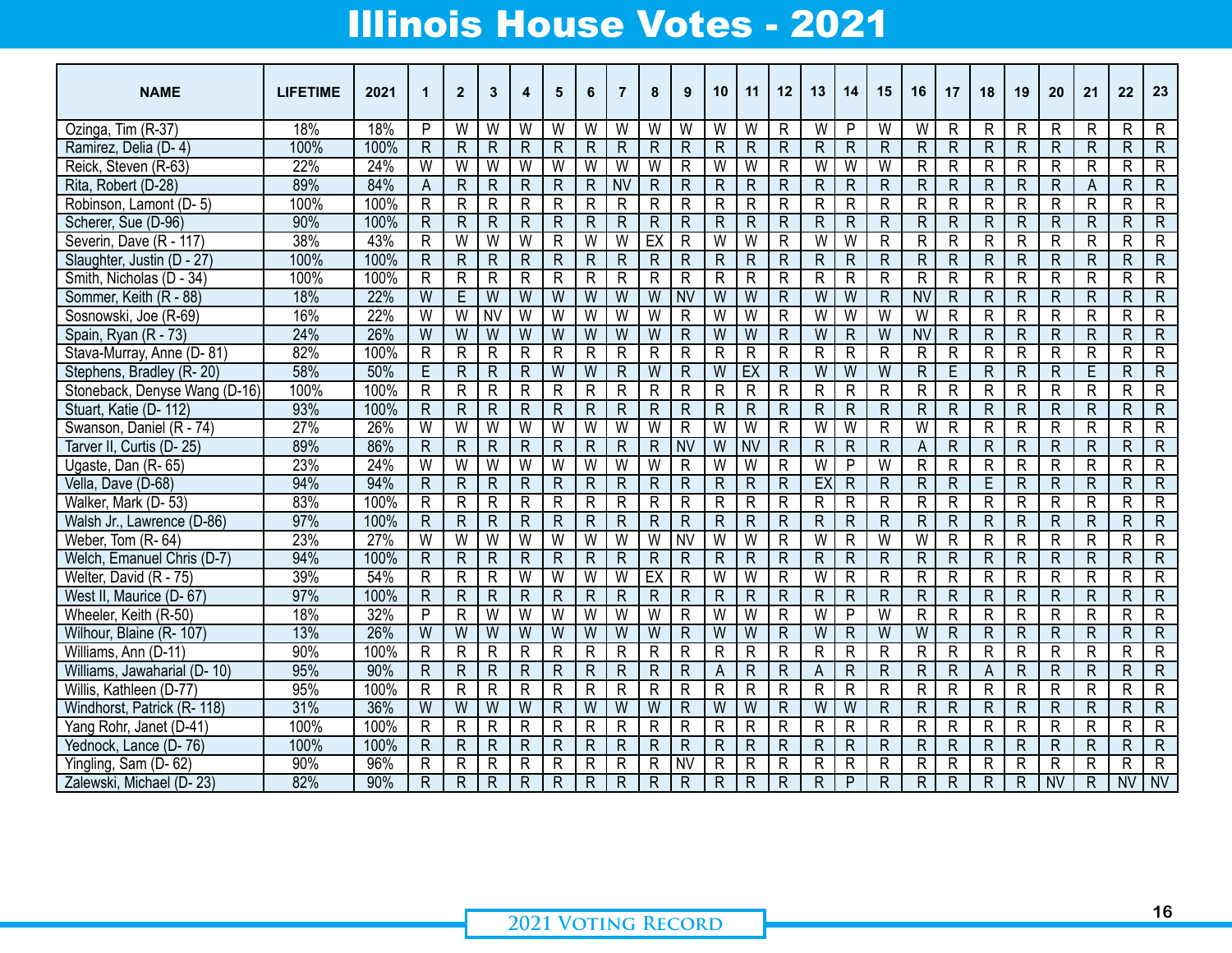## U. S. Senate Bills / Votes - 2019

**1. Nomination of Allison Jones Rushing to the U.S. Court of Appeals for the Fourth Circuit**

Judge Allison Jones Rushing has dedicated her brief legal career to representing corporations and advancing corporate interests over the rights of working people and is too inexperienced to serve on the U.S. Court of Appeals for the Fourth Circuit. *OPPOSE*

**2. Nomination of Chad Readler to the U.S. Court of Appeals for the Sixth Circuit**

The AFL-CIO opposes the nomination of Chad Readler to serve on the United States Court of Appeals for the Sixth Circuit. *OPPOSE*

**3. Nomination of Eric Murphy to the U.S. Court of Appeals for the Sixth Circuit**

The AFL-CIO opposes the nomination of Eric Murphy to serve on the United States Court of Appeals for the Sixth Circuit, on both substantive and procedural grounds. *OPPOSE*

**4. Nomination of Naomi Rao to the U.S. Court of Appeals for the D.C. Circuit**

Naomi Rao is in no way suited for a lifetime appointment to United States Court of Appeals for the D.C. Circuit. *OPPOSE*

**5. Nomination of Michael Truncale to the U.S. District Court for Eastern Texas**

The AFL-CIO opposes the nomination of Michael Truncale for the Eastern District of Texas. Mr. Truncale has a deeply partisan record that raises very serious concerns about his ability to be open-minded and fair to all litigants. *OPPOSE*

**6. Nomination of Michael Park to the U.S. Circuit Judge for the Second Circuit**

The AFL-CIO opposes the nomination of Michael H. Park to the U.S. Court of Appeals for the Second Circuit. *OPPOSE*

**7. Nomination of Kenneth Lee to the U.S. Court of Appeals for the Ninth Circuit**

The AFL-CIO opposes the nomination of Kenneth Lee to serve on the U.S. Court of Appeals for the Ninth Circuit on both procedural and substantive grounds. *OPPOSE*

**8. Nomination of Howard Nielson to the U.S. District Court of Utah**

The AFL-CIO opposes the nomination of Howard Nielson to serve on the United States District Court of Utah. *OPPOSE*

- **9. Nomination of Matthew Kacsmaryk to the U.S. District Court for the Northern District of Texas** The AFL-CIO opposes the nomination of Matthew Kacsmaryk to serve on the United States District Court for the Northern District of Texas. *OPPOSE*
- **10. Never Forget the Heroes: James Zadroga, Ray Pfeifer, and Luis Alvarez Permanent Authorization of the September 11th Victim Compensation Fund Act (H.R. 1327)**

This bill will guarantee that those sickened as a result of the 9/11 attacks will receive compensation for their 9/11-related illnesses by fully funding the September 11th Victim Compensation Fund of 2001 through FY 2092. *SUPPORT*

- **11. Bipartisan Budget Act of 2019 (H.R. 3877)** This bill increases the FY2020 and FY2021 discretionary spending limits for defense and nondefense spending and suspends the debt limit. *SUPPORT*
- **12. Resolution to Insist on Paid Family Leave for Federal Personnel (S.Res. 333)**

This resolution insists on paid family leave for federal personnel. *SUPPORT*

**13. Nomination of Eugene Scalia for Secretary of Labor**

The AFL-CIO opposes the nomination of Eugene Scalia to be Secretary of Labor. *OPPOSE*

- **14. Nomination of Justin Walker to the U.S. District Court for the Western District of Kentucky** The AFL-CIO opposes the nomination of Justin Walker to the U.S. District Court for the Western District of Kentucky. *OPPOSE*
- **15. Resolution to Repeal a Regulation That Allows the Sale of Junk Health Insurance Plans (S.J.Res. 52)** This resolution would repeal a regulation issued by the Treasury and Health and Human Services departments that allow for the sale of junk health insurance plans. *SUPPORT*
- **16. Nomination of Steven Menashi to the U.S. Court of Appeals for the Second Circuit**

The AFL-CIO opposes the nomination of Steven Menashi to serve on the United States Court of Appeals for the Second Circuit on both substantive and procedural grounds. *OPPOSE*

**17. Nomination of Lawrence VanDyke to the U.S. ourt of Appeals for the Ninth Circuit**

The AFL-CIO opposes the nomination of Lawrence VanDyke to fill a vacancy on the United States Court of Appeals for the Ninth Circuit. *OPPOSE*

**18. Further Consolidated Appropriations Act, 2020 (H.R. 1865)**

This bill provides FY2020 appropriations for federal departments and agencies and extends several expiring programs. *SUPPORT*

**19. Consolidated Appropriations Act, 2020 (H.R. 1158)** This bill provides FY2020 appropriations for federal departments and agencies. *SUPPORT*

| <b>NAME</b>                        | 2019 | <b>LIFETIME</b> |  |  |  |  | 10 | 11 |  | 14 | 15 | 16 |  | 19 |
|------------------------------------|------|-----------------|--|--|--|--|----|----|--|----|----|----|--|----|
| Tammy Duckworth (D)<br><b>Sen.</b> | 100% | 98%             |  |  |  |  |    |    |  |    |    |    |  |    |
| Sen. Richard J. Durbin (D)         | 100% | 97%             |  |  |  |  |    |    |  |    |    |    |  | K. |

**2019 VOTING RECORD**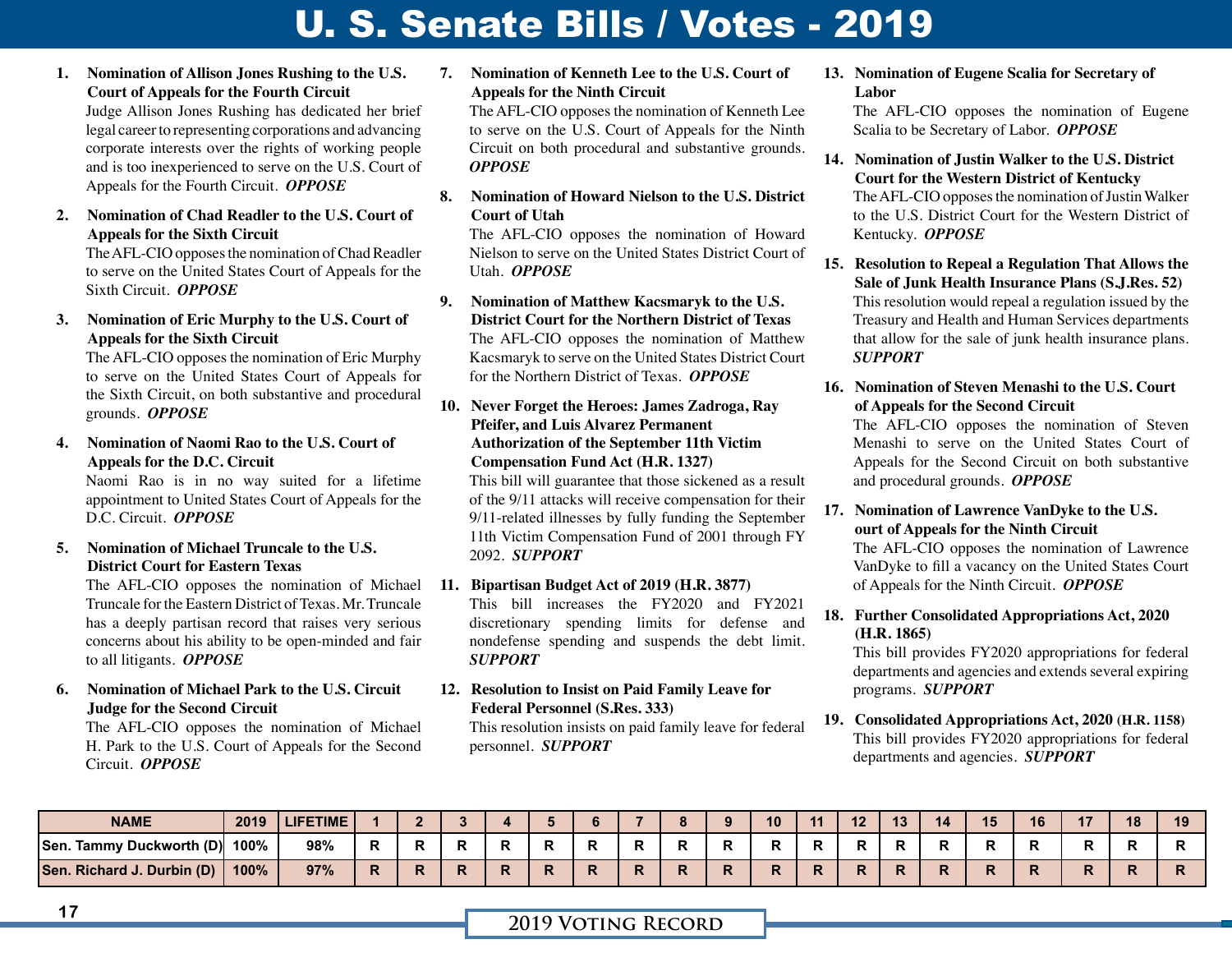## U. S. Senate Bills / Votes - 2020

#### **1. United States-Mexico-Canada Agreement Implementation Act (H.R. 5430)**

The revised United States-Mexico-Canada Agreement (USMCA) includes a first-of-its-kind facility-specific enforcement mechanism with rapid timelines and meaningful penalties. *SUPPORT*

#### **2. Nomination of Andrew Lynn Brasher to the United States Circuit Judge for the Eleventh Circuit**

The AFL-CIO opposed the nomination of Alabama 6. Middle District Court Judge Andrew Brasher to serve on the United States Court of Appeals for the Eleventh Circuit. *OPPOSE*

#### **3. Coronavirus Preparedness and Response Supplemental Appropriations Act, 2020 (H.R. 6074)**

This supplemental was the first phase of a national response to the public health emergency presented by the novel coronavirus (COVID-19) epidemic. 7. *SUPPORT*

#### **4. Families First Coronavirus Response Act (H.R. 6201)**

This was the second bill to respond to the growing COVD 19 pandemic. H.R. 6201 would encourage working people to seek testing for infection by 8. making the tests free for most people covered by employment-based insurance, Medicare, or Medicaid; mandates that workers who are sick or affected by quarantine receive up to 14 paid sick days and up to 12 weeks of paid leave per year. *SUPPORT*

#### **5. Amendment to Limit Unemployment Benefits (S.AMDT. 1577 to H.R. 748)**

This amendment by Sen. Ben Sasse (R-Neb.) to the CARES Act would have wrongfully included unfair language so additional unemployment benefits would not result in an individual receiving unemployment compensation that is more than the amount of wages the individual was earning prior to becoming unemployed. *OPPOSE*

#### **6. Coronavirus Aid, Relief and Economic Security (CARES) Act (H.R. 748)**

This legislation includes a number of economic supports America's workers immediately require including an expansion of the unemployment insurance program, increased funding for schools, hospitals and state and local governments, and relief for the airline industry conditioned on the protection of worker rights. *SUPPORT*

#### **7. Nomination of Justin Reed Walker to the United States Circuit Judge for the District of Columbia Circuit**

The AFL-CIO opposed the nomination of Judge Justin Walker to the United States Court of Appeals for the District of Columbia Circuit. *OPPOSE*

#### **8. Nomination of Cory T. Wilson to the United States Circuit Judge for the Fifth District**

The AFL-CIO opposed the nomination of Cory Wilson to the United States Court of Appeals for the Fifth Circuit. *OPPOSE*

#### **9. Nomination of Marvin Kaplan to the National Labor Relations Board**

The AFL-CIO opposed the nomination of Marvin Kaplan for a second five year term.as a Republican member of the National Labor Relations Board. *OPPOSE*

#### **10. Nomination of Lauren McFerran to the National Labor Relations Board**

The AFL-CIO supports the nomination of Lauren McFerran to the National Labor Relations Board (NLRB) for a second 5-year term. *SUPPORT*

#### **11. Amy Coney Barrett Nomination to the U.S. Supreme Court**

The AFL-CIO opposed the nomination of Judge Amy Coney Barrett for Associate Justice for the Supreme Court. *OPPOSE*

#### **12. Nomination of Judy Shelton to the Federal Reserve Board**

The AFL-CIO opposed the nomination of Judy Shelton to the Federal Reserve Board. *OPPOSE*

| <b>NAME</b>                | 2020 | <b>LIFETIME</b> |   |   |   |    |  |  | 10 | $\overline{1}$<br>L |
|----------------------------|------|-----------------|---|---|---|----|--|--|----|---------------------|
| Sen. Tammy Duckworth (D)   | 100% | 98%             | Р | r | D | в  |  |  |    |                     |
| Sen. Richard J. Durbin (D) | 100% | 97%             |   | n | R | r. |  |  |    |                     |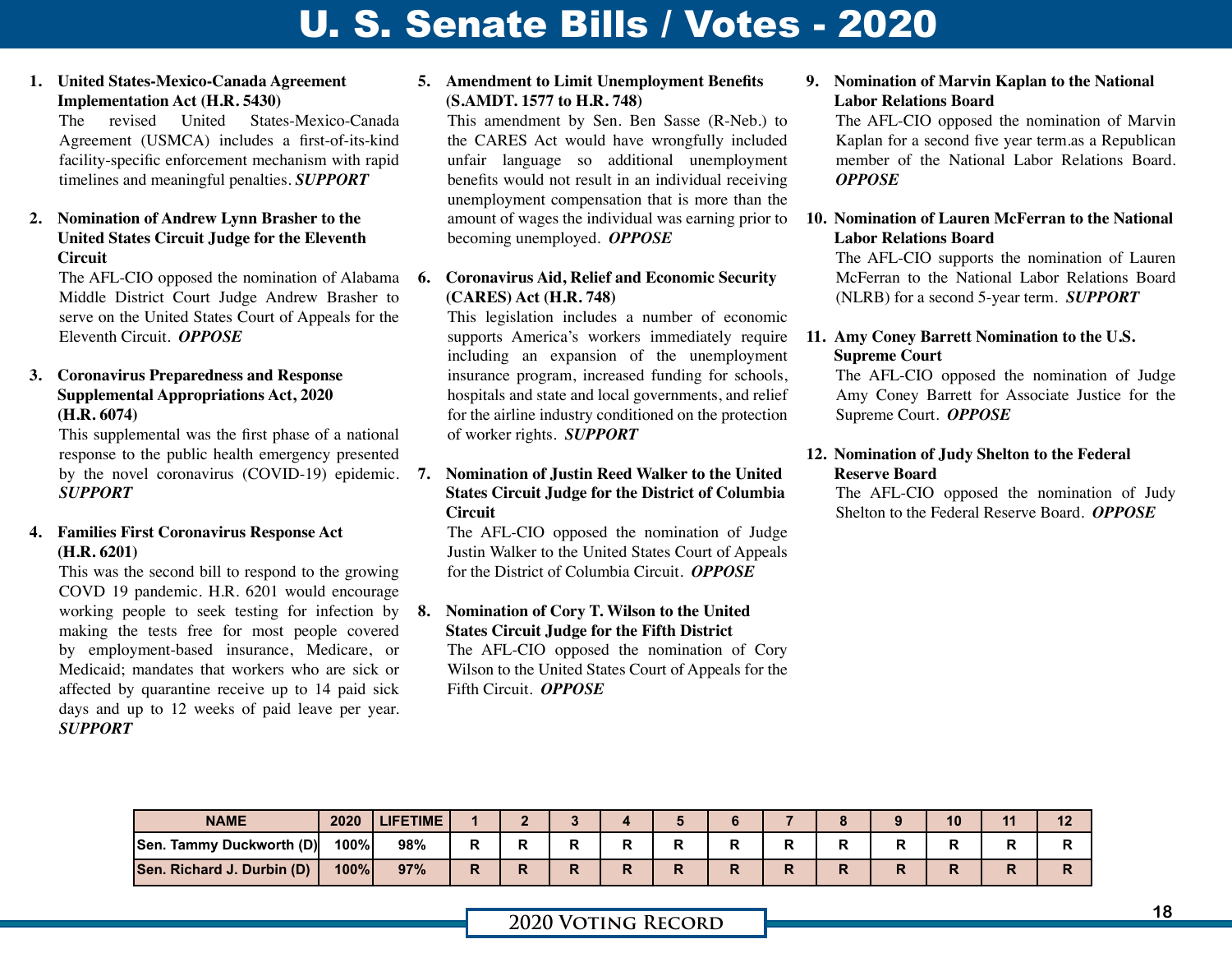## U. S. House Bills - 2019

#### **1. Further Additional Continuing Appropriations Act, 2019 (H.J. Res. 28)**

The passage of this continuing resolution provides appropriations to several federal agencies and was the first step to reopen the federal government after more than a month of a needless shutdown. *SUPPORT*

#### **2. For the People Act of 2019 (H.R. 1)**

This legislation includes many of the most important **9. Class Middle Health Benefits Tax Repeal Act** reforms necessary to restore the promise of our democracy, including expanding access to the ballot box, reducing the influence of big money in politics, and strengthening ethics rules for public servants. *SUPPORT*

#### **3. Paycheck Fairness Act (H.R. 7)**

The Paycheck Fairness Act is a long overdue remedial measure that responds to the demonstrated inadequacies of the 1963 Equal Pay Act. *SUPPORT*

#### **4. Equality Act (H.R. 5)**

This bill defines and includes sex, sexual orientation, and gender identity among the prohibited categories of discrimination or segregation. *SUPPORT*

- **5. American Dream and Promise Act of 2019 (H.R. 6)** The Dream and American Promise Act of 2019 (H.R. 6) provides a well-earned path to citizenship for working people who have made positive contributions to society for decades. *SUPPORT*
- **6. Amendment to Divert Funds from Registered Apprenticeship Programs (H.Amdt. 302 to H.R. 2740)** This amendment to the Labor HHS appropriations bill would have allowed grant funds for apprenticeships to be used for apprenticeship programs not registered with the U.S. Department of Labor. *OPPOSE*

#### **7. Department of Labor, Health and Human Services, Education, and Related Agencies Appropriations Act, 2020 (H.R. 2740)**

This appropriations bill provides a long-awaited boost to labor programs that have been level-funded for years. *SUPPORT*

#### **8. Never Forget the Heroes: James Zadroga, Ray Pfeifer, and Luis Alvarez Permanent Authorization of the September 11th Victim Compensation Fund Act (H.R. 1327)**

This bill will guarantee that those sickened as a result of the 9/11 attacks will receive compensation for their 9/11-related illnesses. *SUPPORT*

## **(H.R. 748)**

This bill repeals the 40% "Cadillac tax" on health care benefits. *SUPPORT*

#### **10. Raise the Wage Act (H.R. 582)**

This bill would gradually raise the federal minimum wage to \$15 an hour by the year 2024. *SUPPORT*

#### **11. Rehabilitation for Multiemployer Pensions Act of 2019 (H.R. 397)**

This legislation is step toward addressing our nation's looming pension crisis by establishing a federal loan program for troubled pension plans meeting certain criteria. *SUPPORT*

#### **12. Bipartisan Budget Act of 2019 (H.R. 3877)**

This bill increases the FY2020 and FY2021 discretionary spending limits for defense and nondefense spending and suspends the debt limit. *SUPPORT*

#### **13. Forced Arbitration Injustice Repeal Act (H.R. 1423)** The FAIR Act would address the widespread use of abusive and often hidden contract provisions in consumer, employment and other agreements that force workers and consumers to settle their disputes against companies in a private system of arbitration that stacks the deck against individuals. *SUPPORT*

#### **14. Copyright Alternative in Small - Claims Enforcement Act of 2019 (H.R. 2426)**

This bill establishes a board within the U.S. Copyright Office to hear and decide small claims copyright disputes. *SUPPORT*

#### **15. Full Utilization of the Harbor Maintenance Trust Fund Act (H.R. 2440)**

This bill provides a discretionary spending limit adjustment to ensure that funds are used to support navigation and maintain federally authorized harbors. *SUPPORT*

#### **16. United States Export Finance Agency Act of 2019 (H.R. 4863)**

This legislation reauthorizes the Export-Import Bank for the next ten years and would gradually increase the bank's lending authority by \$40 billion, resulting in an expansion of projects. *SUPPORT*

#### **17. Workplace Violence Prevention for Health Care and Social Service Workers Act (H.R. 1309)**

This bill would direct the Occupational Safety and Health Administration to issue a federal workplace violence prevention standard to protect workers in health care and social services from injury and death. *SUPPORT*

#### **18. Elijah E. Cummings Lower Drug Costs Now Act (H.R. 3)**

This transformative legislation will sharply reduce prescription drug prices, and invests drug cost savings into Medicare benefit improvements for retirees and other critical health care needs. *SUPPORT*

**19. Consolidated Appropriations Act, 2020 (H.R. 1865)** This bill provides FY2020 appropriations for federal departments and agencies. *SUPPORT*

#### **20. Further Consolidated Appropriations Act, 2020 (H.R. 1158)**

This bill provides FY2020 appropriations for federal departments and agencies, and extends several expiring programs. *SUPPORT*

#### **21. United States-Mexico-Canada Agreement Implementation Act (H.R. 5430)**

This bill provides the framework to implement the United States-Mexico-Canada Agreement. *SUPPORT*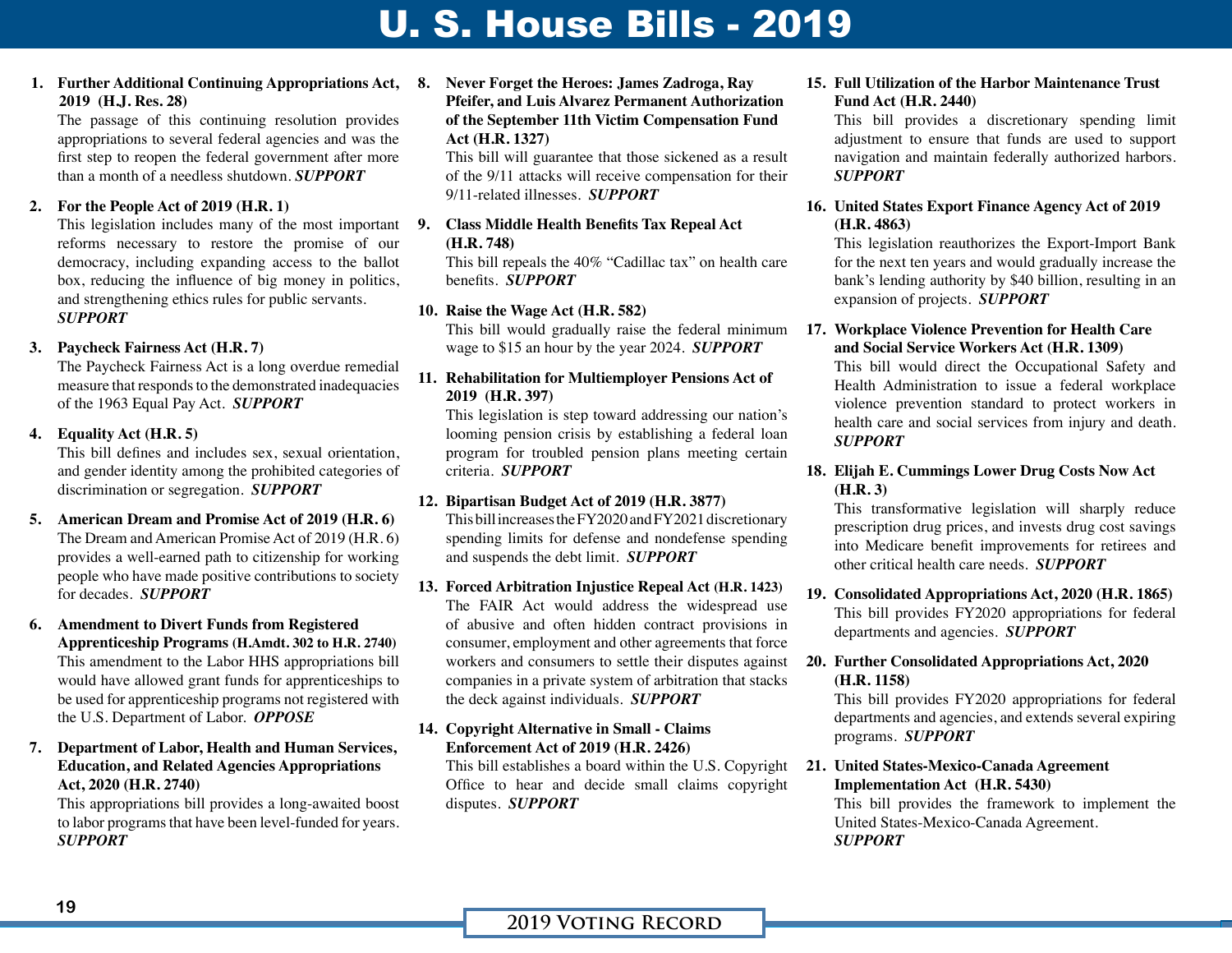## **U. S. House Bills - 2019**

| <b>NAME</b>                    | 2019 | <b>LIFETIME</b> | $\mathbf 1$ | $\overline{2}$ | 3  | 4            | 5            | 6            | $\overline{7}$ | 8            | 9  | 10           | 11 | 12 | 13        | 14 | 15 | 16 | 17           | 18 | 19           | 20        | 21           |
|--------------------------------|------|-----------------|-------------|----------------|----|--------------|--------------|--------------|----------------|--------------|----|--------------|----|----|-----------|----|----|----|--------------|----|--------------|-----------|--------------|
| Rep. Bobby L. Rush (D-1)       | 100% | 96%             | R           | R              | R. | R            | R.           | R            | R.             | R.           | R  | R.           | R  | R  | R         | R. | R  | R. | R            | R. | R            | R         | R            |
| Rep. Robin Kelly (D-2)         | 100% | 98%             | R.          | R              | R. | R            | R.           | R            | R.             | R.           | R. | $\mathsf{R}$ | R  | R. | R         | R. | R  | R. | R            | R. | R            | R.        | $\mathsf{R}$ |
| Rep. Daniel Lipinski (D-3)     | 95%  | 91%             | R           | R              | R. | R            | R.           | R            | R.             | R            | R  | R.           | R  | W  | R         | R. | R  | R. | R            | R. | R            | R         | $\mathsf{R}$ |
| Rep. Jesús García (D-4)        | 90%  | 90%             | R           | $\mathsf{R}$   | R. | R            | R.           | R            | R.             | R.           | R. | $\mathsf{R}$ | R  | R. | R         | R. | R. | R. | R            | R. | R            | W         | W            |
| Rep. Mike Quigley (D-5)        | 100% | 93%             | R           | R.             | R. | R            | R            | R            | R.             | R.           | R  | R.           | R. | R. | R         | R. | R. | R. | R            | R. | R            | R         | $\mathsf{R}$ |
| Rep. Sean Casten (D-6)         | 100% | 100%            | R.          | R              | R. | R.           | $\mathsf{R}$ | R            | R.             | $\mathsf{R}$ | R. | R.           | R  | R. | R         | R  | R  | R. | R            | R. | $\mathsf{R}$ | R.        | $\mathsf{R}$ |
| Rep. Danny K. Davis (D-7)      | 100% | 98%             | R           | R.             | R. | R            | R.           | R            | R.             | R            | R. | R.           | R  | R  | <b>NV</b> | R  | R  | R. | R            | R. | R            | R         | $\mathsf{R}$ |
| Rep. Raja Krishnamoorthi (D-8) | 100% | 96%             | R           | R              | R. | R.           | $\mathsf{R}$ | R            | R.             | R.           | R. | R.           | R  | R. | R         | R  | R  | R. | R            | R. | $\mathsf{R}$ | R.        | $\mathsf{R}$ |
| Rep. Jan Schakowsky (D-9)      | 95%  | 98%             | R           | R              | R. | R            | R.           | $\mathsf{R}$ | R.             | R            | R. | R            | R  | R  | R         | R. | R  | R. | $\mathsf{R}$ | R  | R            | W         | R            |
| Rep. Brad Schneider (D-10)     | 100% | 92%             | R.          | R.             | R. | $\mathsf{R}$ | R.           | R.           | R.             | R.           | R. | $\mathsf{R}$ | R. | R. | R         | R. | R. | R. | R            | R. | $\mathsf{R}$ | R.        | $\mathsf{R}$ |
| Rep. Bill Foster (D-11)        | 100% | 93%             | R           | R              | R. | R            | R.           | R.           | R.             | R            | R. | R            | R  | R  | R         | R  | R  | R. | R            | R. | R            | R         | R            |
| Rep. Mike Bost (R-12)          | 50%  | 40%             | W           | W              | W  | W            | W            | <b>NV</b>    | W              | R.           | R. | W            | R. | R. | W         | R. | R  | W  | R            | W  | R            | R.        | $\mathsf{R}$ |
| Rep. Rodney Davis (R-13)       | 57%  | 39%             | W           | W              | R  | w            | W            | R.           | W              | R            | R. | W            | R  | R. | W         | R. | R  | W  | R            | W  | R            | R.        | R            |
| Rep. Lauren Underwood (D-14)   | 100% | 100%            | R.          | R              | R. | R            | R.           | R.           | R.             | $\mathsf{R}$ | R. | R.           | R  | R. | R         | R. | R  | R. | R            | R. | R            | R.        | $\mathsf{R}$ |
| Rep. John Shimkus (R-15)       | 29%  | 29%             | W           | W              | W  | w            | W            | R.           | W              | R            | R. | W            | w  | W  | <b>NV</b> | R  | R  | W  | w            | W  | <b>NV</b>    | <b>NV</b> | <b>NV</b>    |
| Rep. Adam Kinzinger (R-16)     | 52%  | 35%             | W           | W              | W  | W            | W            | R            | w              | R.           | R. | W            | R  | R. | W         | R. | R  | R. | W            | W  | $\mathsf{R}$ | R.        | $\mathsf{R}$ |
| Rep. Cheri Bustos (D-17)       | 100% | 94%             | R           | R              | R  | R            | R.           | R            | R.             | R            | R. | R            | R  | R  | R         | R  | R  | R. | R            | R  | R            | R         | $\mathsf{R}$ |
| Rep. Darin M. LaHood (R-18)    | 20%  | 23%             | W           | W              | W  | <b>NV</b>    | W            | w            | W              | R.           | R. | w            | w  | w  | w         | R. | w  | w  | w            | w  | w            | W         | $\mathsf{R}$ |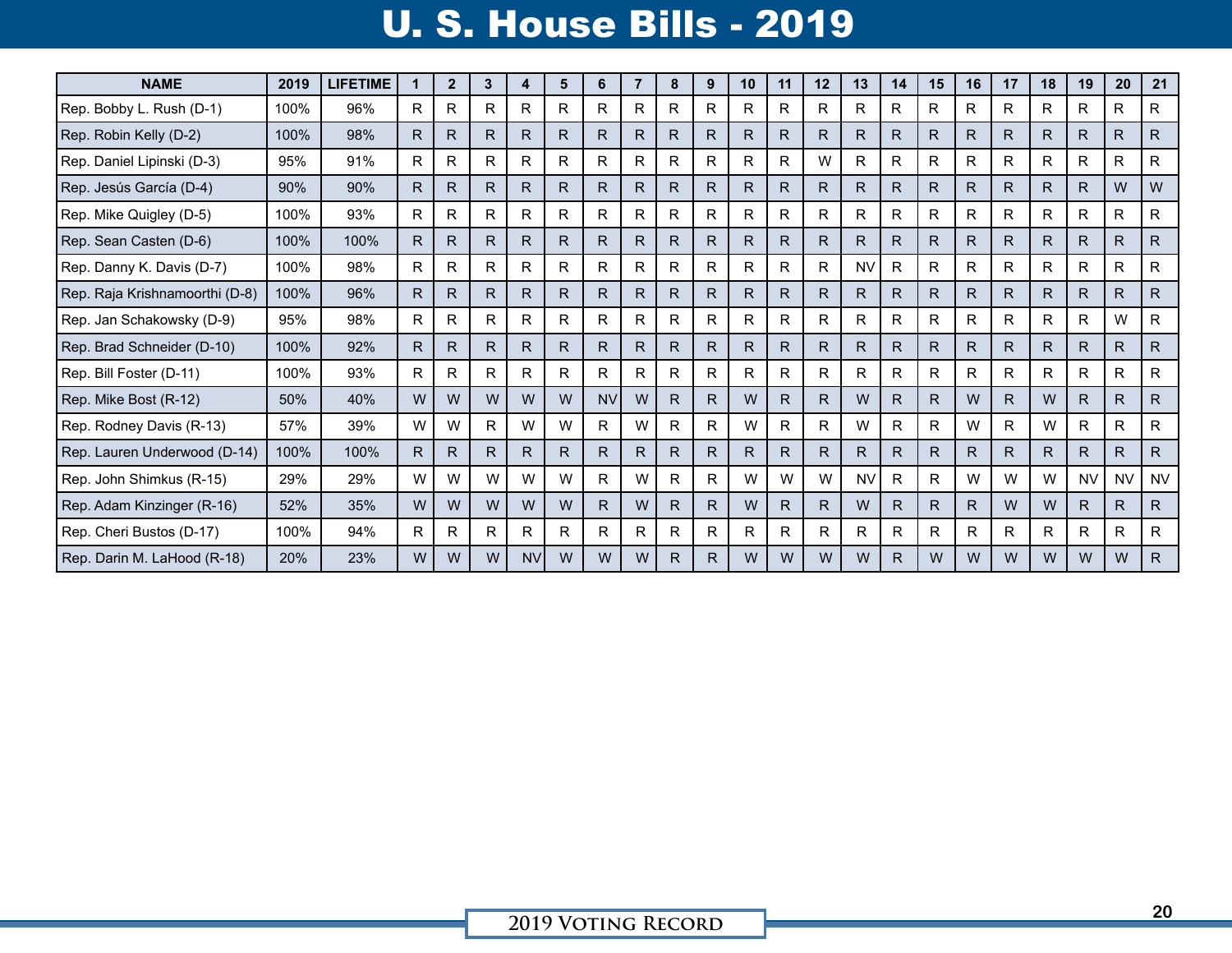## U. S. House Bills - 2020

#### **1. Protecting Older Workers Against Discrimination Act (H.R. 1230)**

The Protecting Older Workers Against Discrimination Act would restore fairness to workers aged 40 and older who experience discrimination in the workplace because of their age. *SUPPORT*

#### **2. USPS Fairness Act (H.R. 2382)**

This bill would repeal the 2006 mandate that the U.S. Postal Service (USPS) prefund future retiree health benefits. *SUPPORT*

#### **3. Amendment to Prevent Unions From Obtaining Information in Union Elections (H.AMDT. 768 to H.R. 2474)**

This amendment introduced by Rep. Virginia Foxx (R-N.C.) to the Protecting the Right to Organize Act of 2019 (H.R. 2474) would have stricken a provision codifying National Labor Relations Board (NLRB) precedent that requires employers to provide employee contact information. *OPPOSE*

**4. Amendment to Prevent Voluntary Recognition in Union Elections (H.AMDT. 770 to H.R. 2474)** This amendment introduced by Rep. David P. Roe (R-Tenn.) to the Protecting the Right to Organize Act of 2019 (H.R. 2474) would have prevented employers from voluntarily recognizing a union that has demonstrated the support of a majority of all employees in a unit. *OPPOSE*

#### **5. Amendment to Prohibit Union Fair Share Agreements (H.AMDT. 776 to H.R. 2474)**

This amendment by Rep. Mark Meadows (R-N.C.) to the Protecting the Right to Organize Act of 2019 (H.R. 2474) would have stricken the provision requiring states to allow "fair share agreements" that make it possible for unions to represent all of the workers covered by the collective bargaining agreement. *OPPOSE*

#### **6. Protecting the Right to Organize Act of 2019 (H.R. 2474)**

The Protecting the Right to Organize (PRO) Act would modernize the National Labor Relations Act to give working people a voice on the job so they can negotiate for higher wages, better benefits, a more secure retirement and a safer workplace. *SUPPORT*

#### **7. Emergency Supplemental Appropriations for Disaster Relief and Puerto Rico Disaster Tax Relief Act (H.R. 5687)**

This bill would appropriate \$4.67 billion in disaster relief to Puerto Rico after the devastation caused by earthquakes in 2019 and 2020. *SUPPORT*

#### **8. Removing the deadline for the ratification of the equal rights amendment. (H.J. Res. 79)** This joint resolution would remove the deadline for states to ratify the Equal Rights Amendment. *SUPPORT*

#### **9. Coronavirus Preparedness and Response Supplemental Appropriations Act, 2020 (H.R. 6074)**

This supplemental was the first phase of a national response to the public health emergency presented by the novel coronavirus (COVID-19) epidemic. *SUPPORT*

#### **10. Rights for Transportation Security Officers Act of 2020 (H.R. 1140)**

This bill would provide basic collective bargaining rights to Transportation Security Officers, federal employees who provide for the security and protection of travelers at all U.S. airports. *SUPPORT*

#### **11. Families First Coronavirus Response Act (H.R. 6201)**

H.R. 6201 would encourage working people to seek testing for infection by making the tests free for most people covered by employment-based insurance, Medicare, or Medicaid; mandates that workers who are sick or affected by quarantine receive up to 14 paid sick days and up to 12 weeks of paid leave per year. *SUPPORT*

#### **12. The Heroes Act (H.R. 6800)**

The AFL-CIO called on Congress to take immediate action to protect workers and their families from the worsening COVID-19 pandemic. *SUPPORT*

#### **13. George Floyd Justice in Policing Act (H.R. 7120)**

The Justice in Policing Act of 2020 (H.R. 7120) would address longstanding structural racism and the need for accountability in American law enforcement, banning chokeholds, expanding use of body cameras, ending racial profiling, demilitarizing our police forces, and ending noknock warrants. *SUPPORT*

#### **14. Washington, D.C. Admission Act (H.R. 51)**

This bill would grant statehood to the District of Columbia, whose population is bigger than both Vermont and Wyoming, but whose residents do not have a constitutional right to voting representation in Congress. *SUPPORT*

#### **15. Moving Forward Act (H.R. 2)**

This bill was a \$1.5 trillion plan to rebuild America's infrastructure that would create millions of good jobs, increase long-term growth, and make the U.S. more globally competitive. *SUPPORT*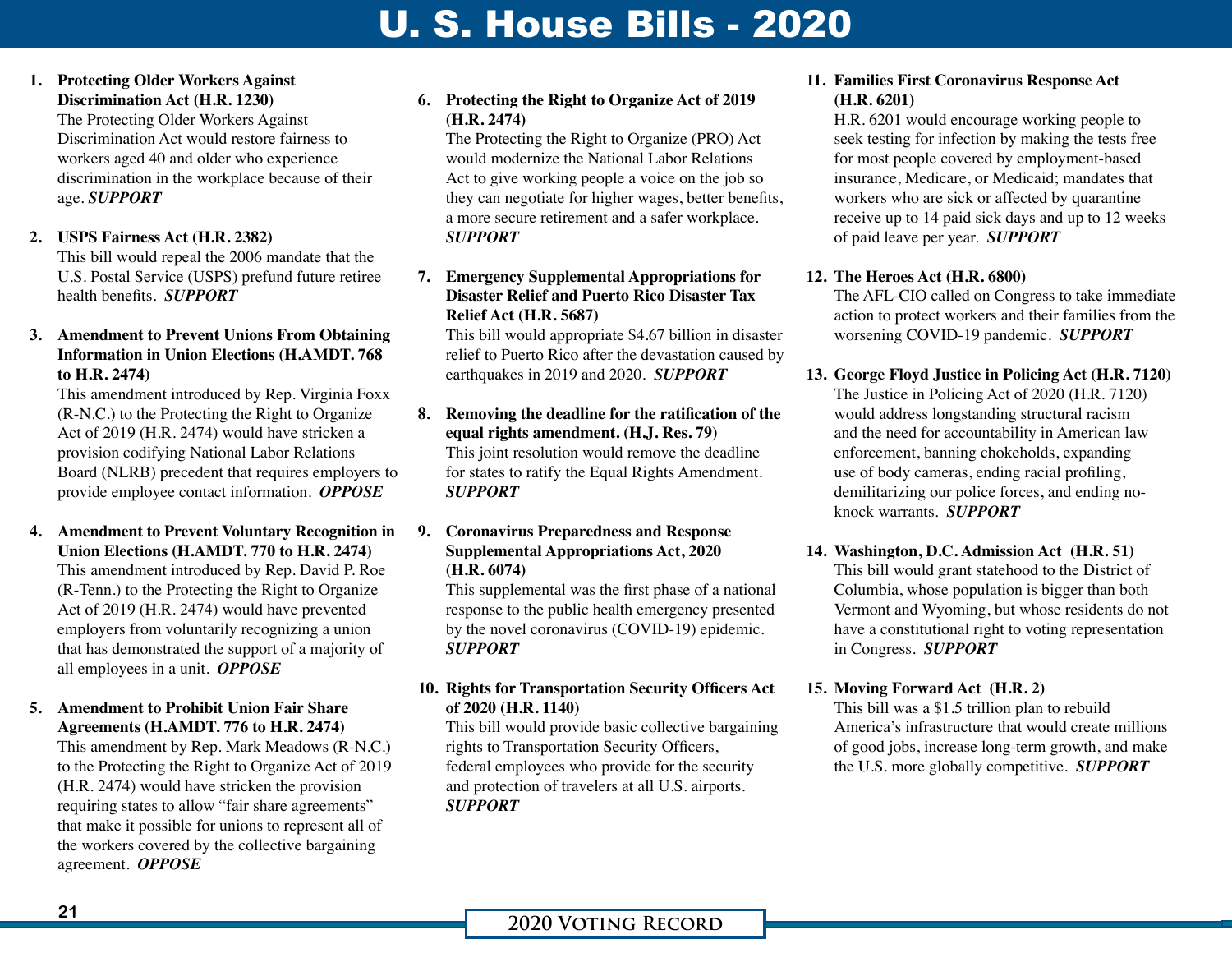## U. S. House Bills / Votes - 2020

#### **16. Fiscal Year 2021 Appropriations Minibus (H.R. 7617)**

H.R. 7617 combined the texts of six fiscal 2021 spending measures approved by the Appropriations committee, including the Labor-HHS-Education appropriations bill. *SUPPORT*

#### **17. Pregnant Workers Fairness Act (H.R. 2694)**

This bill would prevent employers from forcing pregnant workers out of their jobs because of pregnancy-related medical needs and provide employers and employees with a clear statutory framework to follow. *SUPPORT*

#### **18. Uyghur Forced Labor Prevention Act (H.R. 6210)**

This bill is meant to halt the horrific abuse of more than 1.8 million Uyghurs and other Muslims and Turkic people in China's largest province, the Xinjiang Uyghur Autonomous Region. *SUPPORT*

#### **19. National Apprenticeship Act of 2020 (H.R. 8294)**

H.R. 8294 would modernize the Registered Apprenticeship program by authorizing significant new funding to expand registered apprenticeships, pre apprenticeships, and youth apprenticeships in the U.S. *SUPPORT*

| <b>NAME</b>                    | 2020 | <b>LIFETIME</b> |    | $\mathbf{2}$ | 3  | 4 | 5  | 6         | $\overline{7}$ | 8         | 9            | 10 | 11        | 12        | 13 | 14 | 15 | 16        | 17 | 18           | 19        |
|--------------------------------|------|-----------------|----|--------------|----|---|----|-----------|----------------|-----------|--------------|----|-----------|-----------|----|----|----|-----------|----|--------------|-----------|
| Rep. Bobby L. Rush (D-1)       | 100% | 97%             | R  | R            | R  | R | R. | R         | R              | R.        | R            | R  | R         | R         | R. | R. | R  | R         | R. | R            | R         |
| Rep. Robin Kelly (D-2)         | 100% | 99%             | R. | R.           | R. | R | R. | R.        | R              | R.        | R.           | R. | R.        | R.        | R. | R. | R  | R.        | R. | $\mathsf{R}$ | R.        |
| Rep. Daniel Lipinski (D-3)     | 100% | 92%             | R  | R.           | R. | R | R  | R.        | R              | R.        | R            | R  | <b>NV</b> | <b>NV</b> | R  | R. | R  | R         | R. | R            | R.        |
| Rep. Jesús García (D-4)        | 95%  | 93%             | R  | R.           | R. | R | R. | R.        | R              | R.        | R            | R. | R.        | R         | R. | R. | R  | W         | R. | R            | R.        |
| Rep. Mike Quigley (D-5)        | 100% | 94%             | R  | R            | R. | R | R  | R.        | R              | R.        | R            | R  | R.        | R         | R  | R  | R  | R         | R  | R            | R.        |
| Rep. Sean Casten (D-6)         | 100% | 100%            | R  | R.           | R. | R | R. | R.        | R              | R.        | R            | R. | R         | R         | R. | R. | R  | R         | R. | R            | R.        |
| Rep. Danny K. Davis (D-7)      | 100% | 98%             | R  | R            | R. | R | R  | R.        | R              | R.        | R            | R  | R.        | R         | R  | R  | R  | R         | R  | R            | <b>NV</b> |
| Rep. Raja Krishnamoorthi (D-8) | 100% | 97%             | R  | R.           | R. | R | R. | R.        | R              | R         | R            | R  | R.        | R         | R  | R. | R  | R         | R. | R            | R.        |
| Rep. Jan Schakowsky (D-9)      | 100% | 98%             | R  | R            | R. | R | R  | R.        | R              | R.        | R            | R  | R.        | R         | R  | R. | R  | R         | R. | R            | R.        |
| Rep. Brad Schneider (D-10)     | 100% | 93%             | R  | R.           | R. | R | R. | R.        | R.             | R.        | R            | R. | R.        | R         | R  | R. | R  | R         | R. | R            | R.        |
| Rep. Bill Foster (D-11)        | 100% | 94%             | R  | <b>NV</b>    | R. | R | R  | R         | R              | R.        | R            | R  | R.        | R         | R  | R. | R  | R.        | R. | R            | R.        |
| Rep. Mike Bost (R-12)          | 47%  | 41%             | R  | R            | W  | R | R  | W         | W              | W         | R.           | W  | R.        | W         | W  | W  | W  | W         | R. | R            | R.        |
| Rep. Rodney Davis (R-13)       | 63%  | 42%             | R  | R            | W  | R | R  | W         | R              | R.        | R            | R  | R.        | W         | W  | W  | W  | W         | R  | R            | R         |
| Rep. Lauren Underwood (D-14)   | 100% | 100%            | R  | R            | R. | R | R  | R.        | R              | R.        | R            | R. | R.        | R         | R  | R. | R  | R         | R. | R            | R         |
| Rep. John Shimkus (R-15)       | 33%  | 29%             | W  | R            | W  | W | W  | W         | W              | W         | R            | W  | R.        | <b>NV</b> | W  | W  | W  | W         | R  | R            | R         |
| Rep. Adam Kinzinger (R-16)     | 41%  | 35%             | R  | R.           | W  | W | W  | W         | W              | <b>NV</b> | $\mathsf{R}$ | W  | R.        | W         | W  | W  | W  | <b>NV</b> | R  | R            | R.        |
| Rep. Cheri Bustos (D-17)       | 100% | 95%             | R  | R            | R. | R | R  | R         | R              | R         | R            | R  | R.        | R         | R  | R  | R  | R         | R  | R            | R         |
| Rep. Darin M. LaHood (R-18)    | 29%  | 24%             | w  | R            | W  | w | w  | <b>NV</b> | w              | <b>NV</b> | R            | W  | R.        | W         | w  | W  | w  | W         | R. | R            | W         |